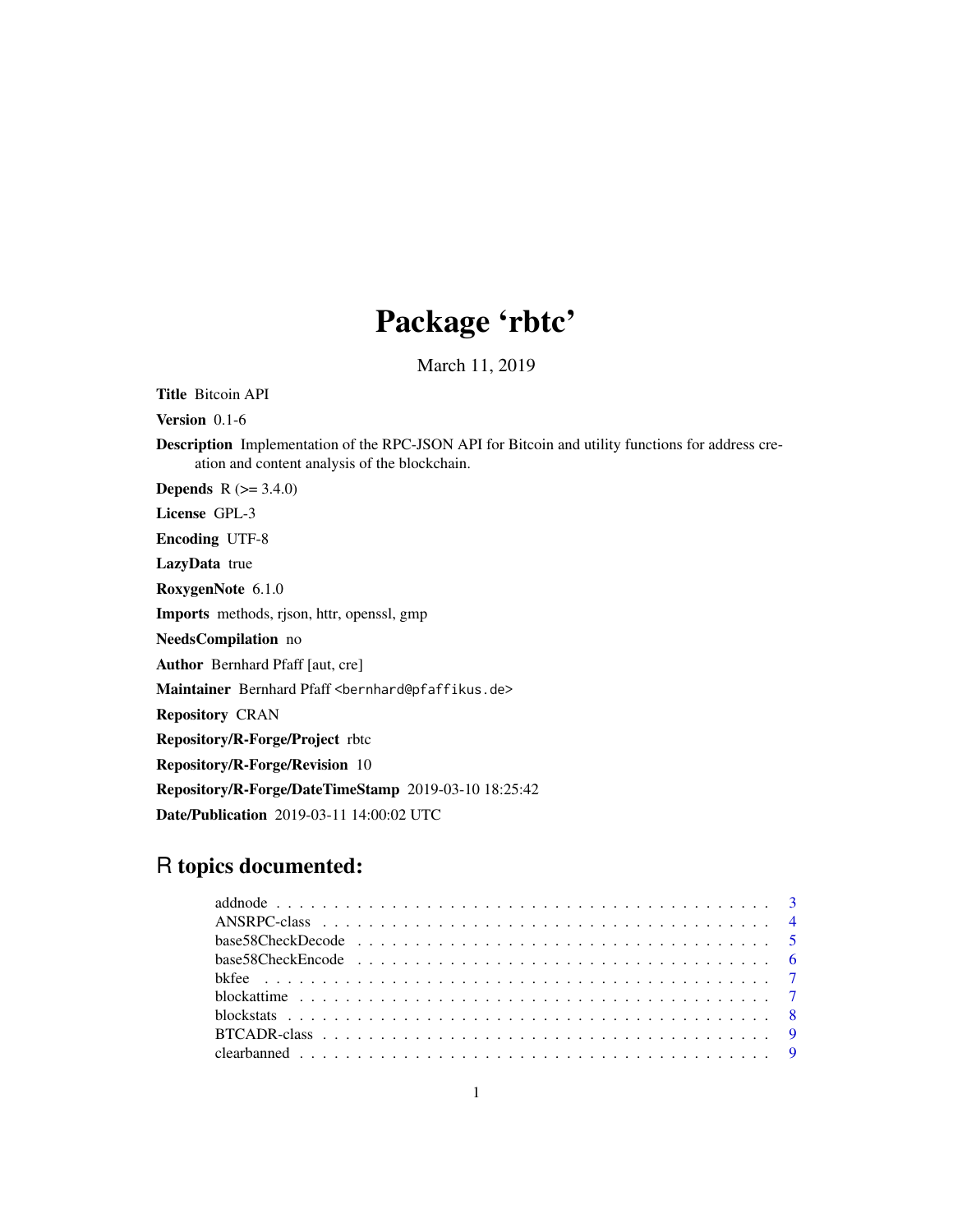|                 | 10  |
|-----------------|-----|
|                 | 11  |
|                 | 12  |
|                 | 12  |
|                 | 13  |
|                 | 14  |
|                 | 15  |
|                 | 15  |
|                 | 16  |
|                 | 17  |
|                 | 18  |
|                 | -19 |
|                 | 20  |
|                 | 21  |
|                 | 21  |
|                 | 22  |
|                 | 23  |
|                 | 24  |
|                 | 24  |
|                 | 25  |
|                 | 26  |
|                 | 27  |
|                 | 27  |
|                 |     |
|                 |     |
|                 |     |
|                 | 31  |
|                 | 31  |
|                 | -32 |
|                 |     |
|                 |     |
|                 | 35  |
|                 | -36 |
|                 | 37  |
|                 | 37  |
|                 | 38  |
|                 | 39  |
|                 | 40  |
|                 | 41  |
|                 | 42  |
| gettxoutproof   | 43  |
| gettxoutsetinfo | 44  |
| getwalletinfo   | 44  |
| hash160         | 45  |
| hash256         | 46  |
| int2date        | 47  |
| intMaxDay       | 48  |
|                 | 48  |
|                 |     |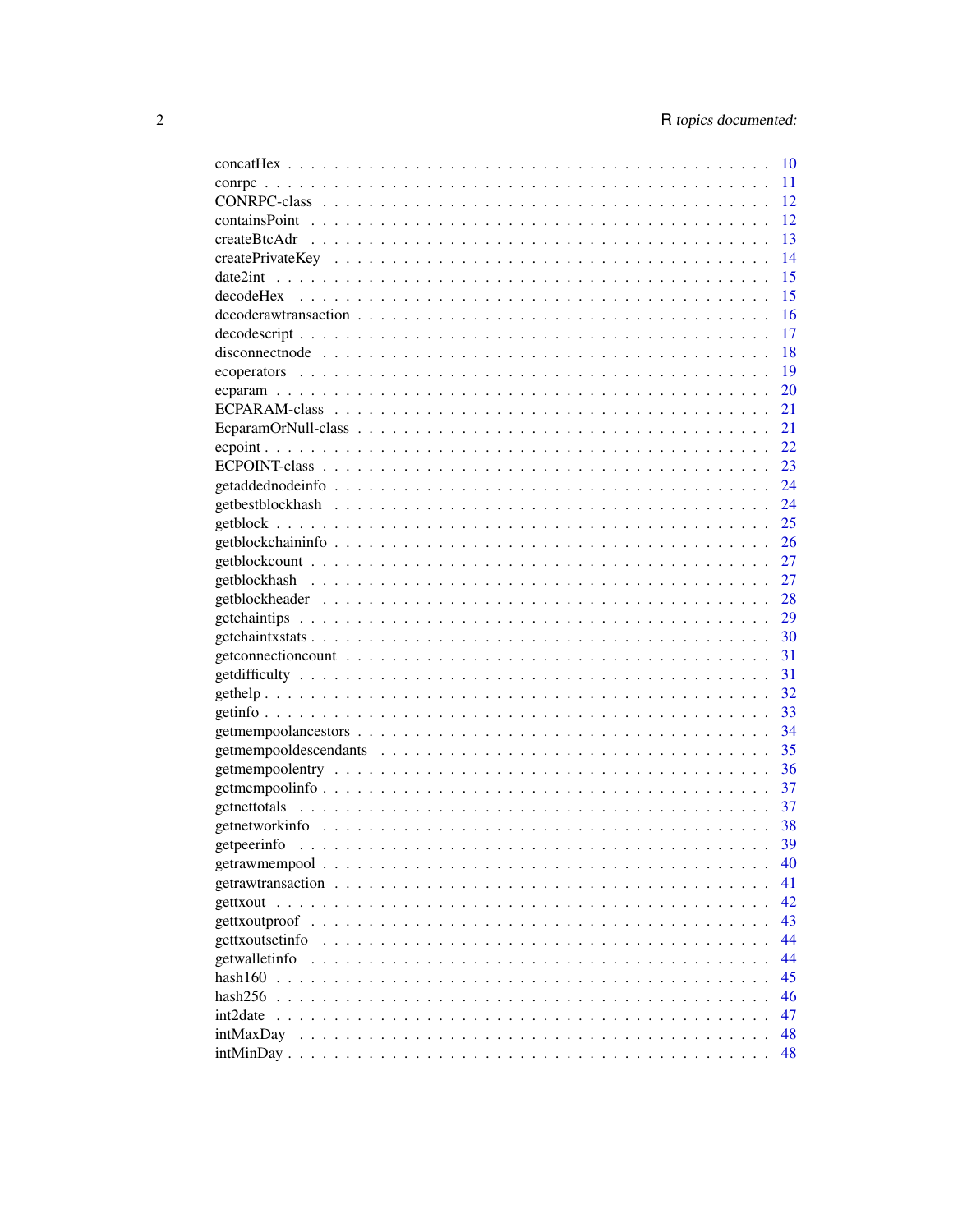### <span id="page-2-0"></span>addnode

|                                                                                                                  | 49 |
|------------------------------------------------------------------------------------------------------------------|----|
|                                                                                                                  | 50 |
|                                                                                                                  | 51 |
|                                                                                                                  | 51 |
|                                                                                                                  | 52 |
|                                                                                                                  | 52 |
|                                                                                                                  | 53 |
|                                                                                                                  | 53 |
| $PrivKey2PubKey \dots \dots \dots \dots \dots \dots \dots \dots \dots \dots \dots \dots \dots \dots \dots \dots$ | 54 |
|                                                                                                                  | 55 |
|                                                                                                                  | 56 |
|                                                                                                                  | 57 |
|                                                                                                                  | 57 |
|                                                                                                                  | 58 |
|                                                                                                                  | 59 |
|                                                                                                                  | 60 |
|                                                                                                                  | 60 |
|                                                                                                                  | 61 |
|                                                                                                                  | 61 |
|                                                                                                                  | 62 |
|                                                                                                                  | 63 |
|                                                                                                                  | 63 |
|                                                                                                                  | 64 |
|                                                                                                                  | 65 |
|                                                                                                                  | 65 |
|                                                                                                                  | 66 |
|                                                                                                                  | 67 |
| verifychain                                                                                                      | 67 |
|                                                                                                                  | 68 |
|                                                                                                                  | 69 |
|                                                                                                                  |    |
|                                                                                                                  | 71 |
|                                                                                                                  |    |

## **Index**

<span id="page-2-1"></span>addnode

RPC-JSON API: addnode

### Description

Attempts to add or remove a node from the addnode list. Or try a connection to a node once.

### **Usage**

```
addnode(con, node, command = c("add", "remove", "onetry"))
```
 $\ensuremath{\mathfrak{Z}}$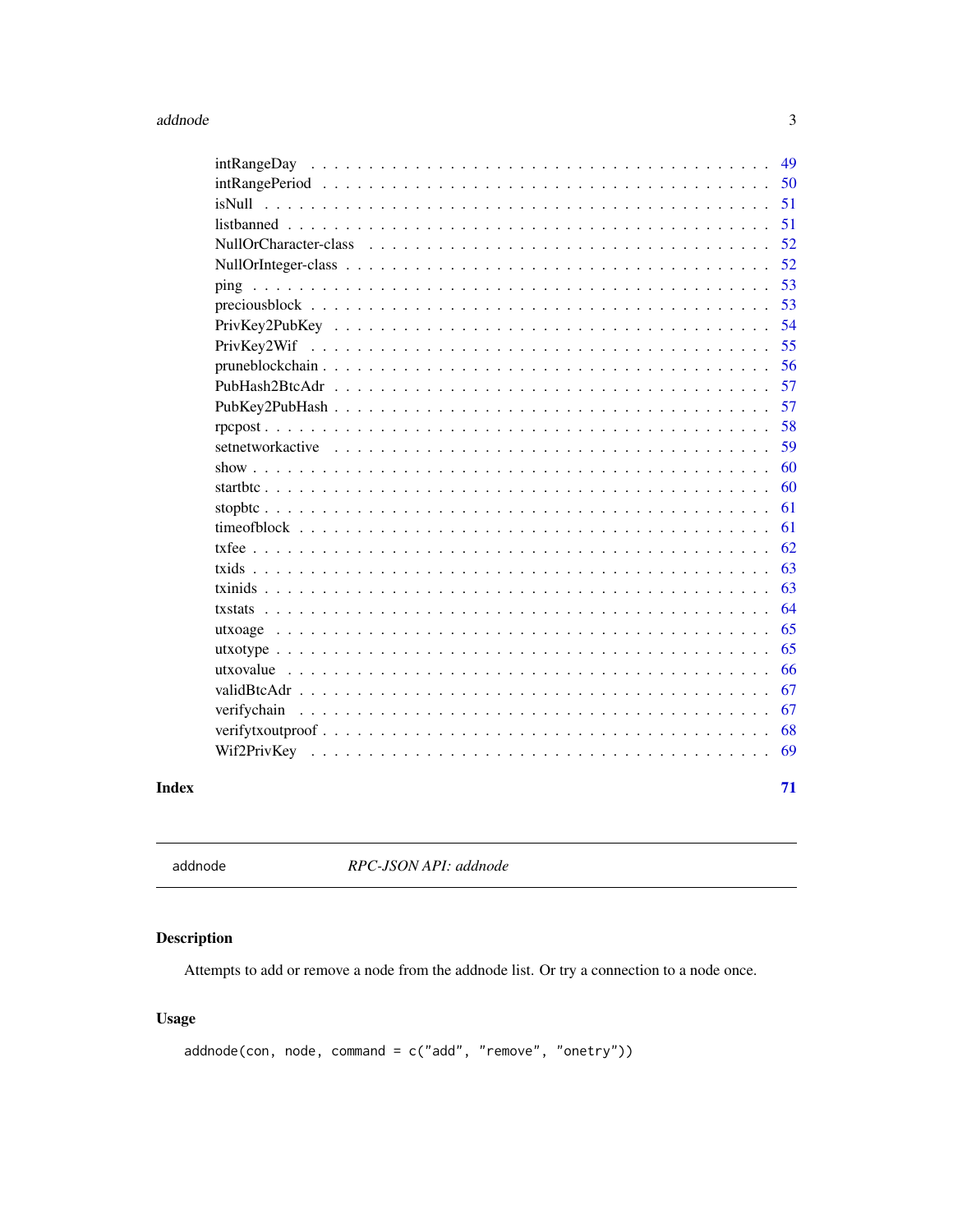#### <span id="page-3-0"></span>**Arguments**

| con     | object of class CONRPC.                                                       |
|---------|-------------------------------------------------------------------------------|
| node    | character the node (see get peer in $f$ o $()$ for nodes).                    |
| command | character 'add' to add a node to the list, 'remove' to remove a node from the |
|         | list, 'onetry' to try a connection to the node once.                          |

### Value

A S4-object of class ANSRPC.

#### Author(s)

Bernhard Pfaff

### References

<https://bitcoin.org/en/developer-reference#addnode>, [https://bitcoin.org/en/develo](https://bitcoin.org/en/developer-reference#remote-procedure-calls-rpcs)per-reference# [remote-procedure-calls-rpcs](https://bitcoin.org/en/developer-reference#remote-procedure-calls-rpcs)

### See Also

Other Network RPCs: [clearbanned](#page-8-1), [disconnectnode](#page-17-1), [getaddednodeinfo](#page-23-1), [getconnectioncount](#page-30-1), [getnettotals](#page-36-1), [getnetworkinfo](#page-37-1), [getpeerinfo](#page-38-1), [listbanned](#page-50-1), [ping](#page-52-1), [setnetworkactive](#page-58-1)

<span id="page-3-1"></span>

| ANSRPC-class | The ANSRPC class |  |
|--------------|------------------|--|
|--------------|------------------|--|

#### Description

This class definition is employed to cast the JSON-objects returned by API-calls to bitcoind.

### Slots

rpcname character the name of the API.

result ANY the output/result of the API.

ecode NullOrInteger the error code, in case of no error NULL.

emessage NullOrIntegerCharacter the error message, in case of no error NULL.

id character identifier to API-call.

### See Also

Other bitcoind functions: [CONRPC-class](#page-11-1), [NullOrCharacter-class](#page-51-1), [NullOrInteger-class](#page-51-2), [conrpc](#page-10-1), [rpcpost](#page-57-1), [startbtc](#page-59-1), [stopbtc](#page-60-1)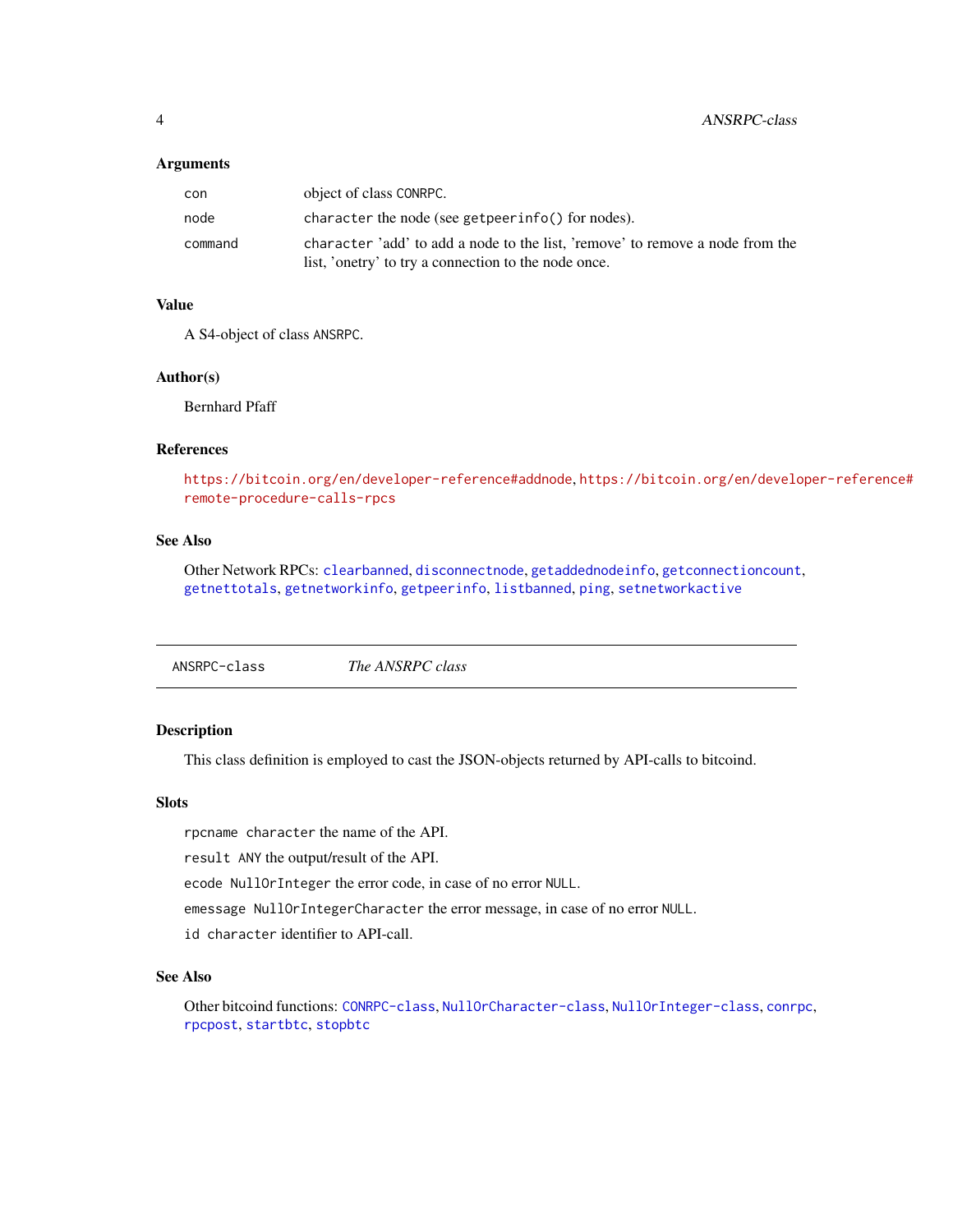<span id="page-4-1"></span><span id="page-4-0"></span>This is a modified binary-to-text decoding used for decoding Bitcoin addresses, aka *Base58Check*. If this is applied to a WIF address and the first and last four bytes are dropped, the result is the corresponding private key.

### Usage

```
base58CheckDecode(x)
```
#### Arguments

x character, string in hex format.

### Value

list, the decoded elements of the string.

### Author(s)

Bernhard Pfaff

#### References

```
https://en.bitcoin.it/wiki/Wallet_import_format,
https://en.bitcoin.it/wiki/Address,
https://en.bitcoin.it/wiki/Base58Check_encoding
```
#### See Also

Other BtcAdresses: [BTCADR-class](#page-8-2), [PrivKey2PubKey](#page-53-1), [PrivKey2Wif](#page-54-1), [PubHash2BtcAdr](#page-56-1), [PubKey2PubHash](#page-56-2), [Wif2PrivKey](#page-68-1), [base58CheckEncode](#page-5-1), [concatHex](#page-9-1), [createBtcAdr](#page-12-1), [createPrivateKey](#page-13-1), [decodeHex](#page-14-1), [hash160](#page-44-1), [hash256](#page-45-1), [validBtcAdr](#page-66-1)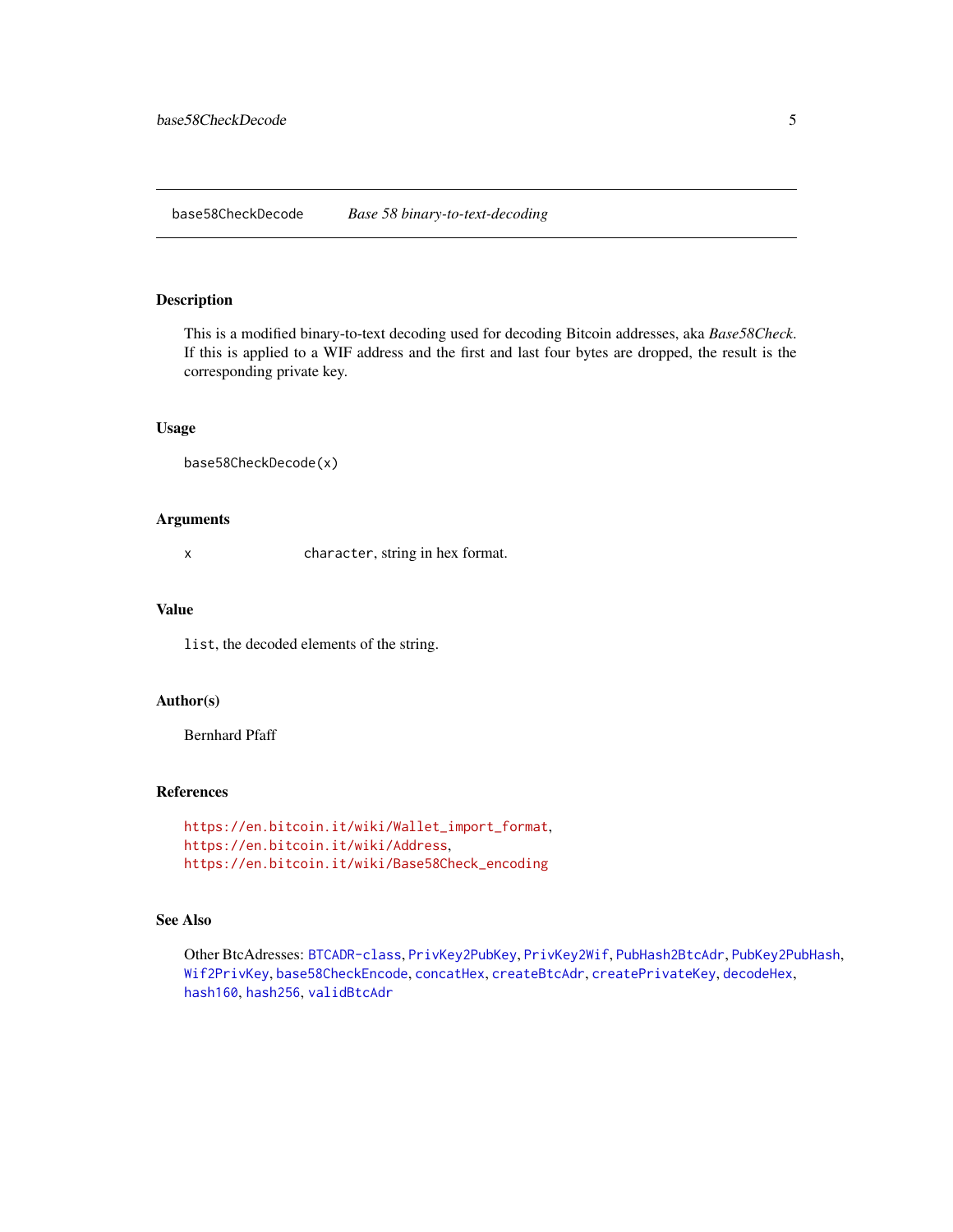<span id="page-5-1"></span><span id="page-5-0"></span>base58CheckEncode *Base 58 binary-to-text-encoding*

### Description

This is a modified binary-to-text encoding used for encoding Bitcoin addresses, aka *Base58Check*. If this is applied to an extended private key with its trailing check sum, then the result is the *Wallet Import Format*, (WIF).

### Usage

base58CheckEncode(x)

#### Arguments

x character, string in hex format.

#### Value

character, the encoded string.

### Author(s)

Bernhard Pfaff

#### References

```
https://en.bitcoin.it/wiki/Wallet_import_format,
https://en.bitcoin.it/wiki/Address,
https://en.bitcoin.it/wiki/Base58Check_encoding
```
#### See Also

Other BtcAdresses: [BTCADR-class](#page-8-2), [PrivKey2PubKey](#page-53-1), [PrivKey2Wif](#page-54-1), [PubHash2BtcAdr](#page-56-1), [PubKey2PubHash](#page-56-2), [Wif2PrivKey](#page-68-1), [base58CheckDecode](#page-4-1), [concatHex](#page-9-1), [createBtcAdr](#page-12-1), [createPrivateKey](#page-13-1), [decodeHex](#page-14-1), [hash160](#page-44-1), [hash256](#page-45-1), [validBtcAdr](#page-66-1)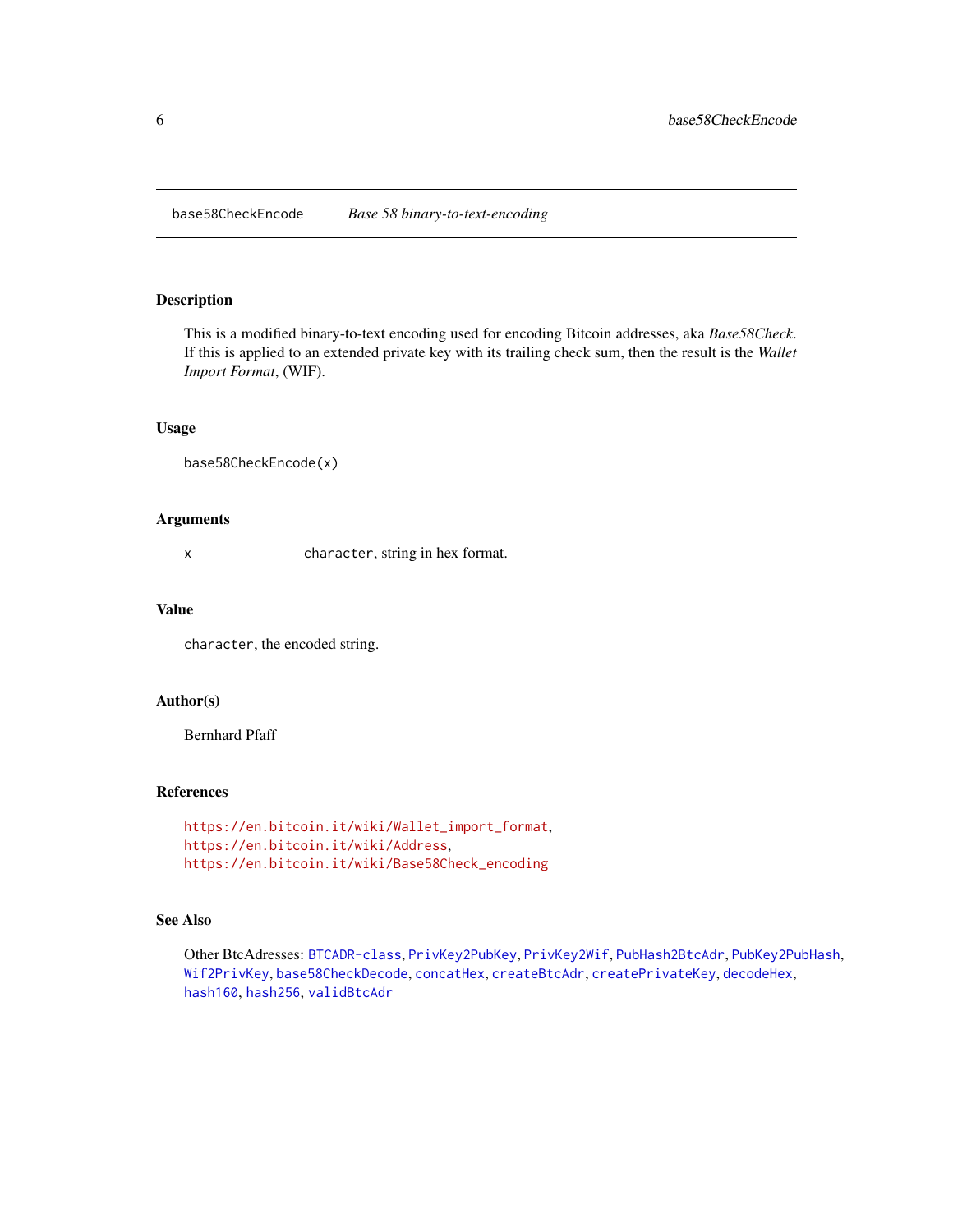<span id="page-6-2"></span><span id="page-6-0"></span>

This function returns the fee of the coinbase transaction. Hereby, the mining reward has been deducted. Initially, the mining reward was 50 BTC and is halved every 210,000 blocks.

#### Usage

bkfee(con, height)

### Arguments

| con    | CONRPC, configuration object.     |
|--------|-----------------------------------|
| height | integer, the height of the block. |

#### Value

numeric

#### Author(s)

Bernhard Pfaff

### See Also

Other UtilityFuncs: [blockattime](#page-6-1), [blockstats](#page-7-1), [date2int](#page-14-2), [int2date](#page-46-1), [intMaxDay](#page-47-1), [intMinDay](#page-47-2), [intRangeDay](#page-48-1), [intRangePeriod](#page-49-1), [timeofblock](#page-60-2), [txfee](#page-61-1), [txids](#page-62-1), [txinids](#page-62-2), [txstats](#page-63-1), [utxoage](#page-64-1), [utxotype](#page-64-2), [utxovalue](#page-65-1)

<span id="page-6-1"></span>blockattime *Block height at time*

### Description

This function returns the block heights closest to a provided date/time (time zone is GMT).

#### Usage

```
blockattime(con, targetdate)
```
#### Arguments

| con        | CONRPC, configuration object.                    |
|------------|--------------------------------------------------|
| targetdate | POSIXCt, the date/time of closest block heights. |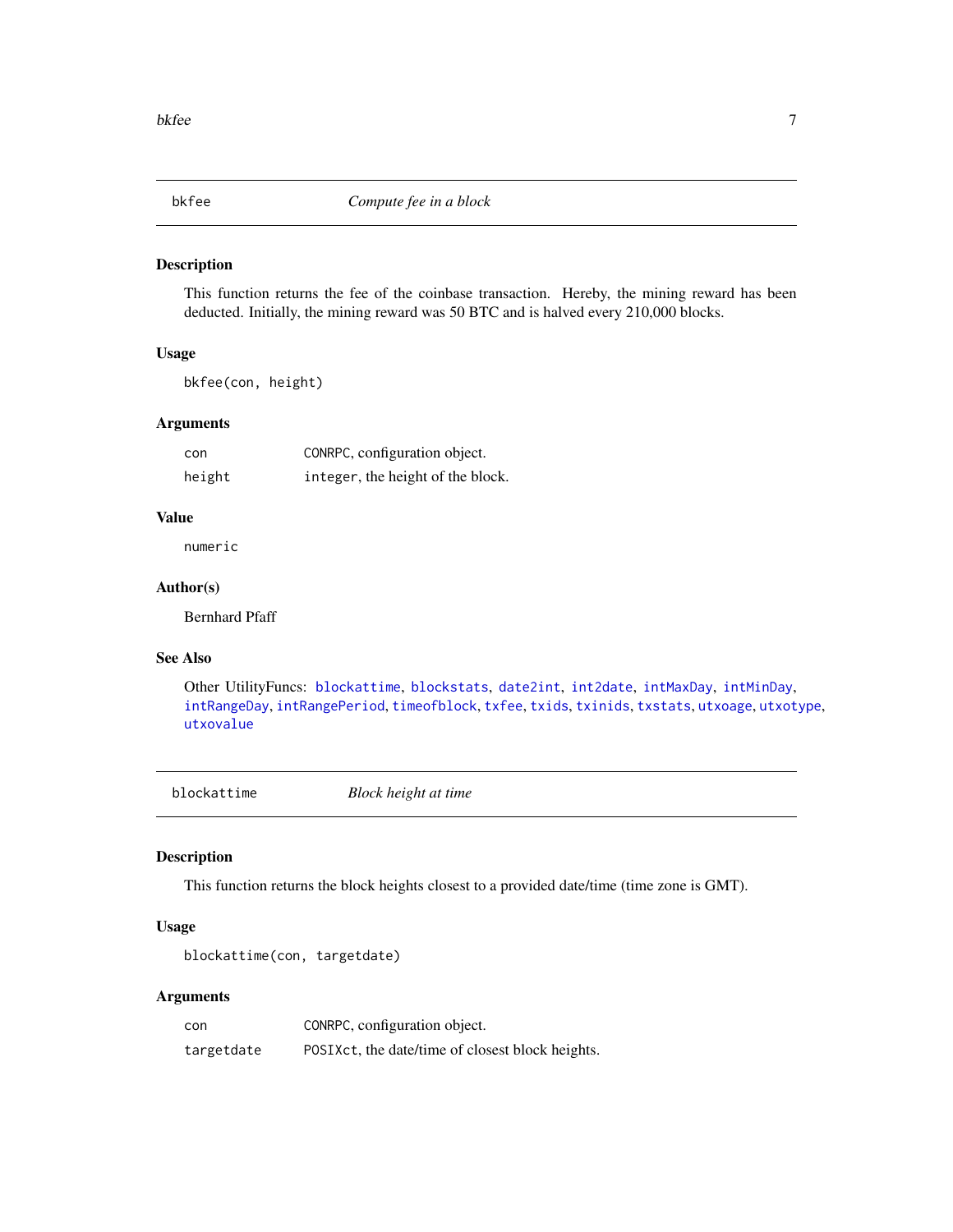#### <span id="page-7-0"></span>Value

data. frame: the heights, the times and the time differences (in minutes) to the provided date/time.

### Author(s)

Bernhard Pfaff

#### See Also

Other UtilityFuncs: [bkfee](#page-6-2), [blockstats](#page-7-1), [date2int](#page-14-2), [int2date](#page-46-1), [intMaxDay](#page-47-1), [intMinDay](#page-47-2), [intRangeDay](#page-48-1), [intRangePeriod](#page-49-1), [timeofblock](#page-60-2), [txfee](#page-61-1), [txids](#page-62-1), [txinids](#page-62-2), [txstats](#page-63-1), [utxoage](#page-64-1), [utxotype](#page-64-2), [utxovalue](#page-65-1)

<span id="page-7-1"></span>blockstats *Obtaining statistics of a block*

#### Description

This function returns key statistics of a block's content, such as the time, the count of transactions, and summary statistics of the UTXOs.

### Usage

blockstats(con, height, excoinbase = TRUE)

#### Arguments

| con        | CONRPC, configuration object.                                               |
|------------|-----------------------------------------------------------------------------|
| height     | integer, the block's height.                                                |
| excoinbase | logical, whether coinbase transaction should be excluded (default is TRUE). |

### Value

An object of class data.frame

#### Author(s)

Bernhard Pfaff

#### See Also

Other UtilityFuncs: [bkfee](#page-6-2), [blockattime](#page-6-1), [date2int](#page-14-2), [int2date](#page-46-1), [intMaxDay](#page-47-1), [intMinDay](#page-47-2), [intRangeDay](#page-48-1), [intRangePeriod](#page-49-1), [timeofblock](#page-60-2), [txfee](#page-61-1), [txids](#page-62-1), [txinids](#page-62-2), [txstats](#page-63-1), [utxoage](#page-64-1), [utxotype](#page-64-2), [utxovalue](#page-65-1)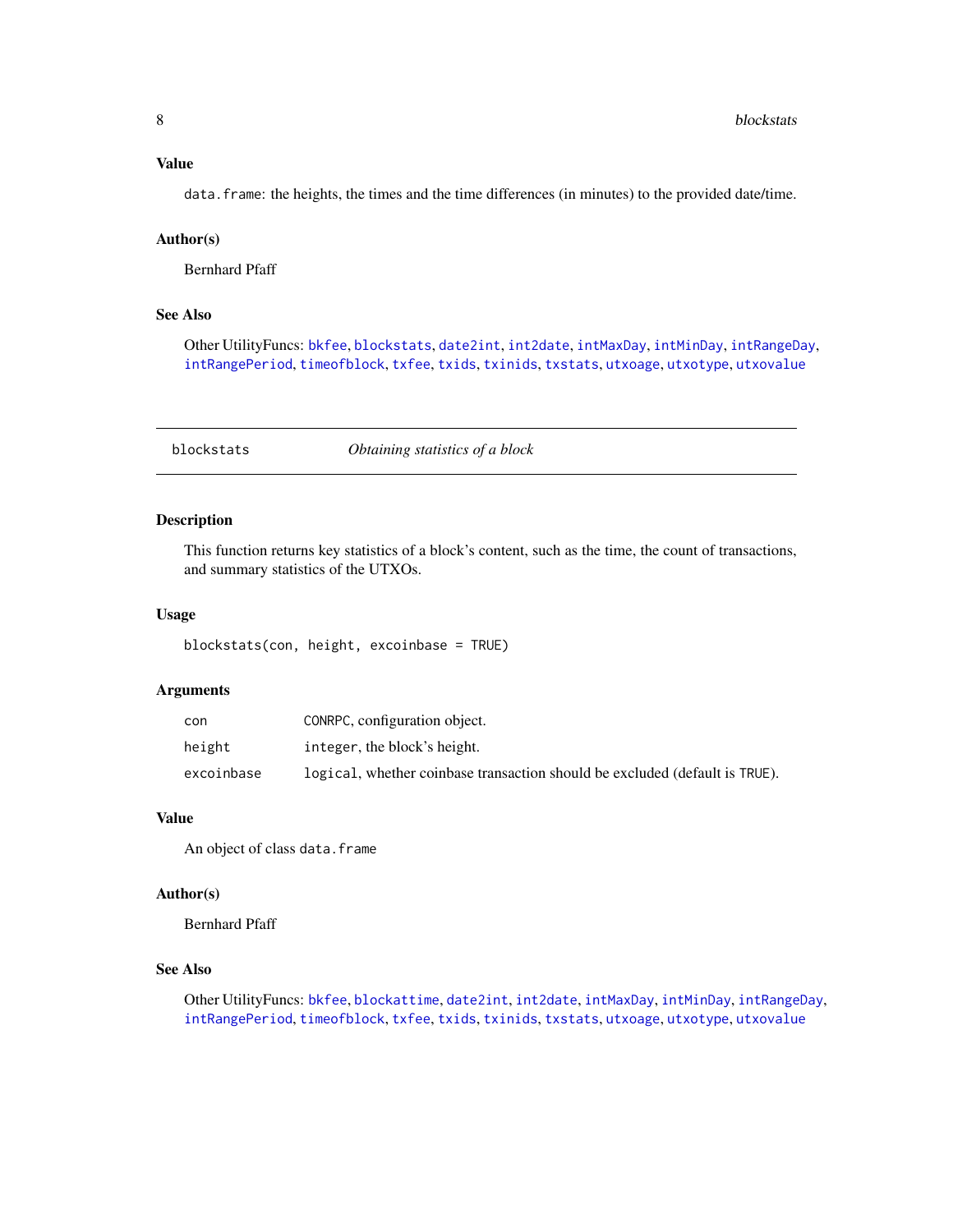<span id="page-8-2"></span><span id="page-8-0"></span>BTCADR-class *S4 class BTCADR*

### Description

S4-class for BTC addresses, ordinarily created by a call to createBtcAdr().

### **Slots**

privkey character, the private key.

wif character, the WIF.

pubkey character, the 512-bit public key.

pubhash character, the hashed public key.

btcadr character, the BTC address.

mainnet logical, whether mainnet or testnet.

### Author(s)

Bernhard Pfaff

#### References

<https://en.bitcoin.it/wiki/Address>

#### See Also

Other BtcAdresses: [PrivKey2PubKey](#page-53-1), [PrivKey2Wif](#page-54-1), [PubHash2BtcAdr](#page-56-1), [PubKey2PubHash](#page-56-2), [Wif2PrivKey](#page-68-1), [base58CheckDecode](#page-4-1), [base58CheckEncode](#page-5-1), [concatHex](#page-9-1), [createBtcAdr](#page-12-1), [createPrivateKey](#page-13-1), [decodeHex](#page-14-1), [hash160](#page-44-1), [hash256](#page-45-1), [validBtcAdr](#page-66-1)

<span id="page-8-1"></span>

clearbanned *RPC-JSON API: clearbanned*

### Description

Clear all banned IPs.

### Usage

clearbanned(con)

#### Arguments

con object of class CONRPC.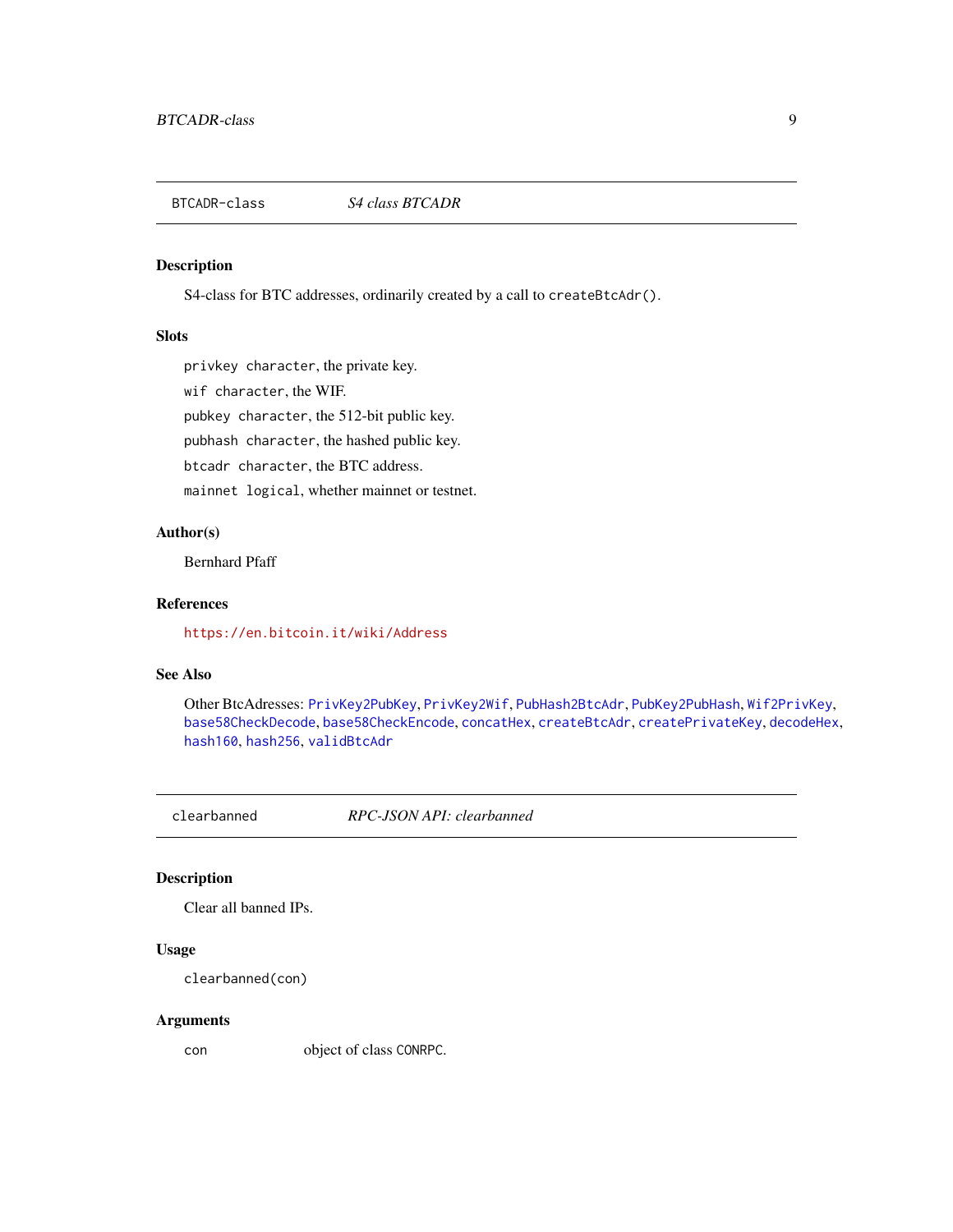<span id="page-9-0"></span>10 concatHex

### Value

A S4-object of class ANSRPC.

#### Author(s)

Bernhard Pfaff

### References

```
https://bitcoin.org/en/developer-reference#clearbanned, https://bitcoin.org/en/developer-reference#
remote-procedure-calls-rpcs
```
### See Also

Other Network RPCs: [addnode](#page-2-1), [disconnectnode](#page-17-1), [getaddednodeinfo](#page-23-1), [getconnectioncount](#page-30-1), [getnettotals](#page-36-1), [getnetworkinfo](#page-37-1), [getpeerinfo](#page-38-1), [listbanned](#page-50-1), [ping](#page-52-1), [setnetworkactive](#page-58-1)

<span id="page-9-1"></span>concatHex *Concatenate two hex strings*

#### Description

This function concatenates two hex strings, provided without the 0x prefix, and returns a list object of the associated integers.

#### Usage

concatHex(hex1, hex2)

#### Arguments

| hex1 | character, a hex string. |
|------|--------------------------|
| hex2 | character, a hex string. |

### Value

list

### Author(s)

Bernhard Pfaff

#### References

```
https://en.bitcoin.it/wiki/Wallet_import_format,
https://en.bitcoin.it/wiki/Address
```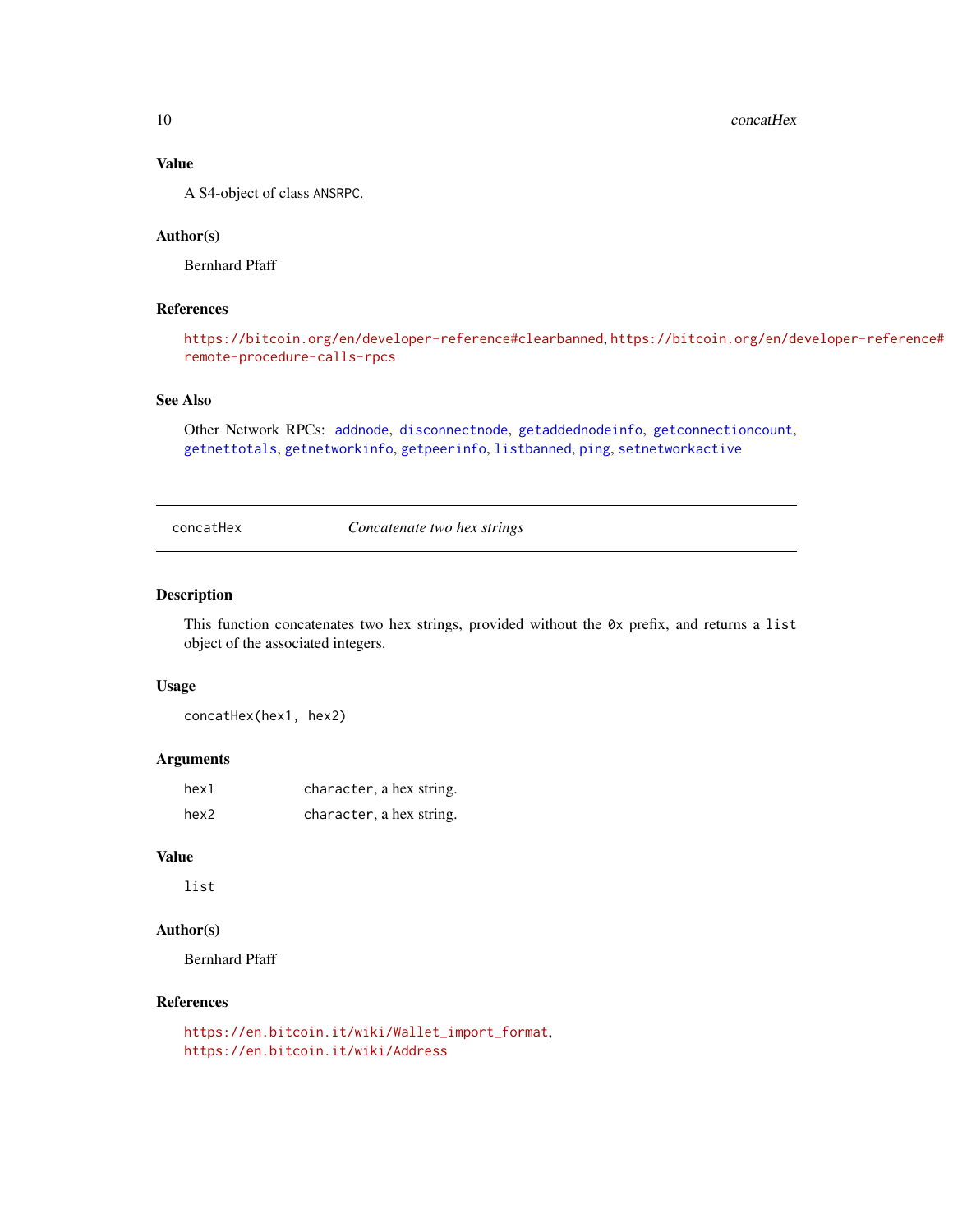#### <span id="page-10-0"></span>conrection to the contract of the contract of the contract of the contract of the contract of the contract of the contract of the contract of the contract of the contract of the contract of the contract of the contract of

### See Also

Other BtcAdresses: [BTCADR-class](#page-8-2), [PrivKey2PubKey](#page-53-1), [PrivKey2Wif](#page-54-1), [PubHash2BtcAdr](#page-56-1), [PubKey2PubHash](#page-56-2), [Wif2PrivKey](#page-68-1), [base58CheckDecode](#page-4-1), [base58CheckEncode](#page-5-1), [createBtcAdr](#page-12-1), [createPrivateKey](#page-13-1), [decodeHex](#page-14-1), [hash160](#page-44-1), [hash256](#page-45-1), [validBtcAdr](#page-66-1)

### Examples

```
suppressWarnings(RNGversion("3.5.0"))
h1 < - "80"
h2 <- createPrivateKey()
concatHex(h1, h2)
```
### <span id="page-10-1"></span>conrpc *Extracting Configuration Settings*

### Description

This function extracts information from the configuration file bitcoin.conf with respect to the options rpcuser and rpcpassword.

#### Usage

```
conrpc(conf.file)
```
### Arguments

conf.file character, the fully qualified path.

#### Value

An S4-object of class CONRPC.

#### Author(s)

Bernhard Pfaff

### See Also

Other bitcoind functions: [ANSRPC-class](#page-3-1), [CONRPC-class](#page-11-1), [NullOrCharacter-class](#page-51-1), [NullOrInteger-class](#page-51-2), [rpcpost](#page-57-1), [startbtc](#page-59-1), [stopbtc](#page-60-1)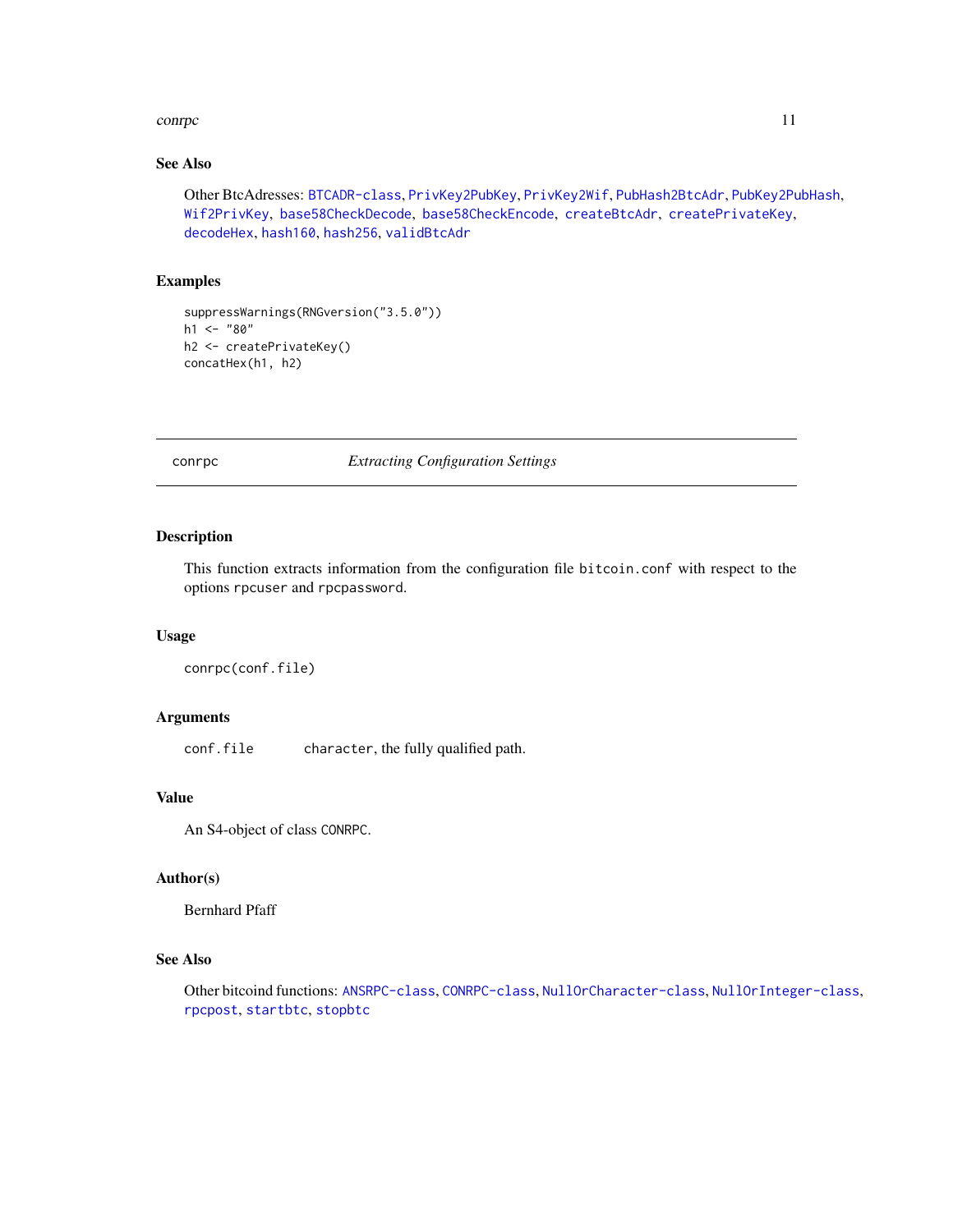<span id="page-11-1"></span><span id="page-11-0"></span>

S4-class for curl connections to RPC-JSON.

### Details

The slots rpcuse and rpcpwd are required in the call to curl. Furthermore, the fully qualified path to bitcoin.conf (slot config) is required for starting and stopping bitcoind as daemon.

### See Also

Other bitcoind functions: [ANSRPC-class](#page-3-1), [NullOrCharacter-class](#page-51-1), [NullOrInteger-class](#page-51-2), [conrpc](#page-10-1), [rpcpost](#page-57-1), [startbtc](#page-59-1), [stopbtc](#page-60-1)

<span id="page-11-2"></span>containsPoint *containsPoint-methods*

#### Description

Checks whether a point is on a defined ellipctic curve.

### Usage

```
containsPoint(curve, x, y)
## S4 method for signature 'ECPARAM, bigz, bigz'
containsPoint(curve, x, y)
## S4 method for signature 'ECPARAM, integer, integer'
containsPoint(curve, x, y)
## S4 method for signature 'ECPARAM, character, character'
containsPoint(curve, x, y)
```
#### Arguments

| curve | an S4-object of class ECPARAM.                |
|-------|-----------------------------------------------|
| x     | an S4-object of class bigz, the x-coordinate. |
| ٧     | an S4-object of class bigz, the y-coordinate. |

#### Value

logical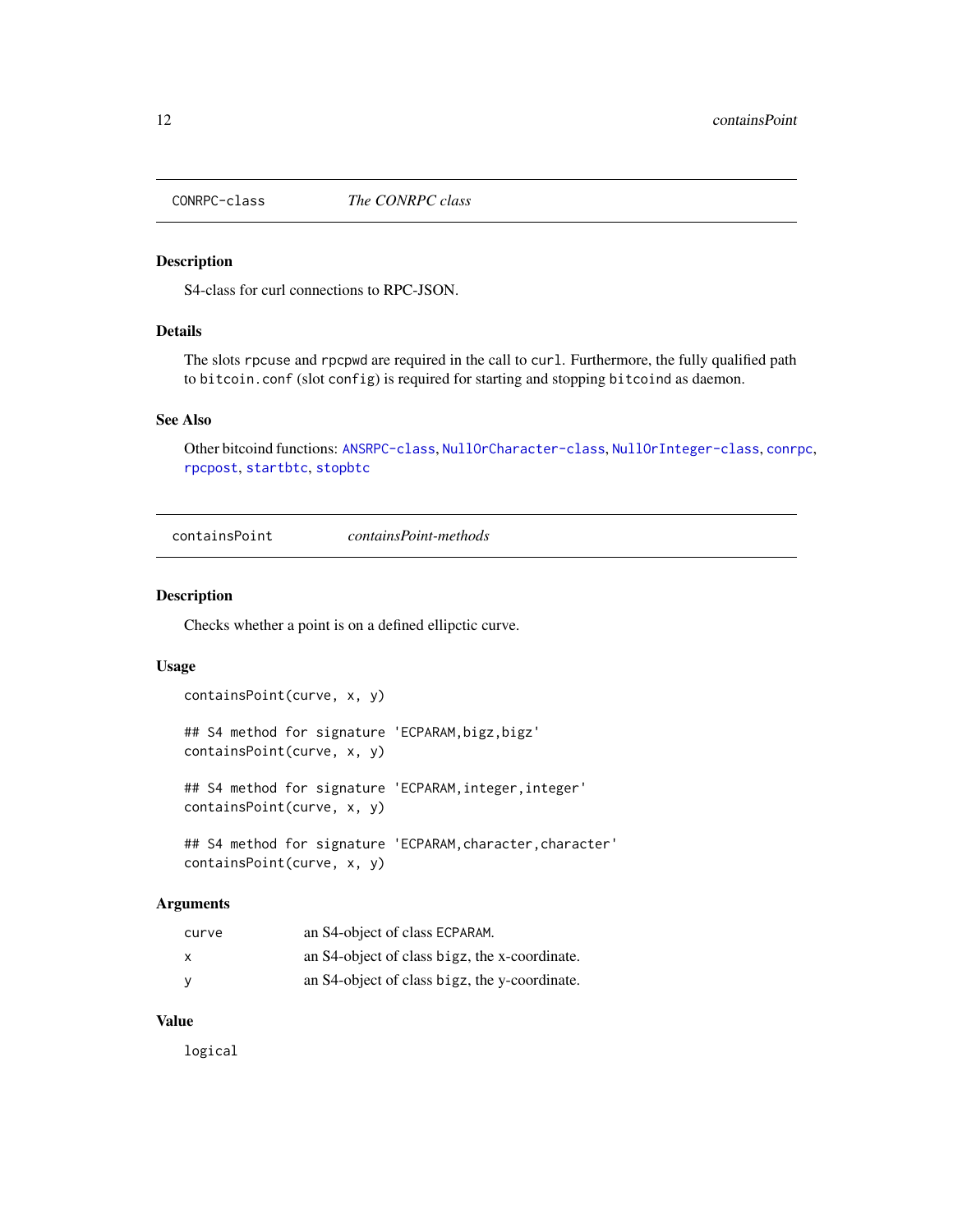#### <span id="page-12-0"></span>createBtcAdr 13

### Author(s)

Bernhard Pfaff

### References

<https://en.bitcoin.it/wiki/Secp256k1>

### See Also

Other EllipticCurve: [ECPARAM-class](#page-20-1), [ECPOINT-class](#page-22-1), [EcparamOrNull-class](#page-20-2), [ecoperators](#page-18-1), [ecparam](#page-19-1), [ecpoint](#page-21-1), [isNull](#page-50-2)

#### Examples

```
p <- "0xFFFFFFFFFFFFFFFFFFFFFFFFFFFFFFFFFFFFFFFFFFFFFFFFFFFFFFFEFFFFFC2F"
b <- "0x0000000000000000000000000000000000000000000000000000000000000007"
a <- "0x0000000000000000000000000000000000000000000000000000000000000000"
curve256 \leq ecparam(p, a, b)Gx <- "0x79BE667EF9DCBBAC55A06295CE870B07029BFCDB2DCE28D959F2815B16F81798"
Gy <- "0x483ada7726a3c4655da4fbfc0e1108a8fd17b448a68554199c47d08ffb10d4b8"
containsPoint(curve256, Gx, Gy)
```

```
createBtcAdr Create BTC addresses
```
#### Description

This function creates an object of S4-class BTCADR.

#### Usage

```
createBtcAdr(privkey, mainnet = TRUE)
```
#### Arguments

| privkev | character, a private key.                         |
|---------|---------------------------------------------------|
| mainnet | logical, for which net the keys should belong to. |

### Value

Object of S4-class BTCADR

### Author(s)

Bernhard Pfaff

#### References

<https://en.bitcoin.it/wiki/Address>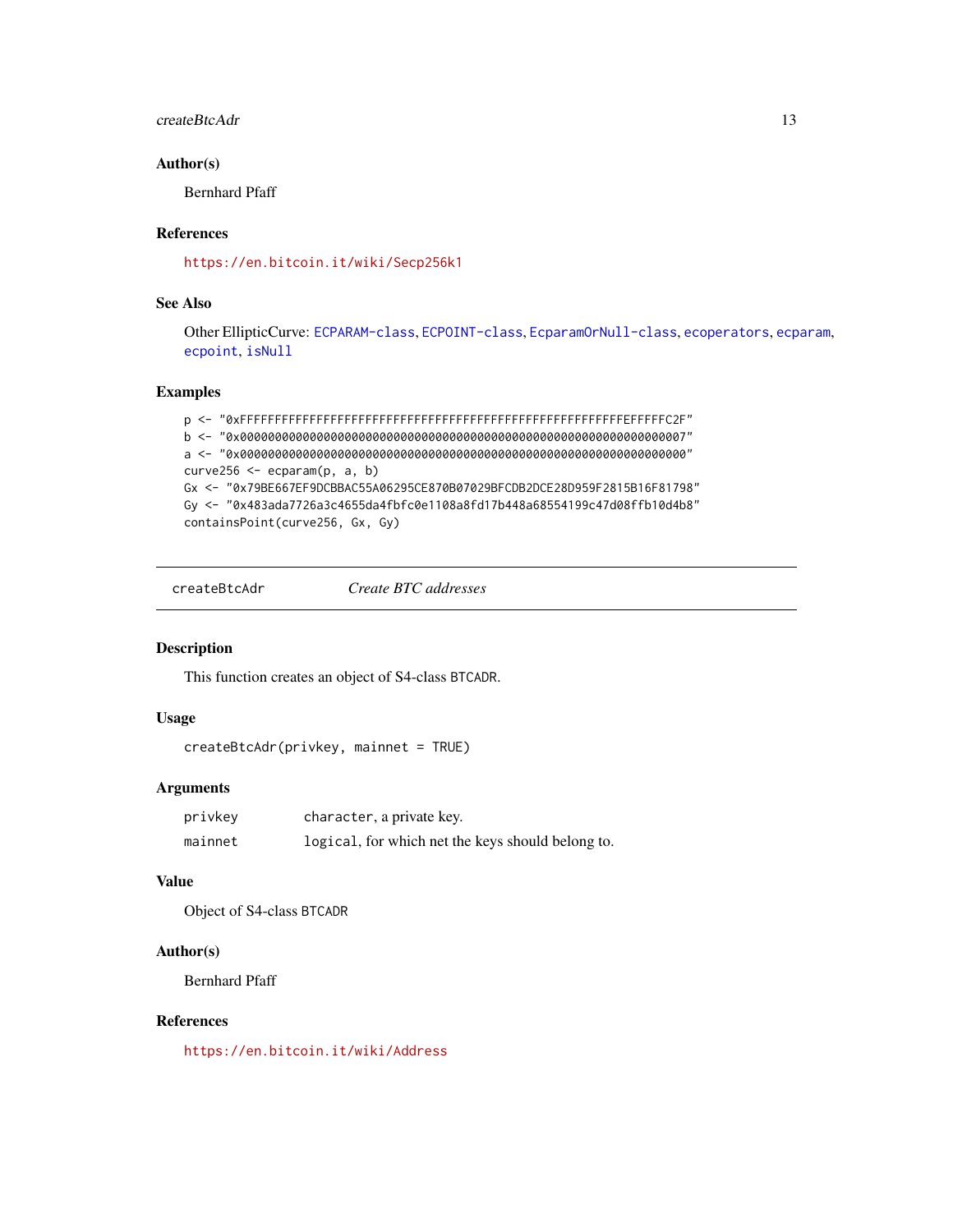### See Also

Other BtcAdresses: [BTCADR-class](#page-8-2), [PrivKey2PubKey](#page-53-1), [PrivKey2Wif](#page-54-1), [PubHash2BtcAdr](#page-56-1), [PubKey2PubHash](#page-56-2), [Wif2PrivKey](#page-68-1), [base58CheckDecode](#page-4-1), [base58CheckEncode](#page-5-1), [concatHex](#page-9-1), [createPrivateKey](#page-13-1), [decodeHex](#page-14-1), [hash160](#page-44-1), [hash256](#page-45-1), [validBtcAdr](#page-66-1)

<span id="page-13-1"></span>createPrivateKey *Creation of a private key*

### Description

Returns a random 256-bit private key in hex notation.

#### Usage

createPrivateKey()

#### Value

character.

### Author(s)

Bernhard Pfaff

#### References

```
https://en.bitcoin.it/wiki/Wallet_import_format,
https://en.bitcoin.it/wiki/Address
```
### See Also

Other BtcAdresses: [BTCADR-class](#page-8-2), [PrivKey2PubKey](#page-53-1), [PrivKey2Wif](#page-54-1), [PubHash2BtcAdr](#page-56-1), [PubKey2PubHash](#page-56-2), [Wif2PrivKey](#page-68-1), [base58CheckDecode](#page-4-1), [base58CheckEncode](#page-5-1), [concatHex](#page-9-1), [createBtcAdr](#page-12-1), [decodeHex](#page-14-1), [hash160](#page-44-1), [hash256](#page-45-1), [validBtcAdr](#page-66-1)

### Examples

```
suppressWarnings(RNGversion("3.5.0"))
createPrivateKey()
```
<span id="page-13-0"></span>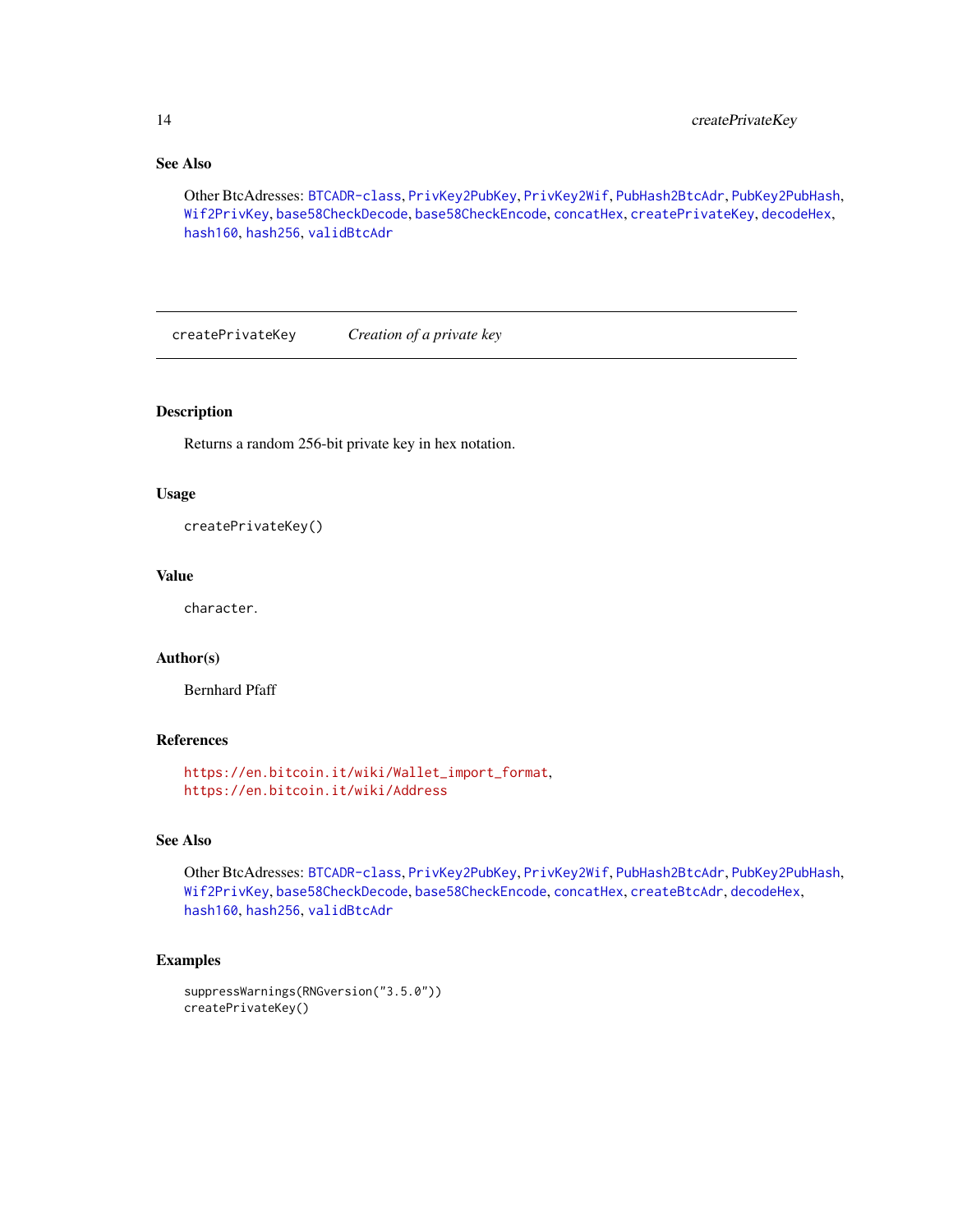<span id="page-14-2"></span><span id="page-14-0"></span>

This function returns the associated integer time for a given date/time object (coercible as POSIXct object.

#### Usage

date2int(x)

#### Arguments

x POSIXct, date/time object.

### Value

integer

### Author(s)

Bernhard Pfaff

### See Also

Other UtilityFuncs: [bkfee](#page-6-2), [blockattime](#page-6-1), [blockstats](#page-7-1), [int2date](#page-46-1), [intMaxDay](#page-47-1), [intMinDay](#page-47-2), [intRangeDay](#page-48-1), [intRangePeriod](#page-49-1), [timeofblock](#page-60-2), [txfee](#page-61-1), [txids](#page-62-1), [txinids](#page-62-2), [txstats](#page-63-1), [utxoage](#page-64-1), [utxotype](#page-64-2), [utxovalue](#page-65-1)

### Examples

 $d$  <- "2017-03-15" date2int(d)

<span id="page-14-1"></span>decodeHex *Decoding of a hex string*

### Description

This function converts a hex string,, whereby the string must not contain the  $\theta$ x prefix, to a list object with the associated integers as its elements.

### Usage

decodeHex(s)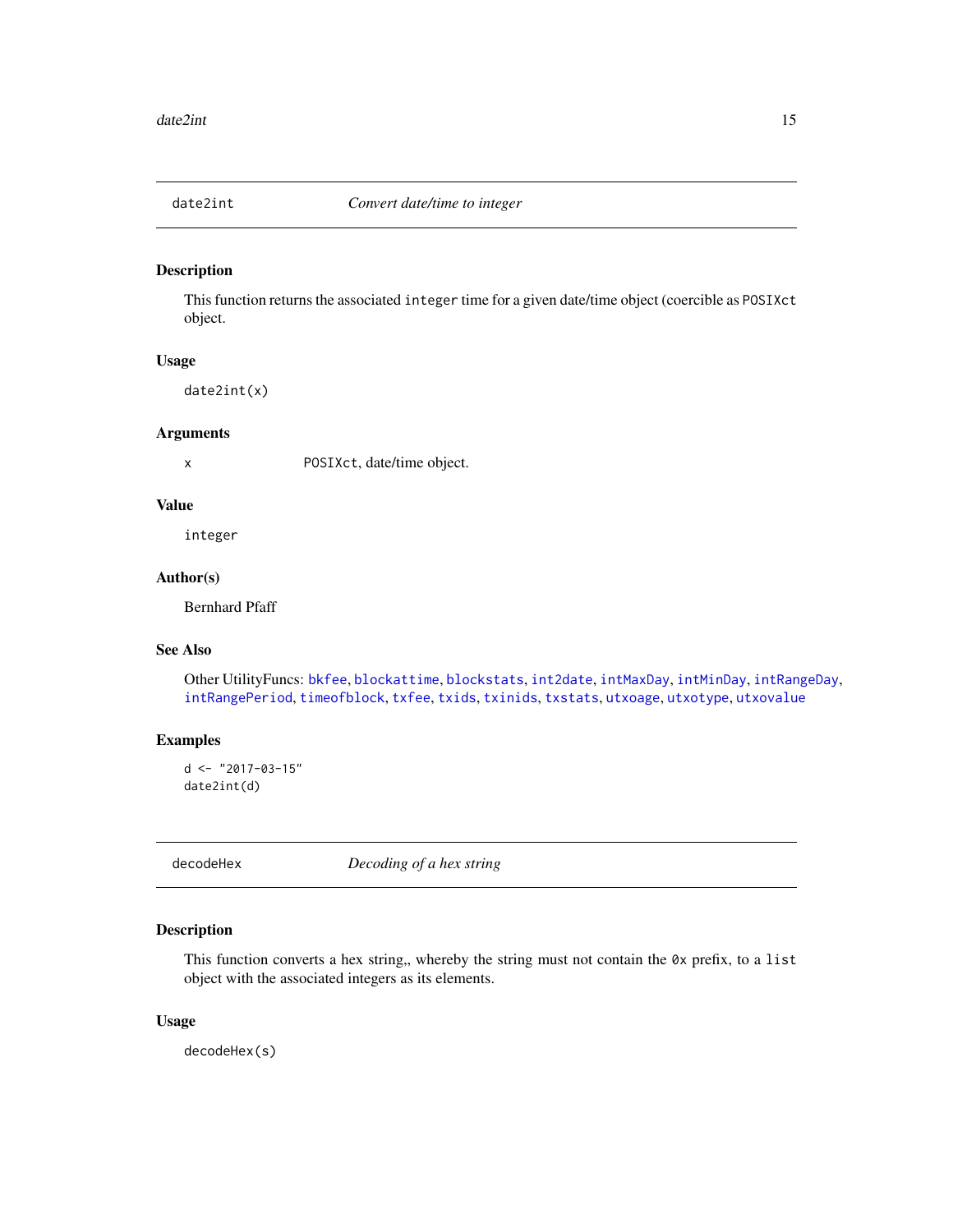#### Arguments

s character, the hex string.

### Value

list

### Author(s)

Bernhard Pfaff

### References

[https://en.bitcoin.it/wiki/Wallet\\_import\\_format](https://en.bitcoin.it/wiki/Wallet_import_format), <https://en.bitcoin.it/wiki/Address>

#### See Also

Other BtcAdresses: [BTCADR-class](#page-8-2), [PrivKey2PubKey](#page-53-1), [PrivKey2Wif](#page-54-1), [PubHash2BtcAdr](#page-56-1), [PubKey2PubHash](#page-56-2), [Wif2PrivKey](#page-68-1), [base58CheckDecode](#page-4-1), [base58CheckEncode](#page-5-1), [concatHex](#page-9-1), [createBtcAdr](#page-12-1), [createPrivateKey](#page-13-1), [hash160](#page-44-1), [hash256](#page-45-1), [validBtcAdr](#page-66-1)

#### Examples

```
suppressWarnings(RNGversion("3.5.0"))
pk <- createPrivateKey()
decodeHex(pk)
```
decoderawtransaction *RPC-JSON API: decoderawtransaction*

### Description

Return a JSON object representing the serialized, hex-encoded transaction.

### Usage

```
decoderawtransaction(con, hexstring)
```
### Arguments

| con       | object of class CONRPC.                |
|-----------|----------------------------------------|
| hexstring | character, the transaction hex string. |

### Value

A S4-object of class ANSRPC.

<span id="page-15-0"></span>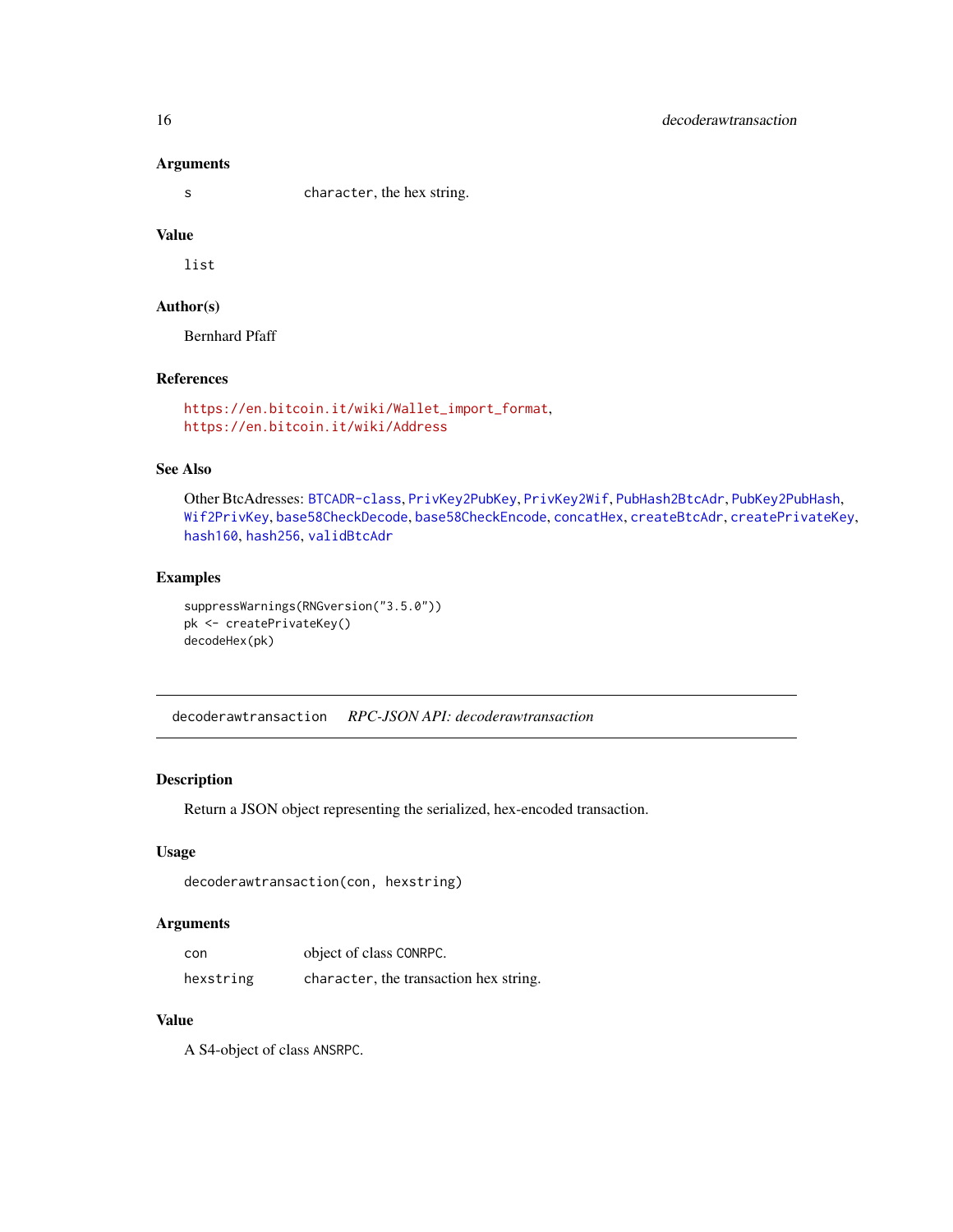### <span id="page-16-0"></span>decodescript 17

#### Author(s)

Bernhard Pfaff

#### References

```
https://bitcoin.org/en/developer-reference#getblock, https://bitcoin.org/en/developer-reference#
remote-procedure-calls-rpcs
```
#### See Also

Other RawTransactions RPCs: [getrawtransaction](#page-40-1)

<span id="page-16-1"></span>decodescript *RPC-JSON API: decodescript*

### Description

The decodescript RPC decodes a hex-encoded P2SH redeem script.

#### Usage

```
decodescript(con, redeem)
```
#### Arguments

| con    | object of class CONRPC. |
|--------|-------------------------|
| redeem | character, the P2SH.    |

#### Value

A S4-object of class ANSRPC.

#### Author(s)

Bernhard Pfaff

#### References

<https://bitcoin.org/en/developer-reference#decodescript>, [https://bitcoin.org/en/](https://bitcoin.org/en/developer-reference#remote-procedure-calls-rpcs) [developer-reference#remote-procedure-calls-rpcs](https://bitcoin.org/en/developer-reference#remote-procedure-calls-rpcs)

### See Also

Other Blockchain RPCs: [getbestblockhash](#page-23-2), [getblockchaininfo](#page-25-1), [getblockcount](#page-26-1), [getblockhash](#page-26-2), [getblockheader](#page-27-1), [getblock](#page-24-1), [getchaintips](#page-28-1), [getchaintxstats](#page-29-1), [getdifficulty](#page-30-2), [getmempoolancestors](#page-33-1), [getmempooldescendants](#page-34-1), [getmempoolentry](#page-35-1), [getmempoolinfo](#page-36-2), [getrawmempool](#page-39-1), [gettxoutproof](#page-42-1), [gettxoutsetinfo](#page-43-1), [gettxout](#page-41-1), [preciousblock](#page-52-2), [pruneblockchain](#page-55-1), [verifychain](#page-66-2), [verifytxoutproof](#page-67-1)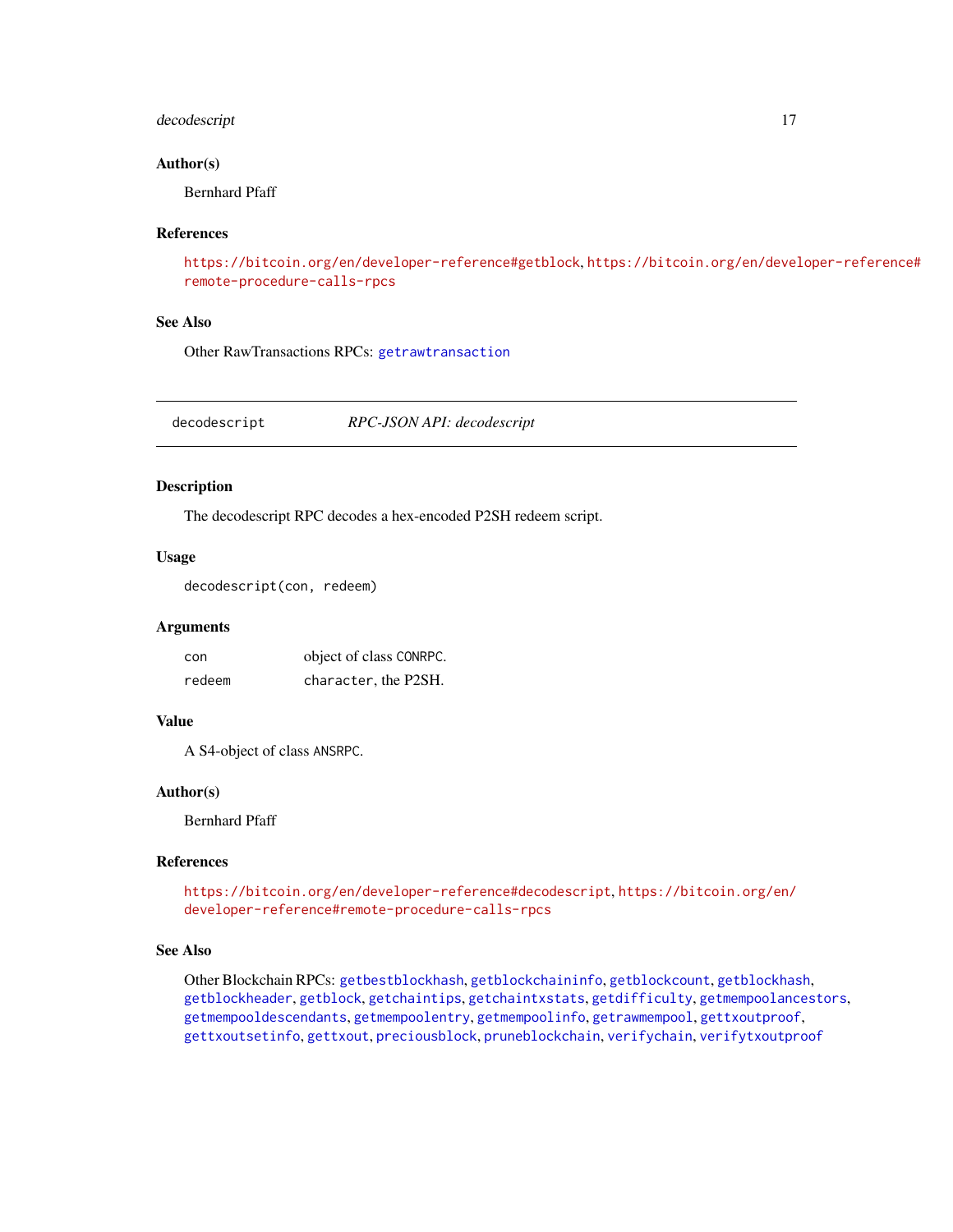<span id="page-17-1"></span><span id="page-17-0"></span>

Immediately disconnects from the specified peer node. Strictly one out of address and nodeid can be provided to identify the node.

### Usage

disconnectnode(con, address = NULL, nodeid = NULL)

### Arguments

| con     | object of class CONRPC.                                 |
|---------|---------------------------------------------------------|
| address | character the IP address/port of the node.              |
| nodeid  | character The node ID (see getpeerinfo() for node IDs). |

#### Value

A S4-object of class ANSRPC.

### Author(s)

Bernhard Pfaff

### References

<https://bitcoin.org/en/developer-reference#disconnectnode>, [https://bitcoin.org/en](https://bitcoin.org/en/developer-reference#remote-procedure-calls-rpcs)/ [developer-reference#remote-procedure-calls-rpcs](https://bitcoin.org/en/developer-reference#remote-procedure-calls-rpcs)

#### See Also

Other Network RPCs: [addnode](#page-2-1), [clearbanned](#page-8-1), [getaddednodeinfo](#page-23-1), [getconnectioncount](#page-30-1), [getnettotals](#page-36-1), [getnetworkinfo](#page-37-1), [getpeerinfo](#page-38-1), [listbanned](#page-50-1), [ping](#page-52-1), [setnetworkactive](#page-58-1)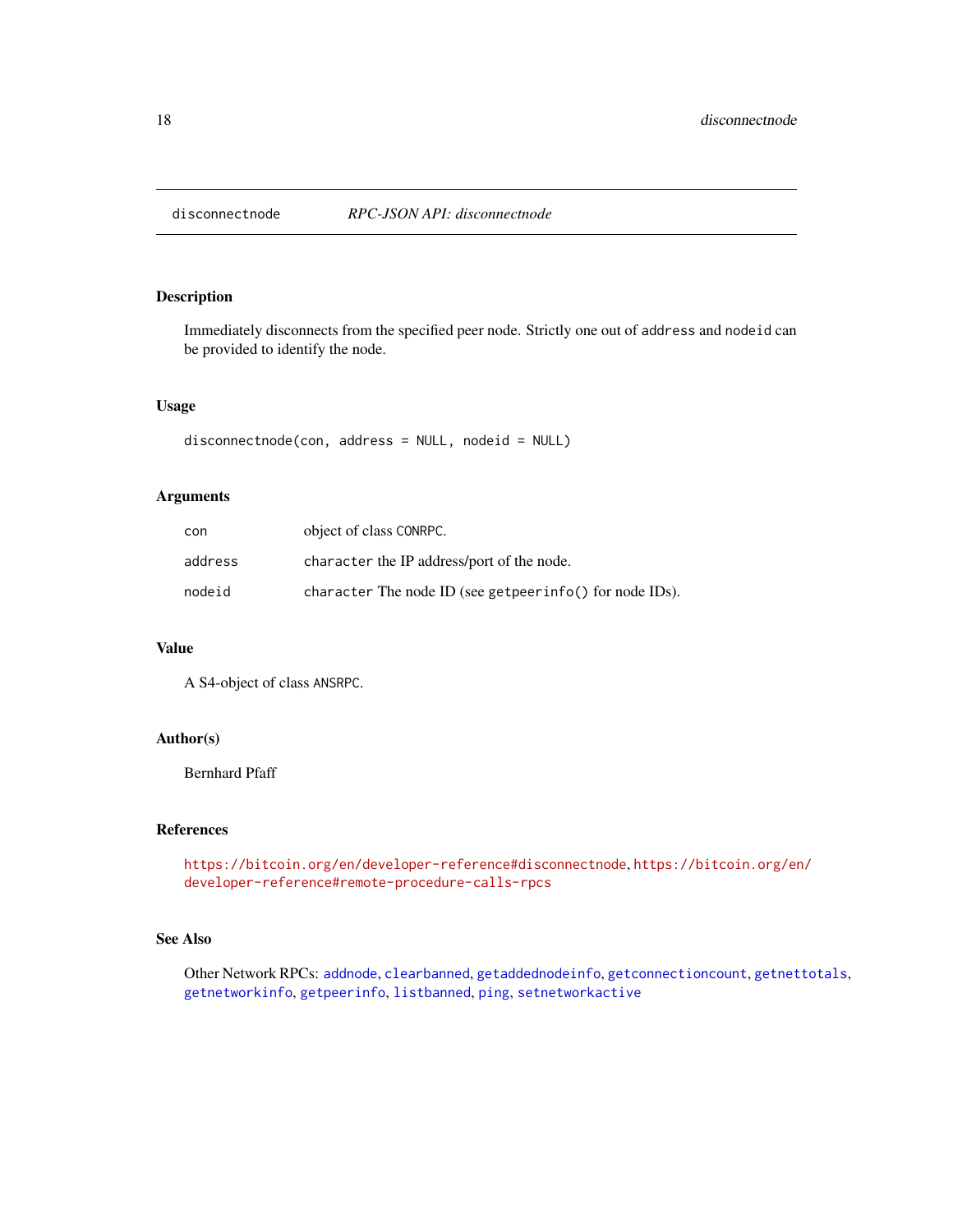<span id="page-18-1"></span><span id="page-18-0"></span>

The following operarations for EC points are available:

- doubleUpmultiplying a point by itself
- +point addition
- leftmostBithighest bit value of an integer
- ANDlogical and-operator for two integers
- \*multiplication of an integer scalar with an EC point

#### Usage

```
doubleUp(ecp)
```
## S4 method for signature 'ECPOINT' doubleUp(ecp)

## S4 method for signature 'ECPOINT,ECPOINT' e1 + e2

leftmostBit(x)

## S4 method for signature 'bigz' leftmostBit(x)

 $AND(x, y)$ 

## S4 method for signature 'bigz,bigz'  $AND(x, y)$ 

## S4 method for signature 'ECPOINT,bigz' e1 \* e2

## S4 method for signature 'bigz,ECPOINT' e1 \* e2

### Arguments

| ecp            | point on elliptic curve             |
|----------------|-------------------------------------|
| e1             | point on elliptic curve, or integer |
| e <sup>2</sup> | point on elliptic curve, or integer |
| $\mathsf{x}$   | integer                             |
| <b>V</b>       | integer                             |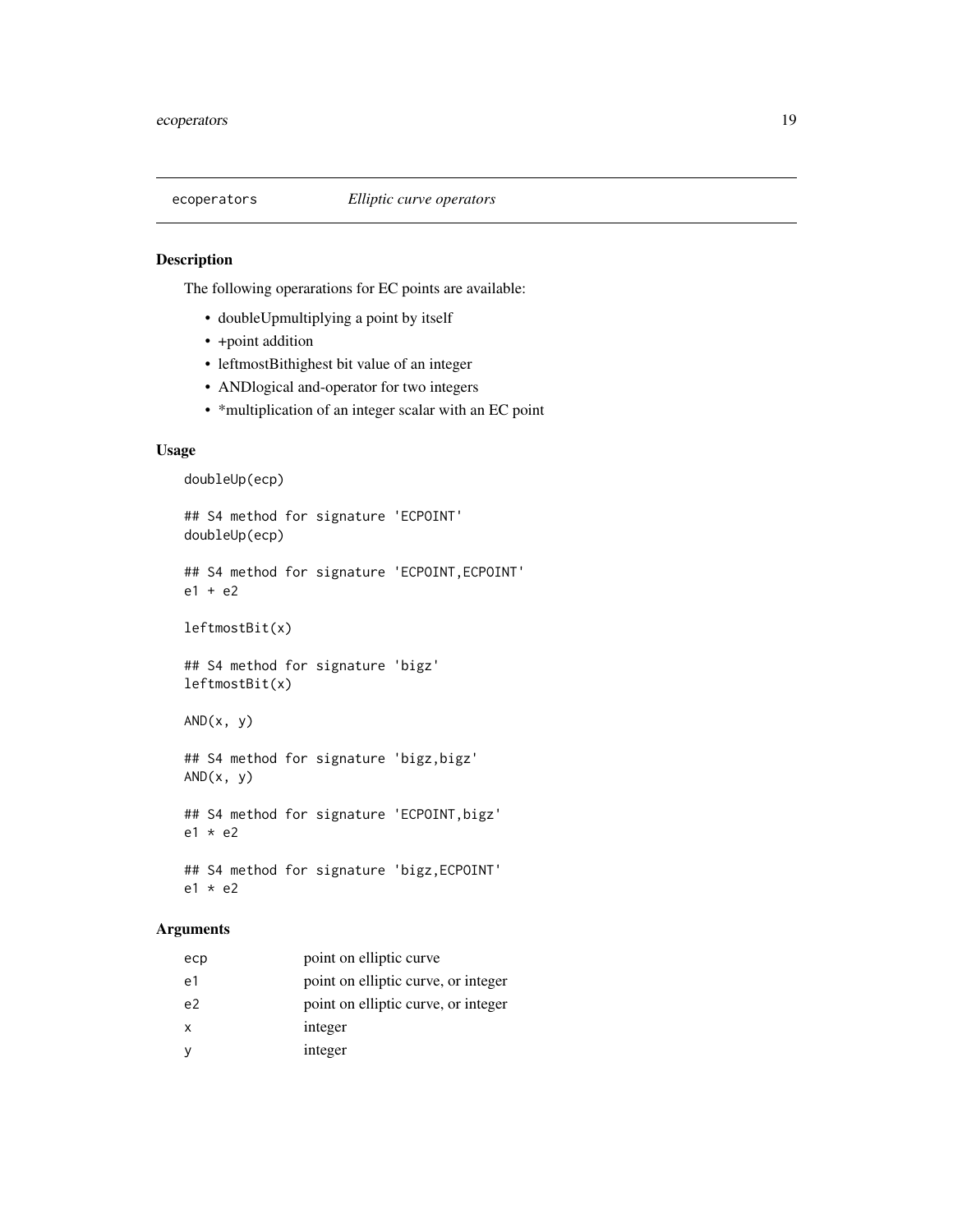<span id="page-19-0"></span>20 expansion of the contract of the contract of the contract of the contract of the contract of the contract of the contract of the contract of the contract of the contract of the contract of the contract of the contract o

### Author(s)

Bernhard Pfaff

### References

<https://en.bitcoin.it/wiki/Secp256k1>

### See Also

Other EllipticCurve: [ECPARAM-class](#page-20-1), [ECPOINT-class](#page-22-1), [EcparamOrNull-class](#page-20-2), [containsPoint](#page-11-2), [ecparam](#page-19-1), [ecpoint](#page-21-1), [isNull](#page-50-2)

<span id="page-19-1"></span>ecparam *Creating objects of class ECPARAM*

### Description

This function returns an object of S4-class ECPARAM, that does contain the parametrization of an elliptic curve.

### Usage

ecparam(p, a, b)

### Arguments

| р | integer |
|---|---------|
| a | integer |
| h | integer |

### Value

An object of S4-class ECPARAM

### Author(s)

Bernhard Pfaff

### References

<https://en.bitcoin.it/wiki/Secp256k1>

### See Also

Other EllipticCurve: [ECPARAM-class](#page-20-1), [ECPOINT-class](#page-22-1), [EcparamOrNull-class](#page-20-2), [containsPoint](#page-11-2), [ecoperators](#page-18-1), [ecpoint](#page-21-1), [isNull](#page-50-2)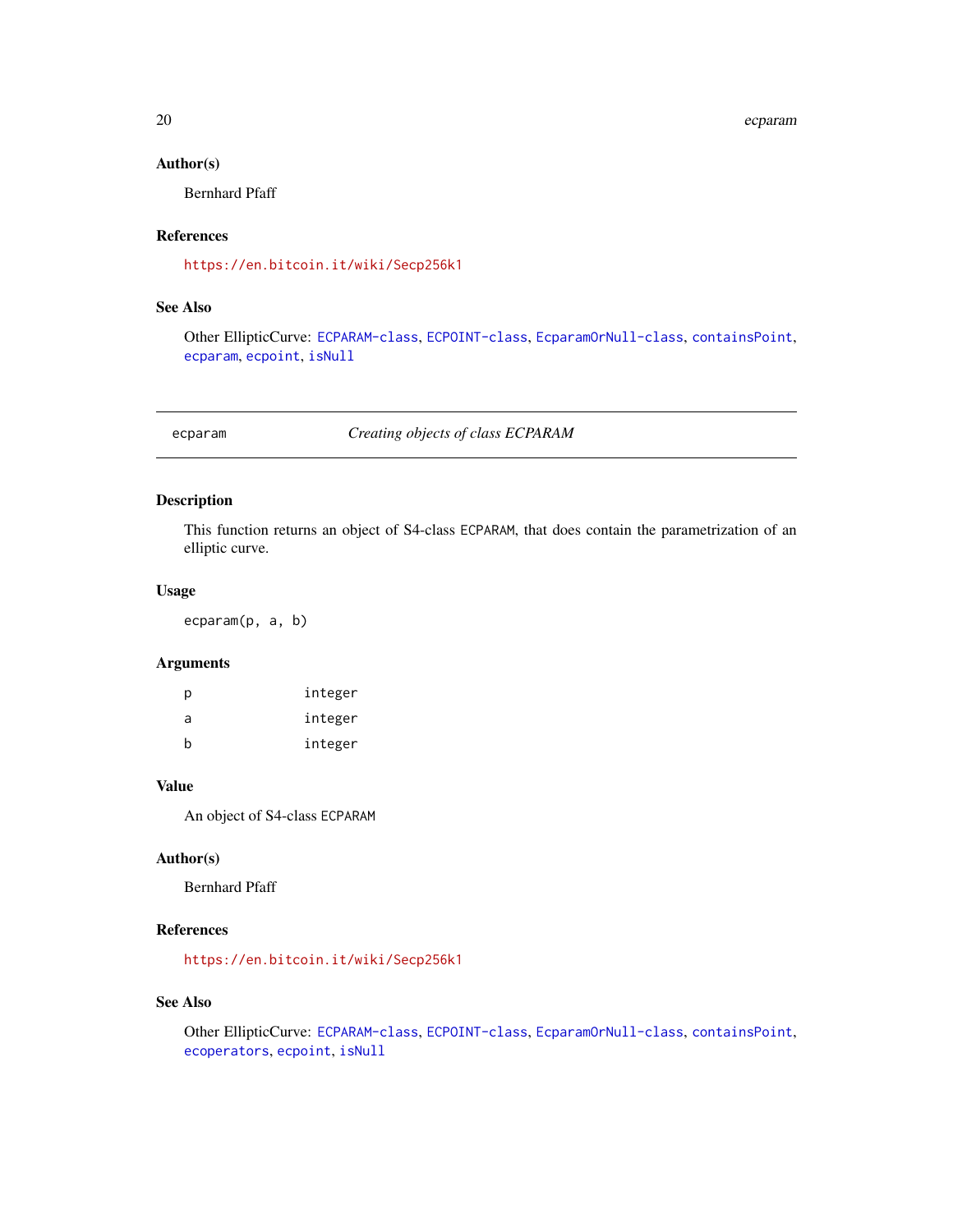### <span id="page-20-0"></span>ECPARAM-class 21

#### Examples

```
p <- "0xFFFFFFFFFFFFFFFFFFFFFFFFFFFFFFFFFFFFFFFFFFFFFFFFFFFFFFFEFFFFFC2F"
b <- "0x0000000000000000000000000000000000000000000000000000000000000007"
a <- "0x0000000000000000000000000000000000000000000000000000000000000000"
curve256 \le - ecparam(p, a, b)curve256
```
<span id="page-20-1"></span>ECPARAM-class *The ECPARAM class*

### Description

S4-class for elliptic curve parameters. Objects of this class do contain the big integer parameters of elliptic curves. Instances of this class are ordinarily created by a call to exparam

### **Slots**

- p bigz, curve dimension.
- a bigz, parameter.
- b bigz, parameter.

### Author(s)

Bernhard Pfaff

### References

<https://en.bitcoin.it/wiki/Secp256k1>

#### See Also

Other EllipticCurve: [ECPOINT-class](#page-22-1), [EcparamOrNull-class](#page-20-2), [containsPoint](#page-11-2), [ecoperators](#page-18-1), [ecparam](#page-19-1), [ecpoint](#page-21-1), [isNull](#page-50-2)

<span id="page-20-2"></span>EcparamOrNull-class *S4 Class Union ECPARAM or NULL*

### Description

S4-class union of NULL or ECPARAM.

### Author(s)

Bernhard Pfaff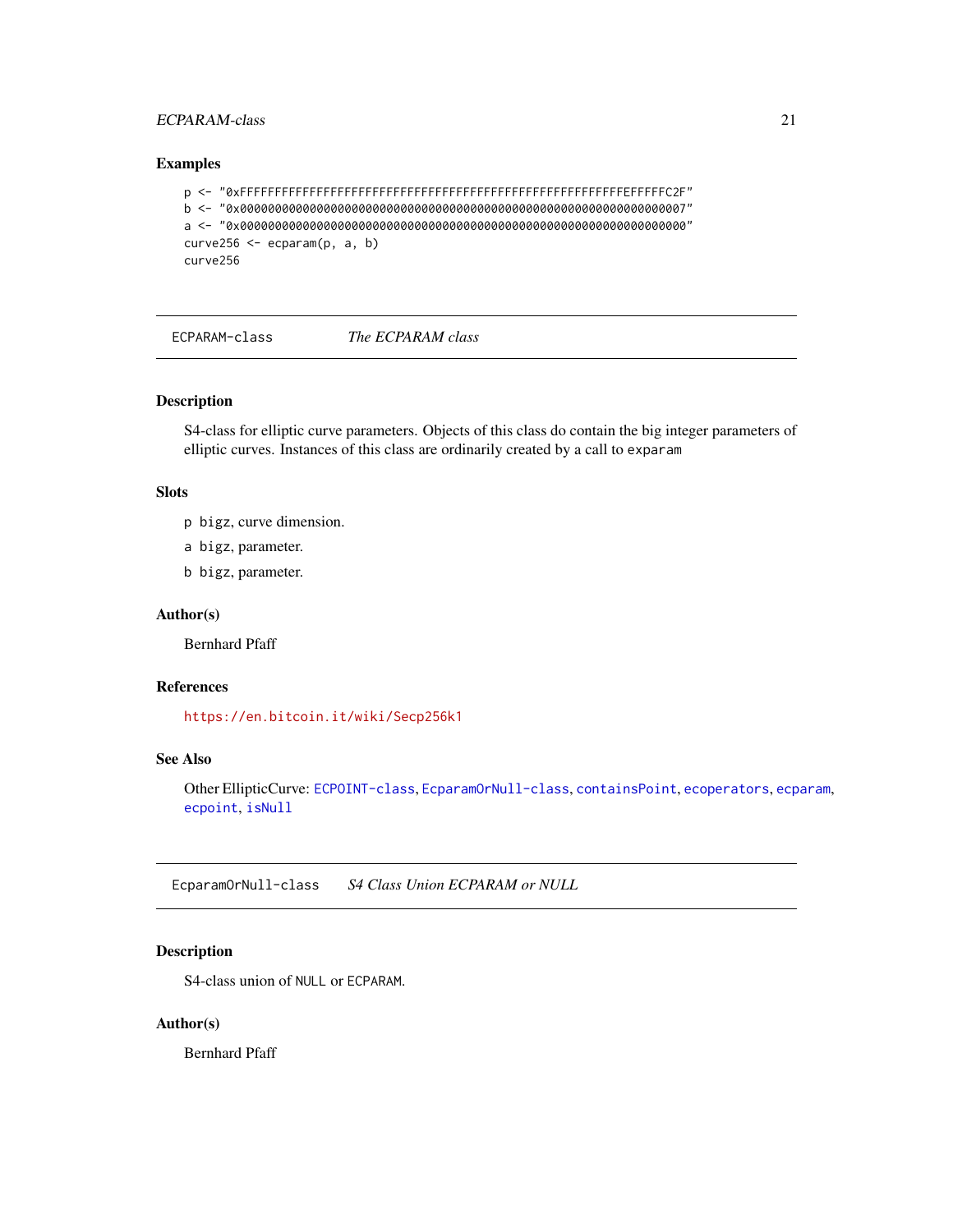### <span id="page-21-0"></span>References

<https://en.bitcoin.it/wiki/Secp256k1>

### See Also

Other EllipticCurve: [ECPARAM-class](#page-20-1), [ECPOINT-class](#page-22-1), [containsPoint](#page-11-2), [ecoperators](#page-18-1), [ecparam](#page-19-1), [ecpoint](#page-21-1), [isNull](#page-50-2)

<span id="page-21-1"></span>ecpoint *Creating objects of class ECPOINT*

### Description

This function returns an object of S4-class ECPOINT, that does represent a point on an elliptic curve.

### Usage

 $e$ cpoint(ecparam = NULL, x, y, r = NULL)

#### Arguments

| ecparam      | integerECPARAM                         |
|--------------|----------------------------------------|
| $\mathsf{x}$ | x-coordinate, to be coercible to bigz. |
| - V          | y-coordinate, to be coercible to bigz. |
|              | the order of the base point.           |

#### Value

An object of S4-class ECPOINT

#### Author(s)

Bernhard Pfaff

### References

<https://en.bitcoin.it/wiki/Secp256k1>

### See Also

Other EllipticCurve: [ECPARAM-class](#page-20-1), [ECPOINT-class](#page-22-1), [EcparamOrNull-class](#page-20-2), [containsPoint](#page-11-2), [ecoperators](#page-18-1), [ecparam](#page-19-1), [isNull](#page-50-2)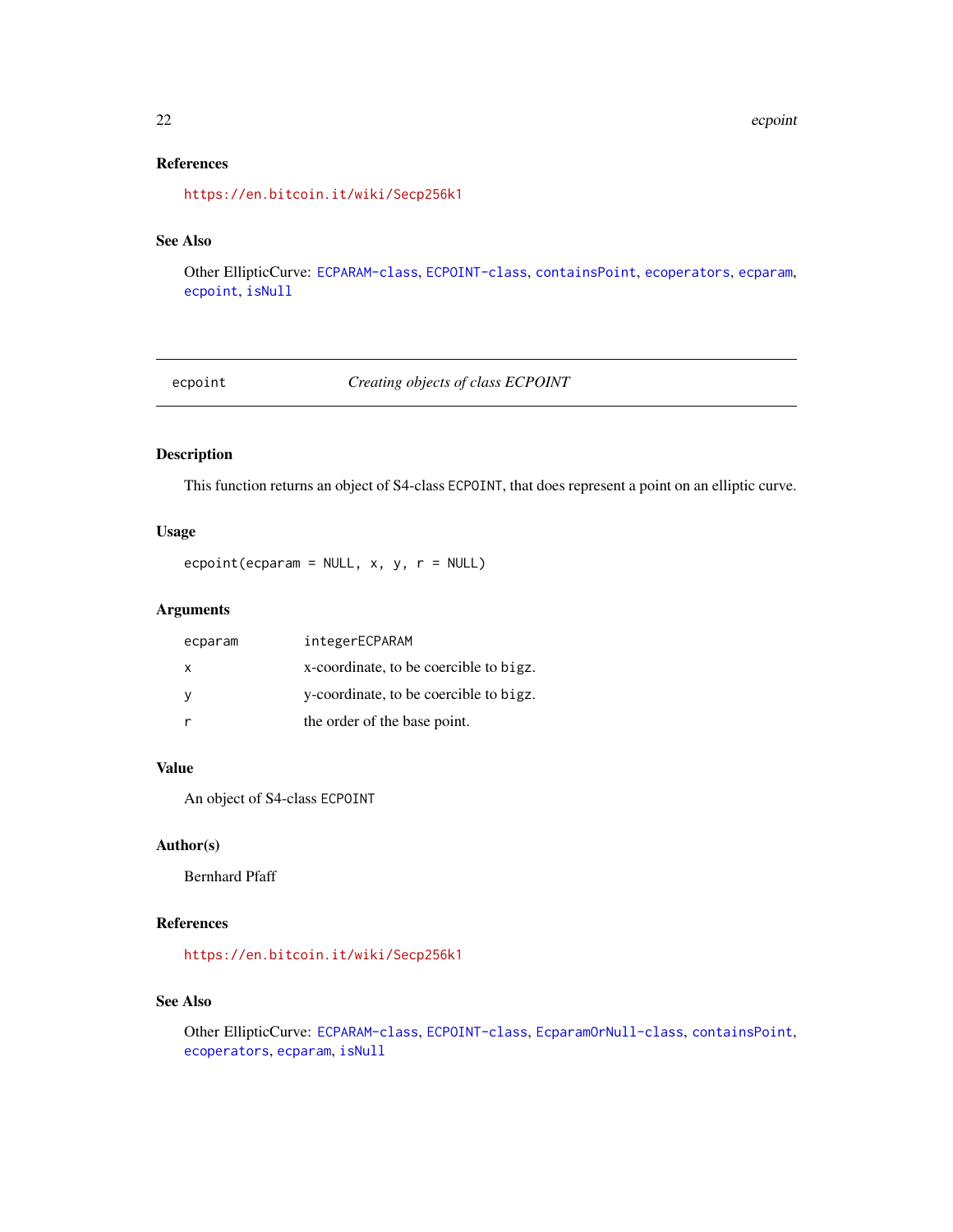### <span id="page-22-0"></span>ECPOINT-class 23

#### Examples

```
p <- "0xFFFFFFFFFFFFFFFFFFFFFFFFFFFFFFFFFFFFFFFFFFFFFFFFFFFFFFFEFFFFFC2F"
b <- "0x0000000000000000000000000000000000000000000000000000000000000007"
a <- "0x0000000000000000000000000000000000000000000000000000000000000000"
r <- "0xFFFFFFFFFFFFFFFFFFFFFFFFFFFFFFFEBAAEDCE6AF48A03BBFD25E8CD0364141"
x <- "0x79BE667EF9DCBBAC55A06295CE870B07029BFCDB2DCE28D959F2815B16F81798"
y <- "0x483ada7726a3c4655da4fbfc0e1108a8fd17b448a68554199c47d08ffb10d4b8"
curve256 <- ecparam(p, a, b)
ecp <- ecpoint(curve256, x, y, r)
ecp
```
<span id="page-22-1"></span>ECPOINT-class *S4 Class ECPOINT*

### Description

S4-class for a point on an elliptic curve. Ordinarily, objects are created by calling ecpoint.

### Slots

```
ecparam ECPARAM
x bigz
y bigz
r bigz
```
#### Author(s)

Bernhard Pfaff

### References

<https://en.bitcoin.it/wiki/Secp256k1>

### See Also

Other EllipticCurve: [ECPARAM-class](#page-20-1), [EcparamOrNull-class](#page-20-2), [containsPoint](#page-11-2), [ecoperators](#page-18-1), [ecparam](#page-19-1), [ecpoint](#page-21-1), [isNull](#page-50-2)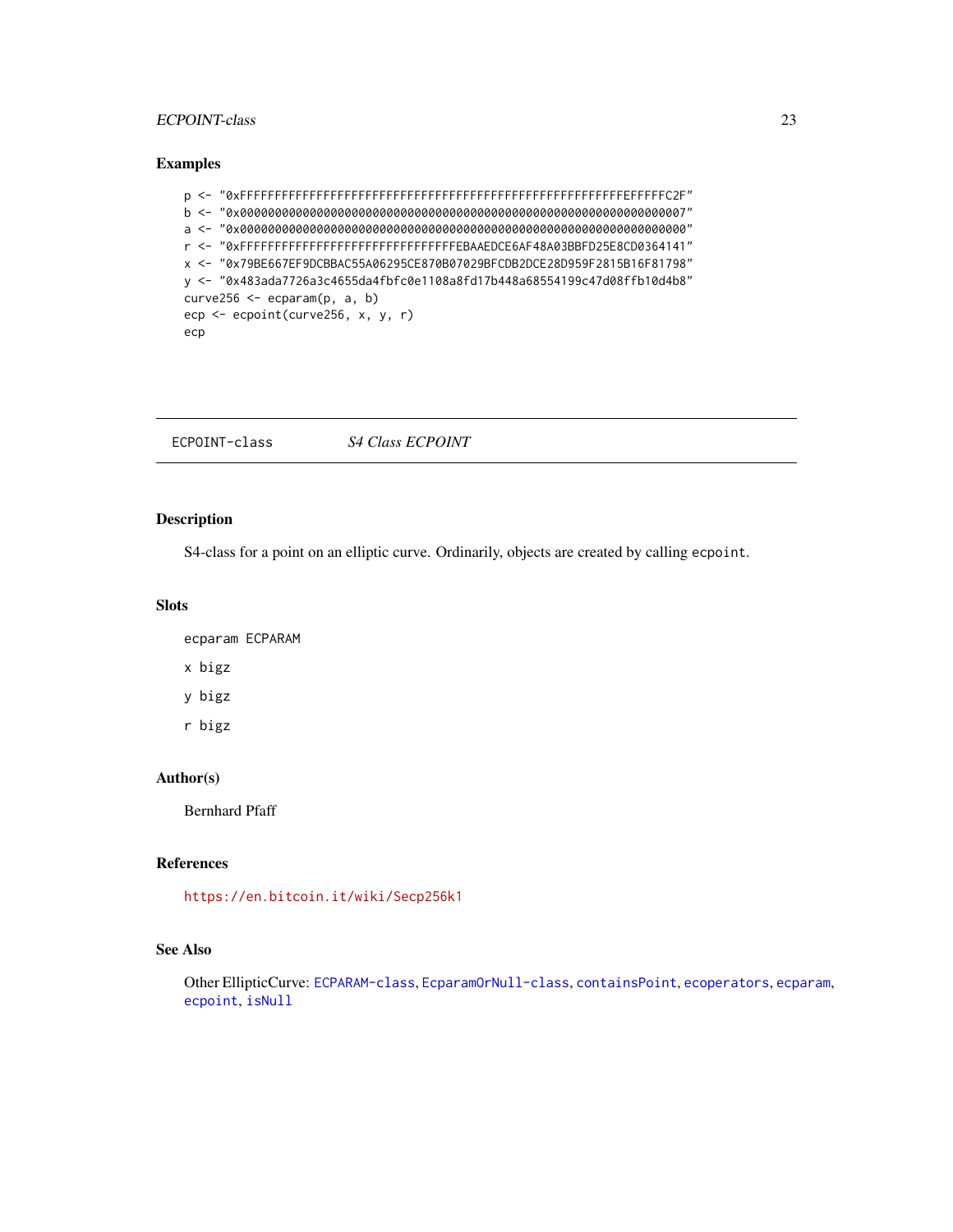<span id="page-23-1"></span><span id="page-23-0"></span>getaddednodeinfo *RPC-JSON API: getaddednodeinfo*

#### Description

Returns information about the given added node, or all added nodes (note that onetry addnodes are not listed here)

### Usage

getaddednodeinfo(con, node = NULL)

#### Arguments

con object of class CONRPC. node character the node (see getpeerinfo() for nodes).

### Value

A S4-object of class ANSRPC.

#### Author(s)

Bernhard Pfaff

#### References

<https://bitcoin.org/en/developer-reference#getaddednodeinfo>, [https://bitcoin.org/](https://bitcoin.org/en/developer-reference#remote-procedure-calls-rpcs) [en/developer-reference#remote-procedure-calls-rpcs](https://bitcoin.org/en/developer-reference#remote-procedure-calls-rpcs)

### See Also

Other Network RPCs: [addnode](#page-2-1), [clearbanned](#page-8-1), [disconnectnode](#page-17-1), [getconnectioncount](#page-30-1), [getnettotals](#page-36-1), [getnetworkinfo](#page-37-1), [getpeerinfo](#page-38-1), [listbanned](#page-50-1), [ping](#page-52-1), [setnetworkactive](#page-58-1)

<span id="page-23-2"></span>getbestblockhash *RPC-JSON API: getbestblockhash*

### Description

Returns the hash of the best (tip) block in the longest blockchain.

#### Usage

getbestblockhash(con)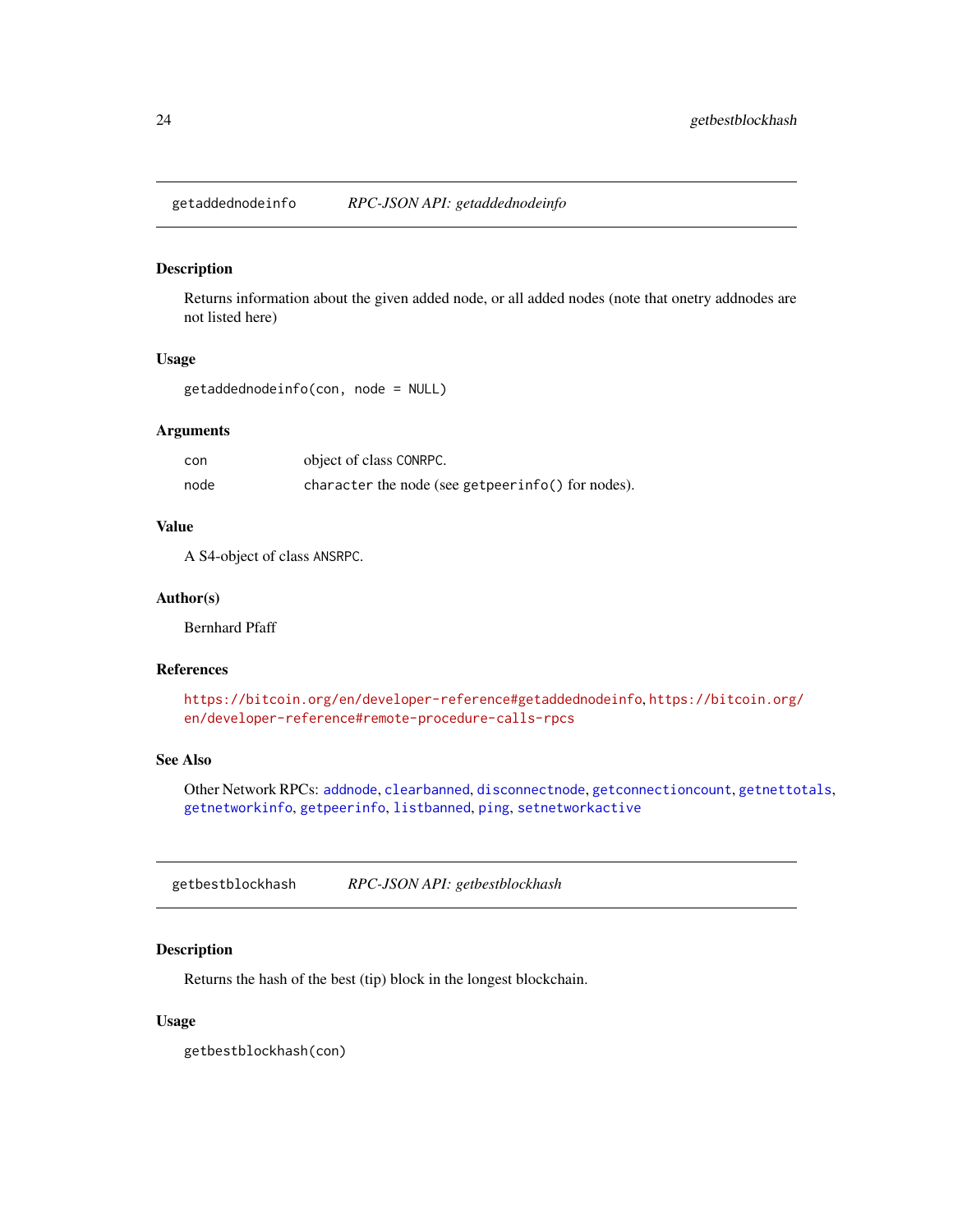#### <span id="page-24-0"></span>getblock 25

#### Arguments

con object of class CONRPC.

#### Value

A S4-object of class ANSRPC.

### Author(s)

Bernhard Pfaff

### References

<https://bitcoin.org/en/developer-reference#getbestblockhash>, [https://bitcoin.org/](https://bitcoin.org/en/developer-reference#remote-procedure-calls-rpcs) [en/developer-reference#remote-procedure-calls-rpcs](https://bitcoin.org/en/developer-reference#remote-procedure-calls-rpcs)

#### See Also

Other Blockchain RPCs: [decodescript](#page-16-1), [getblockchaininfo](#page-25-1), [getblockcount](#page-26-1), [getblockhash](#page-26-2), [getblockheader](#page-27-1), [getblock](#page-24-1), [getchaintips](#page-28-1), [getchaintxstats](#page-29-1), [getdifficulty](#page-30-2), [getmempoolancestors](#page-33-1), [getmempooldescendants](#page-34-1), [getmempoolentry](#page-35-1), [getmempoolinfo](#page-36-2), [getrawmempool](#page-39-1), [gettxoutproof](#page-42-1), [gettxoutsetinfo](#page-43-1), [gettxout](#page-41-1), [preciousblock](#page-52-2), [pruneblockchain](#page-55-1), [verifychain](#page-66-2), [verifytxoutproof](#page-67-1)

<span id="page-24-1"></span>

getblock *RPC-JSON API: getblock*

#### Description

Returns information of a block hash. The returned level of details depends on the argument verbosity.

#### Usage

getblock(con, blockhash, verbosity = c("l1", "l0", "l2"))

### Arguments

| con       | object of class CONRPC.               |
|-----------|---------------------------------------|
| blockhash | character, the block hash.            |
| verbosity | character, level of returned details. |

### Value

A S4-object of class ANSRPC.

Details If verbosity is 'l0', returns a string that is serialized, hex-encoded data for block 'hash'. If verbosity is 'l1' (the default), returns an object with information about block <hash>. If verbosity is 'l2', returns an object with information about block <hash> and information about each transaction.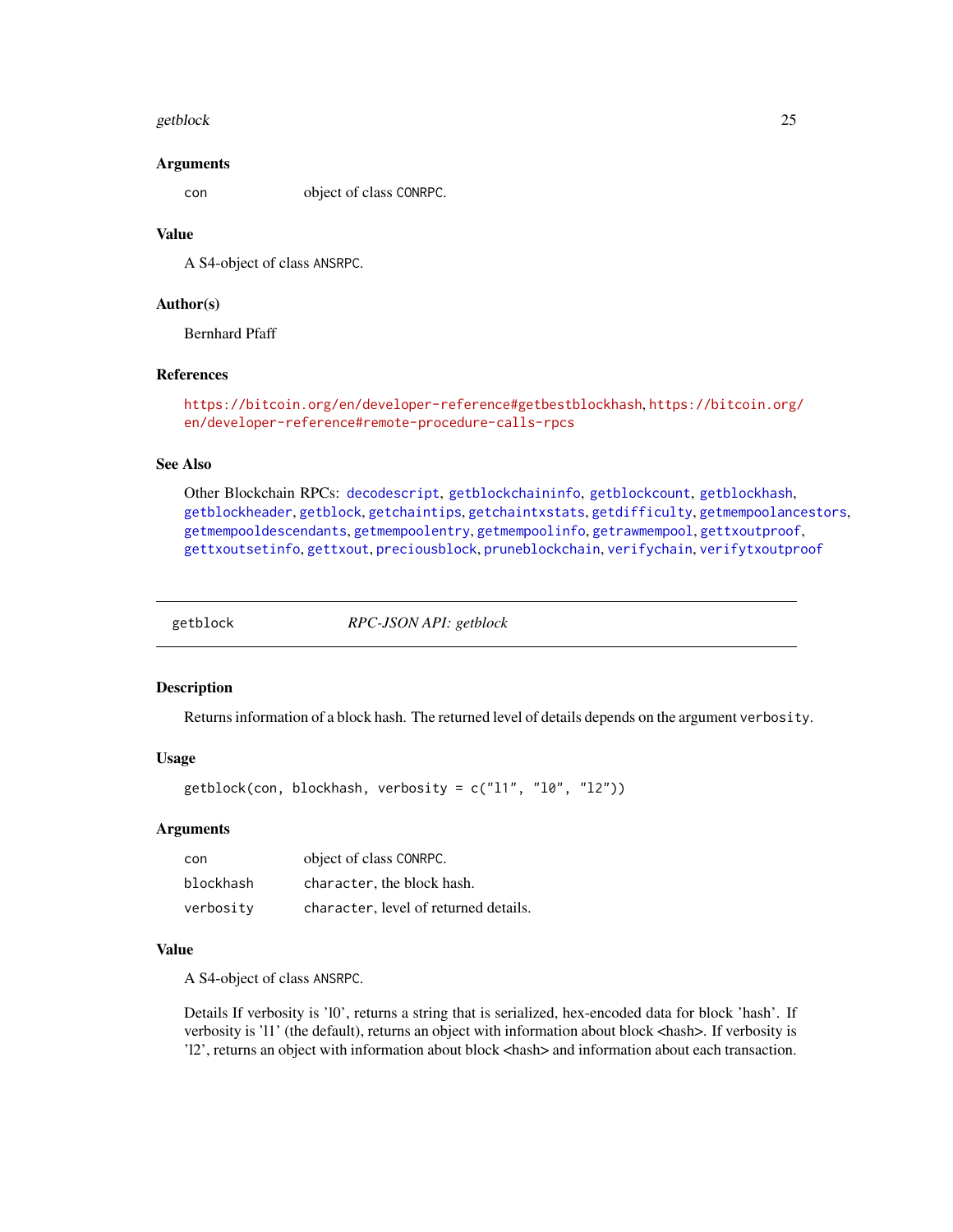#### Author(s)

Bernhard Pfaff

#### References

```
https://bitcoin.org/en/developer-reference#getblock, https://bitcoin.org/en/developer-reference#
remote-procedure-calls-rpcs
```
#### See Also

```
Other Blockchain RPCs: decodescript, getbestblockhash, getblockchaininfo, getblockcount,
getblockhash, getblockheader, getchaintips, getchaintxstats, getdifficulty, getmempoolancestors,
getmempooldescendants, getmempoolentry, getmempoolinfo, getrawmempool, gettxoutproof,
gettxoutsetinfo, gettxout, preciousblock, pruneblockchain, verifychain, verifytxoutproof
```
<span id="page-25-1"></span>getblockchaininfo *RPC-JSON API: getblockchaininfo*

### Description

Returns an object containing various state info regarding blockchain processing.

#### Usage

getblockchaininfo(con)

#### Arguments

con object of class CONRPC.

#### Value

A S4-object of class ANSRPC.

#### Author(s)

Bernhard Pfaff

### References

<https://bitcoin.org/en/developer-reference#getblockchaininfo>, [https://bitcoin.org](https://bitcoin.org/en/developer-reference#remote-procedure-calls-rpcs)/ [en/developer-reference#remote-procedure-calls-rpcs](https://bitcoin.org/en/developer-reference#remote-procedure-calls-rpcs)

#### See Also

Other Blockchain RPCs: [decodescript](#page-16-1), [getbestblockhash](#page-23-2), [getblockcount](#page-26-1), [getblockhash](#page-26-2), [getblockheader](#page-27-1), [getblock](#page-24-1), [getchaintips](#page-28-1), [getchaintxstats](#page-29-1), [getdifficulty](#page-30-2), [getmempoolancestors](#page-33-1), [getmempooldescendants](#page-34-1), [getmempoolentry](#page-35-1), [getmempoolinfo](#page-36-2), [getrawmempool](#page-39-1), [gettxoutproof](#page-42-1), [gettxoutsetinfo](#page-43-1), [gettxout](#page-41-1), [preciousblock](#page-52-2), [pruneblockchain](#page-55-1), [verifychain](#page-66-2), [verifytxoutproof](#page-67-1)

<span id="page-25-0"></span>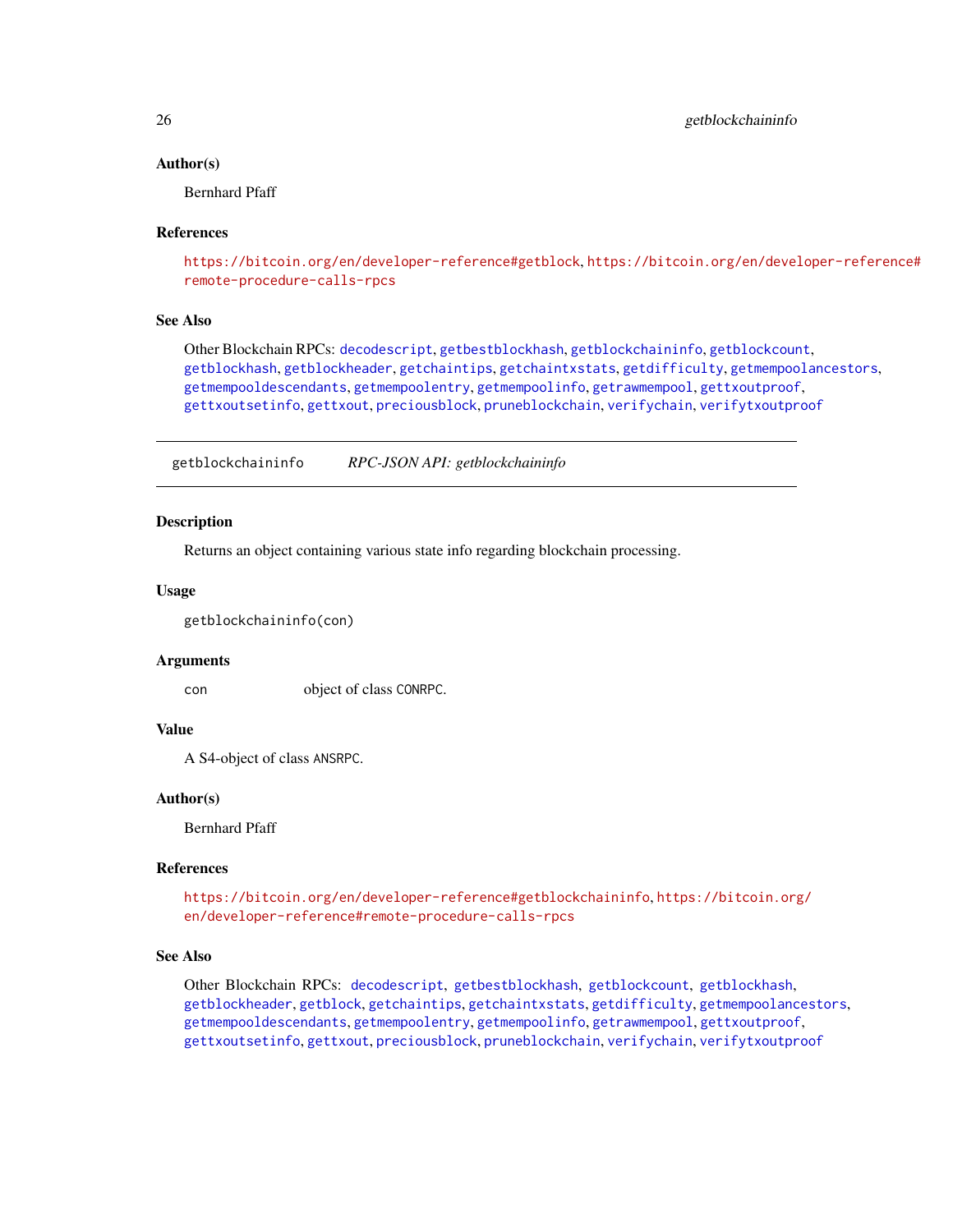<span id="page-26-1"></span><span id="page-26-0"></span>

Returns the number of blocks in the longest blockchain.

### Usage

```
getblockcount(con)
```
#### Arguments

con object of class CONRPC.

#### Value

A S4-object of class ANSRPC.

#### Author(s)

Bernhard Pfaff

### References

<https://bitcoin.org/en/developer-reference#getblockcount>, [https://bitcoin.org/en/](https://bitcoin.org/en/developer-reference#remote-procedure-calls-rpcs) [developer-reference#remote-procedure-calls-rpcs](https://bitcoin.org/en/developer-reference#remote-procedure-calls-rpcs)

### See Also

Other Blockchain RPCs: [decodescript](#page-16-1), [getbestblockhash](#page-23-2), [getblockchaininfo](#page-25-1), [getblockhash](#page-26-2), [getblockheader](#page-27-1), [getblock](#page-24-1), [getchaintips](#page-28-1), [getchaintxstats](#page-29-1), [getdifficulty](#page-30-2), [getmempoolancestors](#page-33-1), [getmempooldescendants](#page-34-1), [getmempoolentry](#page-35-1), [getmempoolinfo](#page-36-2), [getrawmempool](#page-39-1), [gettxoutproof](#page-42-1), [gettxoutsetinfo](#page-43-1), [gettxout](#page-41-1), [preciousblock](#page-52-2), [pruneblockchain](#page-55-1), [verifychain](#page-66-2), [verifytxoutproof](#page-67-1)

<span id="page-26-2"></span>getblockhash *RPC-JSON API: getblockhash*

### Description

Returns hash of block in best-block-chain at height provided.

#### Usage

getblockhash(con, height)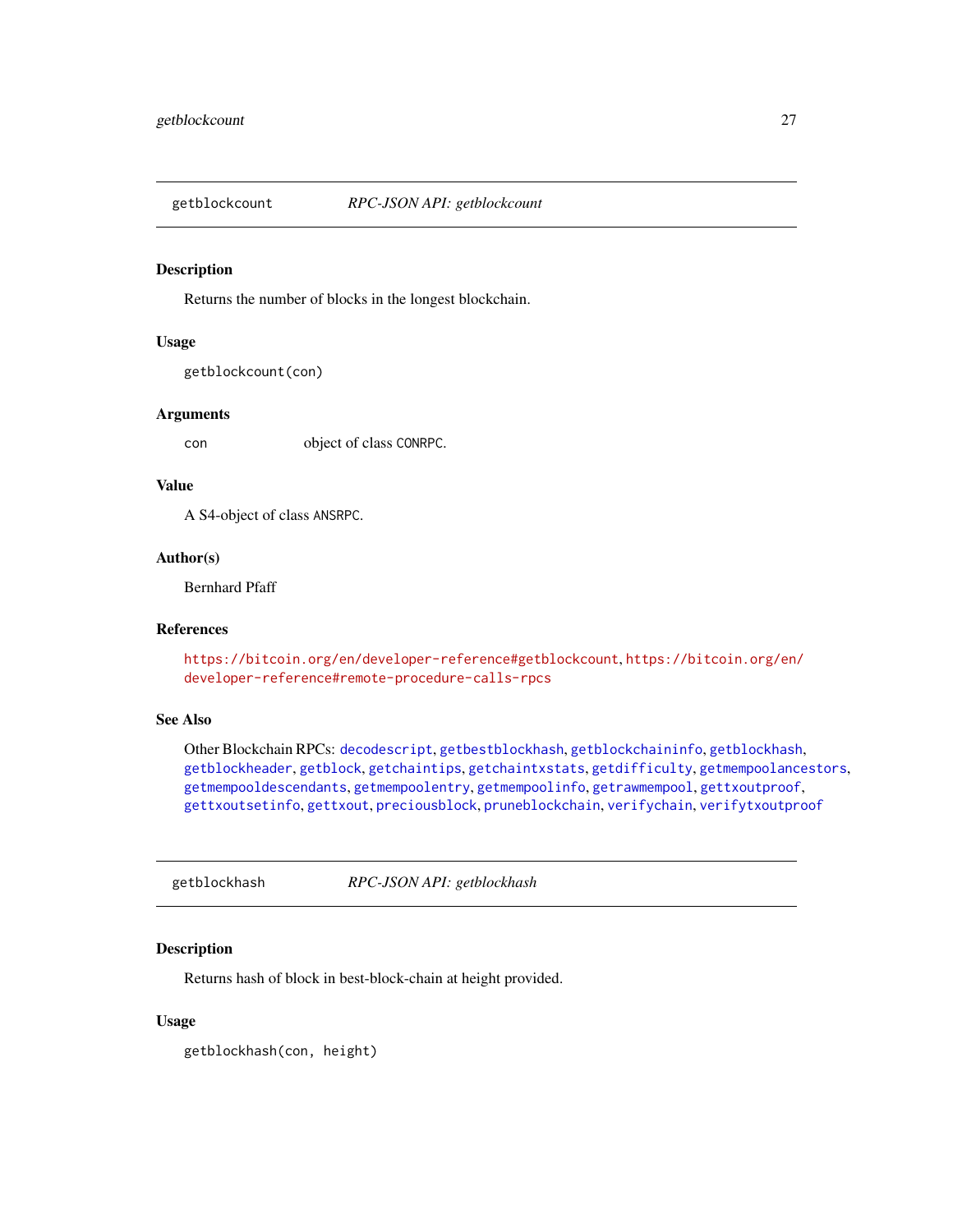#### Arguments

| con    | object of class CONRPC.   |
|--------|---------------------------|
| height | integer the height index. |

### Value

A S4-object of class ANSRPC.

### Author(s)

Bernhard Pfaff

### References

```
https://bitcoin.org/en/developer-reference#getblockhash, https://bitcoin.org/en/
developer-reference#remote-procedure-calls-rpcs
```
### See Also

Other Blockchain RPCs: [decodescript](#page-16-1), [getbestblockhash](#page-23-2), [getblockchaininfo](#page-25-1), [getblockcount](#page-26-1), [getblockheader](#page-27-1), [getblock](#page-24-1), [getchaintips](#page-28-1), [getchaintxstats](#page-29-1), [getdifficulty](#page-30-2), [getmempoolancestors](#page-33-1), [getmempooldescendants](#page-34-1), [getmempoolentry](#page-35-1), [getmempoolinfo](#page-36-2), [getrawmempool](#page-39-1), [gettxoutproof](#page-42-1), [gettxoutsetinfo](#page-43-1), [gettxout](#page-41-1), [preciousblock](#page-52-2), [pruneblockchain](#page-55-1), [verifychain](#page-66-2), [verifytxoutproof](#page-67-1)

<span id="page-27-1"></span>getblockheader *RPC-JSON API: getblockheader*

### Description

Returns the block header for a given hash string.

#### Usage

```
getblockheader(con, hash, verbose = TRUE)
```
### Arguments

| con     | object of class CONRPC.                                         |
|---------|-----------------------------------------------------------------|
| hash    | character the block hash.                                       |
| verbose | logical TRUE for a json object, FALSE for the hex encoded data. |

### Value

A S4-object of class ANSRPC.

<span id="page-27-0"></span>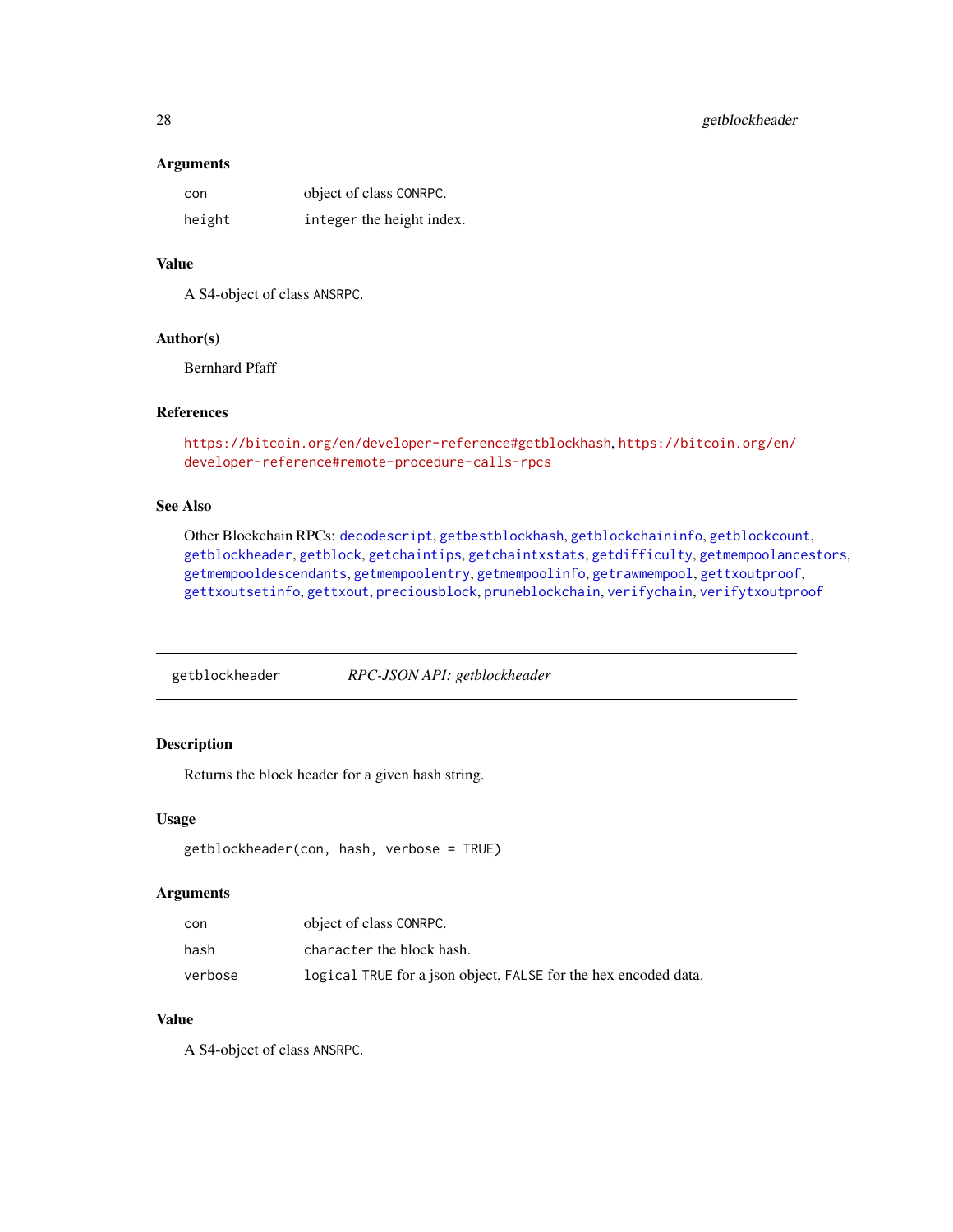### <span id="page-28-0"></span>getchaintips 29

### Details

If verbose is false, returns a string that is serialized, hex-encoded data for blockheader 'hash'. If verbose is true, returns an Object with information about blockheader <hash>.

#### Author(s)

Bernhard Pfaff

#### References

<https://bitcoin.org/en/developer-reference#getblockheader>, [https://bitcoin.org/en](https://bitcoin.org/en/developer-reference#remote-procedure-calls-rpcs)/ [developer-reference#remote-procedure-calls-rpcs](https://bitcoin.org/en/developer-reference#remote-procedure-calls-rpcs)

#### See Also

Other Blockchain RPCs: [decodescript](#page-16-1), [getbestblockhash](#page-23-2), [getblockchaininfo](#page-25-1), [getblockcount](#page-26-1), [getblockhash](#page-26-2), [getblock](#page-24-1), [getchaintips](#page-28-1), [getchaintxstats](#page-29-1), [getdifficulty](#page-30-2), [getmempoolancestors](#page-33-1), [getmempooldescendants](#page-34-1), [getmempoolentry](#page-35-1), [getmempoolinfo](#page-36-2), [getrawmempool](#page-39-1), [gettxoutproof](#page-42-1), [gettxoutsetinfo](#page-43-1), [gettxout](#page-41-1), [preciousblock](#page-52-2), [pruneblockchain](#page-55-1), [verifychain](#page-66-2), [verifytxoutproof](#page-67-1)

<span id="page-28-1"></span>getchaintips *RPC-JSON API: getchaintips*

### **Description**

Return information about all known tips in the block tree, including the main chain as well as orphaned branches.

#### Usage

getchaintips(con)

#### Arguments

con object of class CONRPC.

#### Value

A S4-object of class ANSRPC.

### Author(s)

Bernhard Pfaff

#### References

<https://bitcoin.org/en/developer-reference#getchaintips>, [https://bitcoin.org/en/](https://bitcoin.org/en/developer-reference#remote-procedure-calls-rpcs) [developer-reference#remote-procedure-calls-rpcs](https://bitcoin.org/en/developer-reference#remote-procedure-calls-rpcs)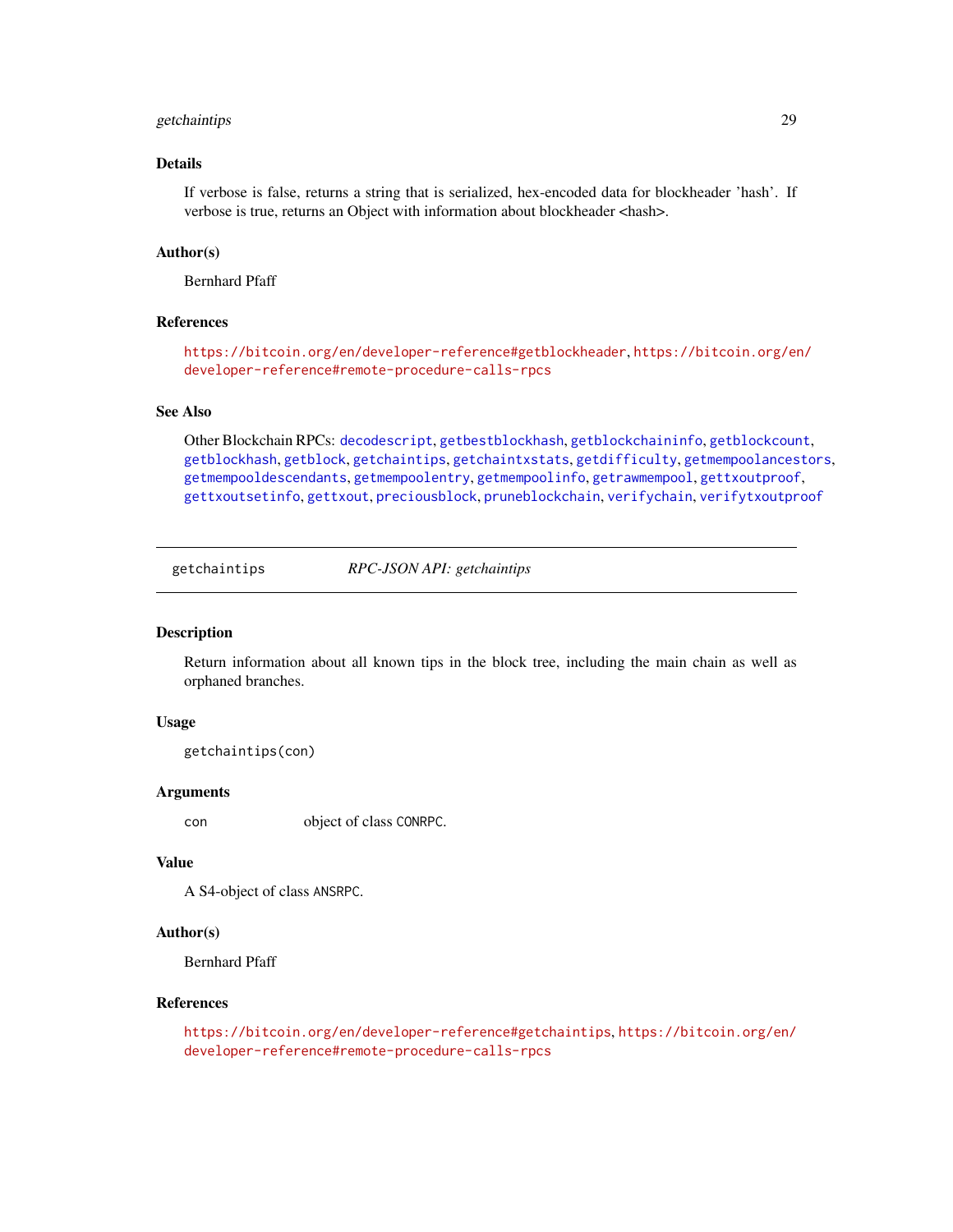### See Also

Other Blockchain RPCs: [decodescript](#page-16-1), [getbestblockhash](#page-23-2), [getblockchaininfo](#page-25-1), [getblockcount](#page-26-1), [getblockhash](#page-26-2), [getblockheader](#page-27-1), [getblock](#page-24-1), [getchaintxstats](#page-29-1), [getdifficulty](#page-30-2), [getmempoolancestors](#page-33-1), [getmempooldescendants](#page-34-1), [getmempoolentry](#page-35-1), [getmempoolinfo](#page-36-2), [getrawmempool](#page-39-1), [gettxoutproof](#page-42-1), [gettxoutsetinfo](#page-43-1), [gettxout](#page-41-1), [preciousblock](#page-52-2), [pruneblockchain](#page-55-1), [verifychain](#page-66-2), [verifytxoutproof](#page-67-1)

<span id="page-29-1"></span>getchaintxstats *RPC-JSON API: getchaintxstats*

#### Description

Compute statistics about the total number and rate of transactions in the chain.

#### Usage

getchaintxstats(con, nblocks = NULL, blockhash = NULL)

#### Arguments

| con       | object of class CONRPC.                                                        |
|-----------|--------------------------------------------------------------------------------|
| nblocks   | integer optional, size of the window in number of blocks (default: one month). |
| blockhash | character optional, the hash of the block that ends the window.                |

### Value

A S4-object of class ANSRPC.

#### Author(s)

Bernhard Pfaff

### References

<https://bitcoin.org/en/developer-reference#getchaintxstats>, [https://bitcoin.org/](https://bitcoin.org/en/developer-reference#remote-procedure-calls-rpcs) [en/developer-reference#remote-procedure-calls-rpcs](https://bitcoin.org/en/developer-reference#remote-procedure-calls-rpcs)

### See Also

Other Blockchain RPCs: [decodescript](#page-16-1), [getbestblockhash](#page-23-2), [getblockchaininfo](#page-25-1), [getblockcount](#page-26-1), [getblockhash](#page-26-2), [getblockheader](#page-27-1), [getblock](#page-24-1), [getchaintips](#page-28-1), [getdifficulty](#page-30-2), [getmempoolancestors](#page-33-1), [getmempooldescendants](#page-34-1), [getmempoolentry](#page-35-1), [getmempoolinfo](#page-36-2), [getrawmempool](#page-39-1), [gettxoutproof](#page-42-1), [gettxoutsetinfo](#page-43-1), [gettxout](#page-41-1), [preciousblock](#page-52-2), [pruneblockchain](#page-55-1), [verifychain](#page-66-2), [verifytxoutproof](#page-67-1)

<span id="page-29-0"></span>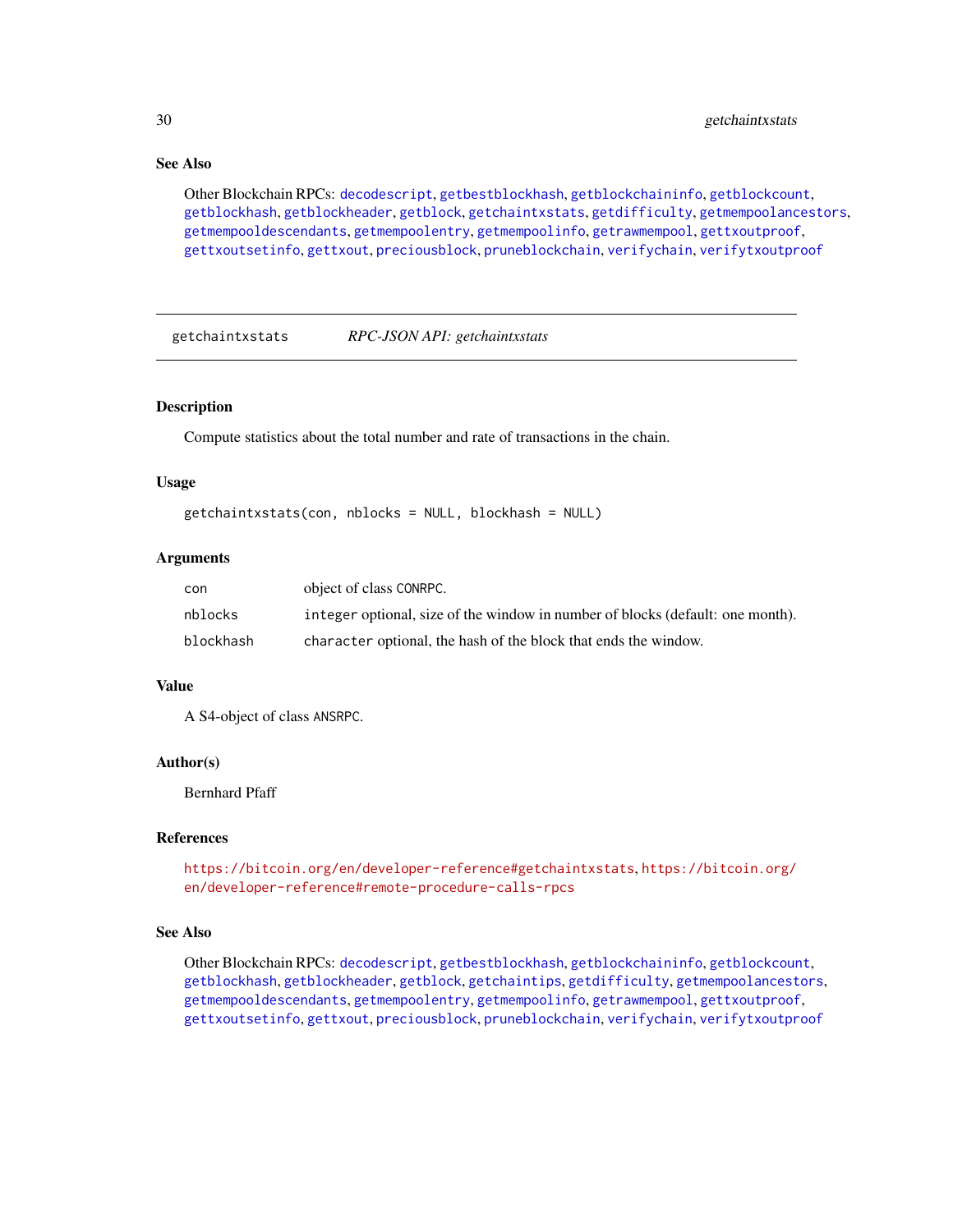<span id="page-30-1"></span><span id="page-30-0"></span>getconnectioncount *RPC-JSON API: getconnectioncount*

### Description

Returns the number of connections to other nodes.

### Usage

getconnectioncount(con)

#### Arguments

con object of class CONRPC.

### Value

A S4-object of class ANSRPC.

### Author(s)

Bernhard Pfaff

### References

<https://bitcoin.org/en/developer-reference#getconnectioncount>, [https://bitcoin.or](https://bitcoin.org/en/developer-reference#remote-procedure-calls-rpcs)g/ [en/developer-reference#remote-procedure-calls-rpcs](https://bitcoin.org/en/developer-reference#remote-procedure-calls-rpcs)

### See Also

Other Network RPCs: [addnode](#page-2-1), [clearbanned](#page-8-1), [disconnectnode](#page-17-1), [getaddednodeinfo](#page-23-1), [getnettotals](#page-36-1), [getnetworkinfo](#page-37-1), [getpeerinfo](#page-38-1), [listbanned](#page-50-1), [ping](#page-52-1), [setnetworkactive](#page-58-1)

<span id="page-30-2"></span>getdifficulty *RPC-JSON API: getdifficulty*

### Description

Returns the proof-of-work difficulty as a multiple of the minimum difficulty.

### Usage

```
getdifficulty(con)
```
#### Arguments

con object of class CONRPC.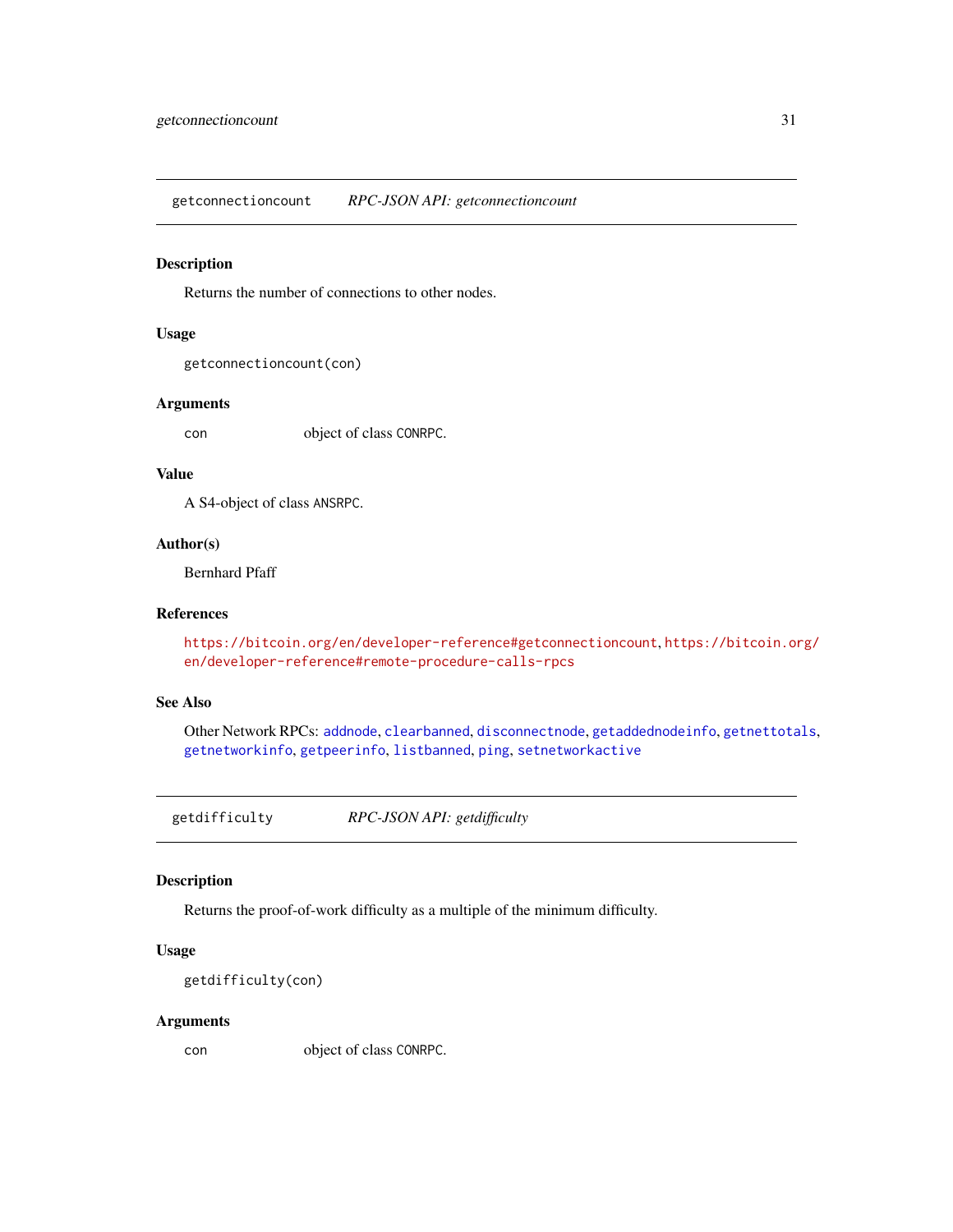32 gethelp

### Value

A S4-object of class ANSRPC.

#### Author(s)

Bernhard Pfaff

### References

<https://bitcoin.org/en/developer-reference#getdifficulty>, [https://bitcoin.org/en/](https://bitcoin.org/en/developer-reference#remote-procedure-calls-rpcs) [developer-reference#remote-procedure-calls-rpcs](https://bitcoin.org/en/developer-reference#remote-procedure-calls-rpcs)

### See Also

Other Blockchain RPCs: [decodescript](#page-16-1), [getbestblockhash](#page-23-2), [getblockchaininfo](#page-25-1), [getblockcount](#page-26-1), [getblockhash](#page-26-2), [getblockheader](#page-27-1), [getblock](#page-24-1), [getchaintips](#page-28-1), [getchaintxstats](#page-29-1), [getmempoolancestors](#page-33-1), [getmempooldescendants](#page-34-1), [getmempoolentry](#page-35-1), [getmempoolinfo](#page-36-2), [getrawmempool](#page-39-1), [gettxoutproof](#page-42-1), [gettxoutsetinfo](#page-43-1), [gettxout](#page-41-1), [preciousblock](#page-52-2), [pruneblockchain](#page-55-1), [verifychain](#page-66-2), [verifytxoutproof](#page-67-1)

<span id="page-31-1"></span>gethelp *RPC-JSON API: Help*

#### Description

Returning information about RPC functions.

### Usage

 $gethelp(con, rpc = "")$ 

#### **Arguments**

| con | object of class CONRPC.          |
|-----|----------------------------------|
| rpc | character, name of RPC function. |

### Value

A S4-object of class ANSRPC.

### Author(s)

Bernhard Pfaff

### References

```
https://bitcoin.org/en/developer-reference#help, https://bitcoin.org/en/developer-reference#
remote-procedure-calls-rpcs
```
<span id="page-31-0"></span>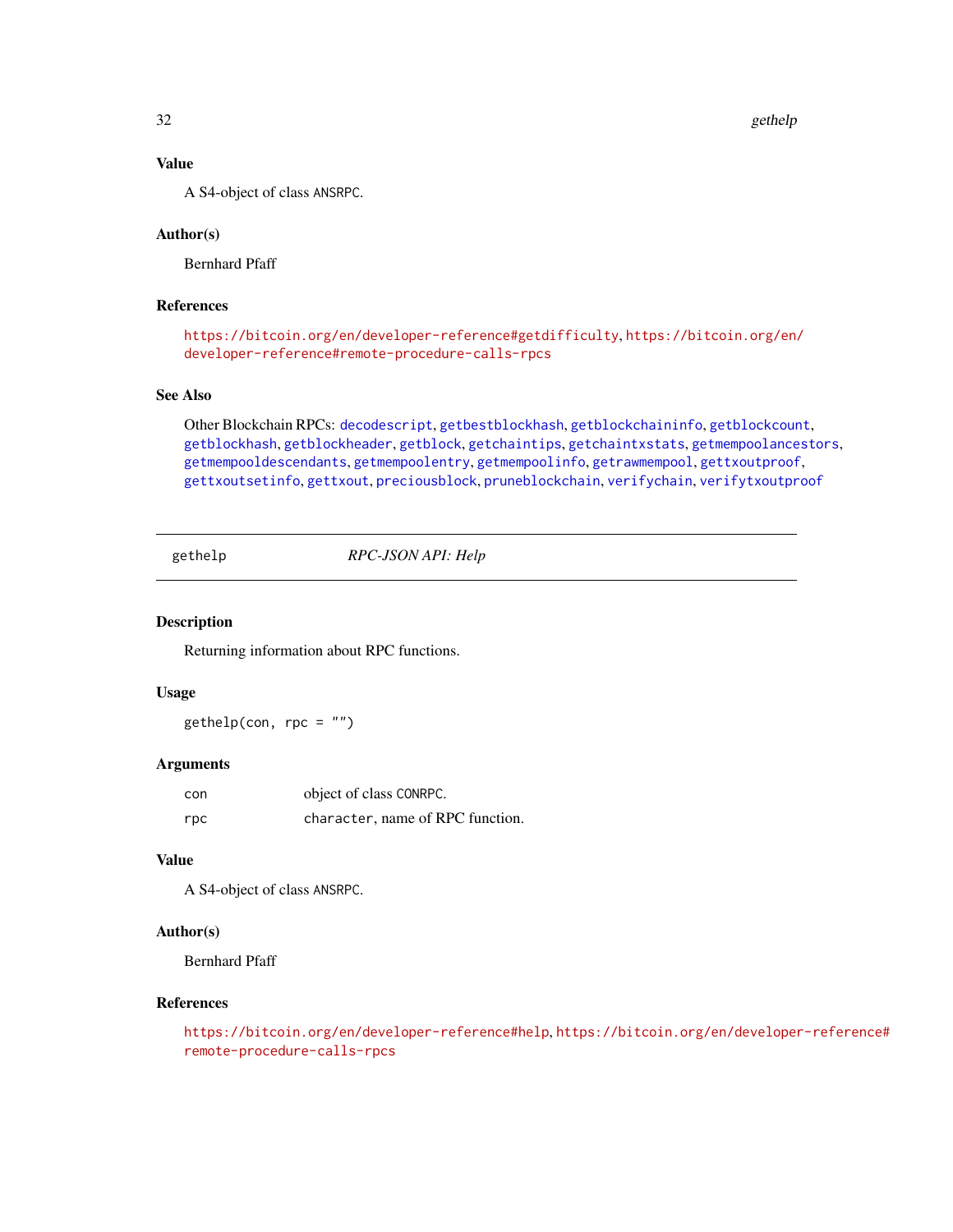#### <span id="page-32-0"></span>getinfo 33

### See Also

Other Control RPCs: [getinfo](#page-32-1), [getwalletinfo](#page-43-2)

<span id="page-32-1"></span>getinfo *RPC-JSON API: getinfo*

### Description

Returning information about bitcoin configuration and settings.

### Usage

getinfo(con)

#### Arguments

con object of class CONRPC.

### Details

WARNING: getinfo is deprecated and will be fully removed in 0.16. Projects should transition to using getblockchaininfo, getnetworkinfo, and getwalletinfo before upgrading to 0.16.

#### Value

A S4-object of class ANSRPC.

### Author(s)

Bernhard Pfaff

#### References

<https://bitcoin.org/en/developer-reference#getinfo>, [https://bitcoin.org/en/develo](https://bitcoin.org/en/developer-reference#remote-procedure-calls-rpcs)per-reference# [remote-procedure-calls-rpcs](https://bitcoin.org/en/developer-reference#remote-procedure-calls-rpcs)

#### See Also

Other Control RPCs: [gethelp](#page-31-1), [getwalletinfo](#page-43-2)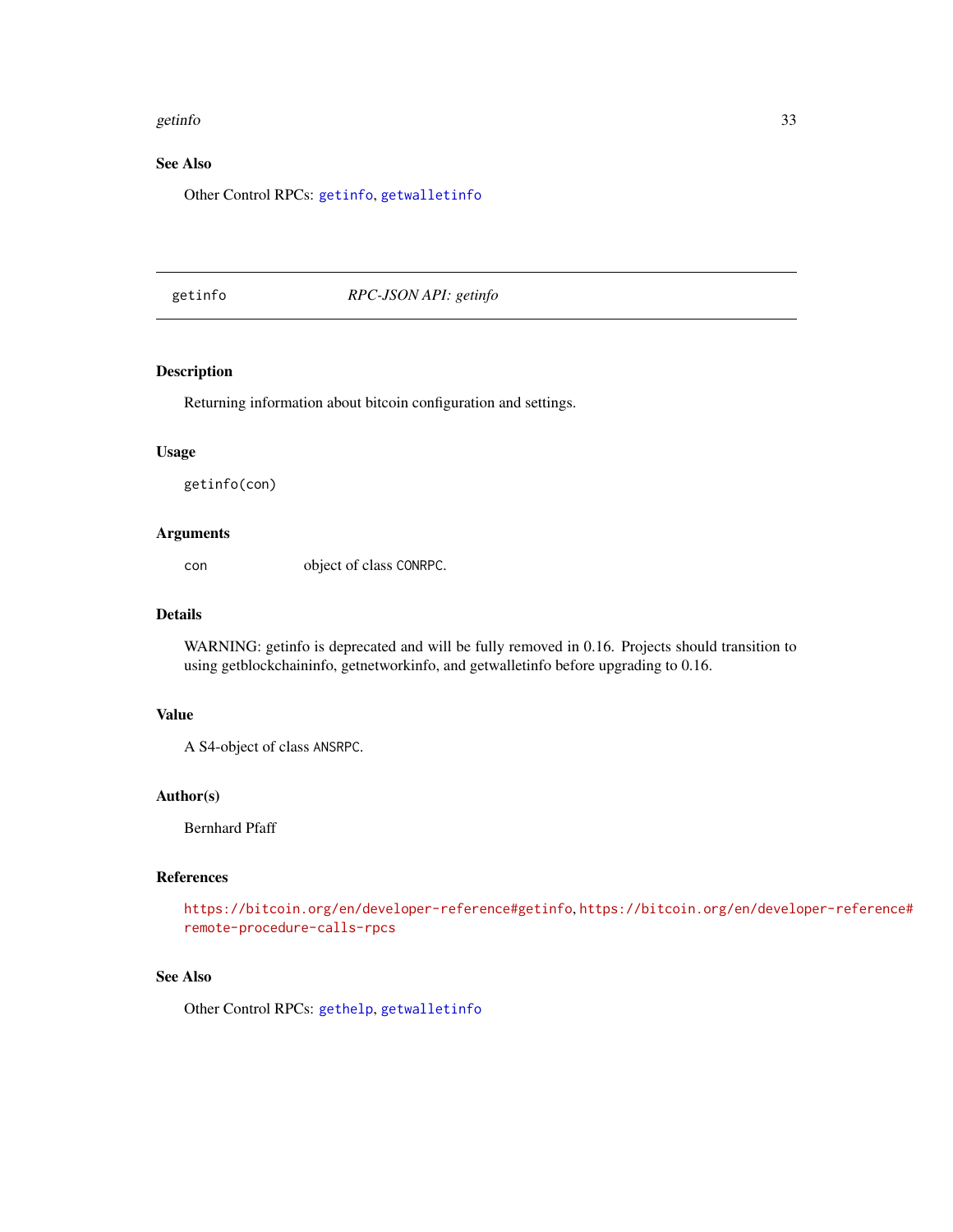<span id="page-33-1"></span><span id="page-33-0"></span>getmempoolancestors *RPC-JSON API: getmempoolancestors*

### Description

If txid is in the mempool, returns all in-mempool ancestors.

#### Usage

```
getmempoolancestors(con, txid, verbose = FALSE)
```
#### **Arguments**

| con     | object of class CONRPC.                                                                 |
|---------|-----------------------------------------------------------------------------------------|
| txid    | character, the transaction id (must be in mempool).                                     |
| verbose | logical, TrueTRUE for a json object, FALSE for array of transaction ids (de-<br>fault). |

#### Value

A S4-object of class ANSRPC.

### Author(s)

Bernhard Pfaff

### References

```
https://bitcoin.org/en/developer-reference#getmempoolancestors, https://bitcoin.
org/en/developer-reference#remote-procedure-calls-rpcs
```
### See Also

Other Blockchain RPCs: [decodescript](#page-16-1), [getbestblockhash](#page-23-2), [getblockchaininfo](#page-25-1), [getblockcount](#page-26-1), [getblockhash](#page-26-2), [getblockheader](#page-27-1), [getblock](#page-24-1), [getchaintips](#page-28-1), [getchaintxstats](#page-29-1), [getdifficulty](#page-30-2), [getmempooldescendants](#page-34-1), [getmempoolentry](#page-35-1), [getmempoolinfo](#page-36-2), [getrawmempool](#page-39-1), [gettxoutproof](#page-42-1), [gettxoutsetinfo](#page-43-1), [gettxout](#page-41-1), [preciousblock](#page-52-2), [pruneblockchain](#page-55-1), [verifychain](#page-66-2), [verifytxoutproof](#page-67-1)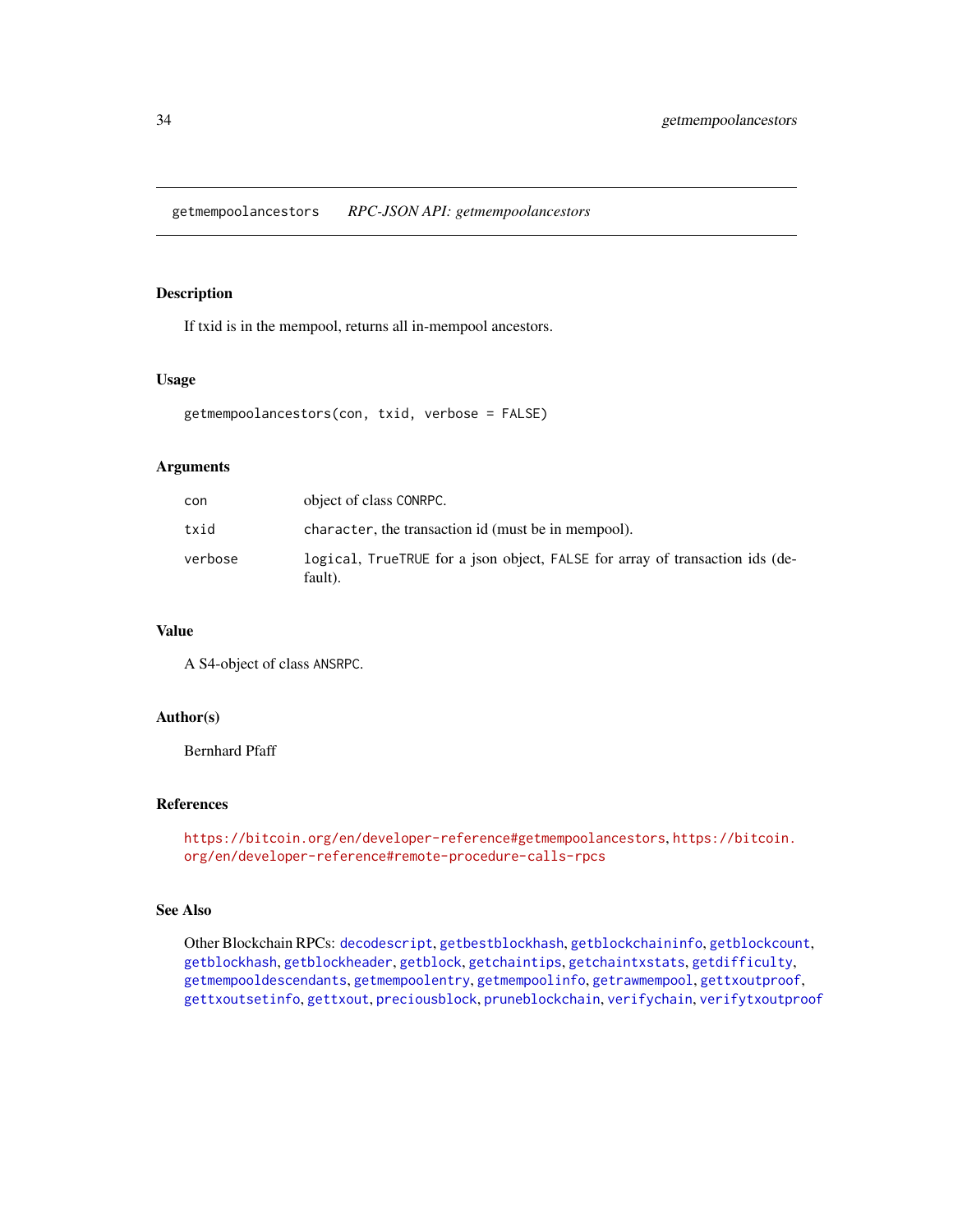<span id="page-34-1"></span><span id="page-34-0"></span>getmempooldescendants *RPC-JSON API: getmempooldescendants*

### Description

If txid is in the mempool, returns all in-mempool descendants.

#### Usage

```
getmempooldescendants(con, txid, verbose = FALSE)
```
#### **Arguments**

| con     | object of class CONRPC.                                                                 |
|---------|-----------------------------------------------------------------------------------------|
| txid    | character, the transaction id (must be in mempool).                                     |
| verbose | logical, TrueTRUE for a json object, FALSE for array of transaction ids (de-<br>fault). |

### Value

A S4-object of class ANSRPC.

### Author(s)

Bernhard Pfaff

### References

<https://bitcoin.org/en/developer-reference#getmempooldescendants>, [https://bitcoin](https://bitcoin.org/en/developer-reference#remote-procedure-calls-rpcs). [org/en/developer-reference#remote-procedure-calls-rpcs](https://bitcoin.org/en/developer-reference#remote-procedure-calls-rpcs)

### See Also

Other Blockchain RPCs: [decodescript](#page-16-1), [getbestblockhash](#page-23-2), [getblockchaininfo](#page-25-1), [getblockcount](#page-26-1), [getblockhash](#page-26-2), [getblockheader](#page-27-1), [getblock](#page-24-1), [getchaintips](#page-28-1), [getchaintxstats](#page-29-1), [getdifficulty](#page-30-2), [getmempoolancestors](#page-33-1), [getmempoolentry](#page-35-1), [getmempoolinfo](#page-36-2), [getrawmempool](#page-39-1), [gettxoutproof](#page-42-1), [gettxoutsetinfo](#page-43-1), [gettxout](#page-41-1), [preciousblock](#page-52-2), [pruneblockchain](#page-55-1), [verifychain](#page-66-2), [verifytxoutproof](#page-67-1)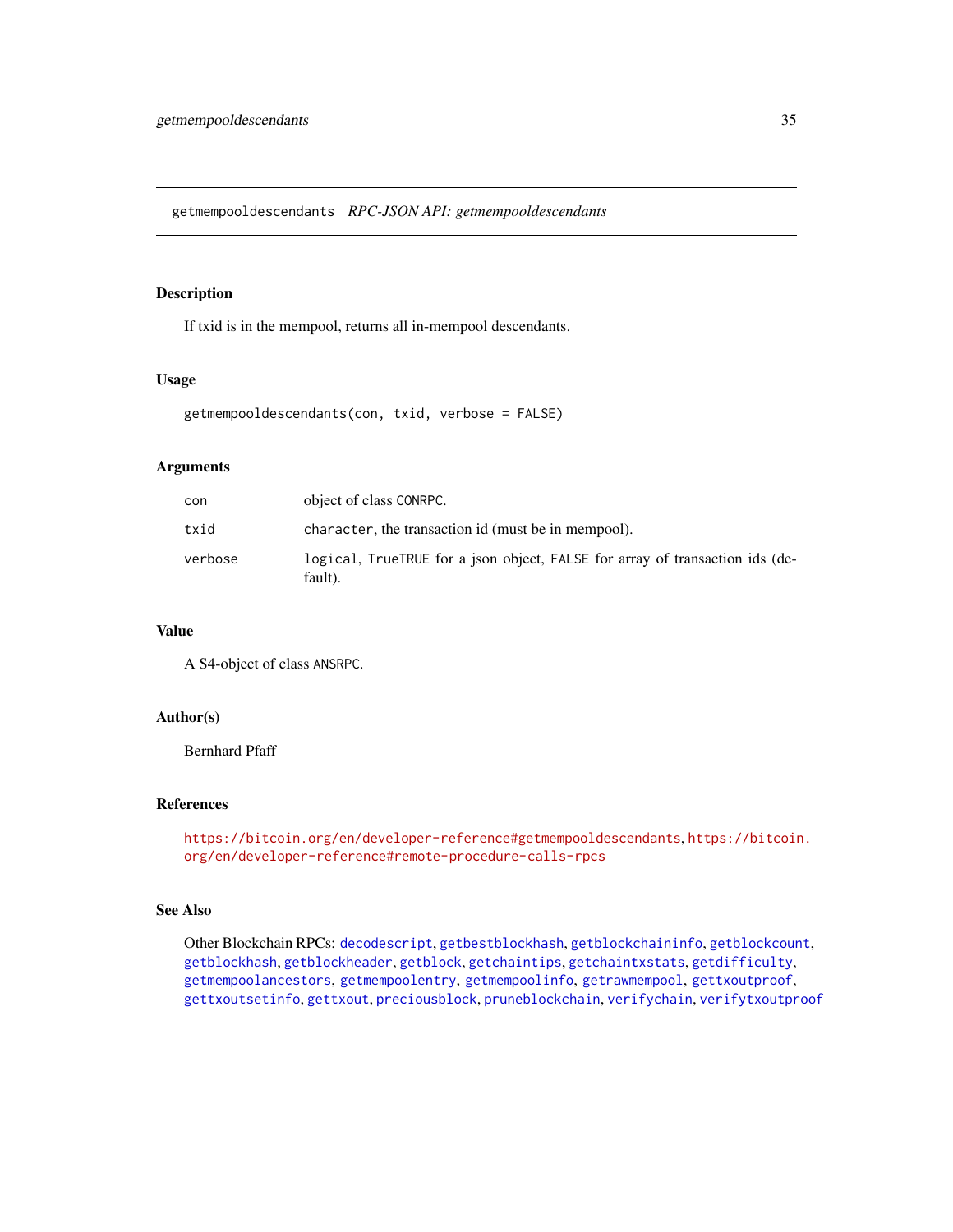<span id="page-35-1"></span><span id="page-35-0"></span>

Returns mempool data for given transaction.

### Usage

getmempoolentry(con, txid)

#### Arguments

| con  | object of class CONRPC.                             |
|------|-----------------------------------------------------|
| txid | character, the transaction id (must be in mempool). |

### Value

A S4-object of class ANSRPC.

#### Author(s)

Bernhard Pfaff

### References

```
https://bitcoin.org/en/developer-reference#getmempoolentry, https://bitcoin.org/
en/developer-reference#remote-procedure-calls-rpcs
```
### See Also

Other Blockchain RPCs: [decodescript](#page-16-1), [getbestblockhash](#page-23-2), [getblockchaininfo](#page-25-1), [getblockcount](#page-26-1), [getblockhash](#page-26-2), [getblockheader](#page-27-1), [getblock](#page-24-1), [getchaintips](#page-28-1), [getchaintxstats](#page-29-1), [getdifficulty](#page-30-2), [getmempoolancestors](#page-33-1), [getmempooldescendants](#page-34-1), [getmempoolinfo](#page-36-2), [getrawmempool](#page-39-1), [gettxoutproof](#page-42-1), [gettxoutsetinfo](#page-43-1), [gettxout](#page-41-1), [preciousblock](#page-52-2), [pruneblockchain](#page-55-1), [verifychain](#page-66-2), [verifytxoutproof](#page-67-1)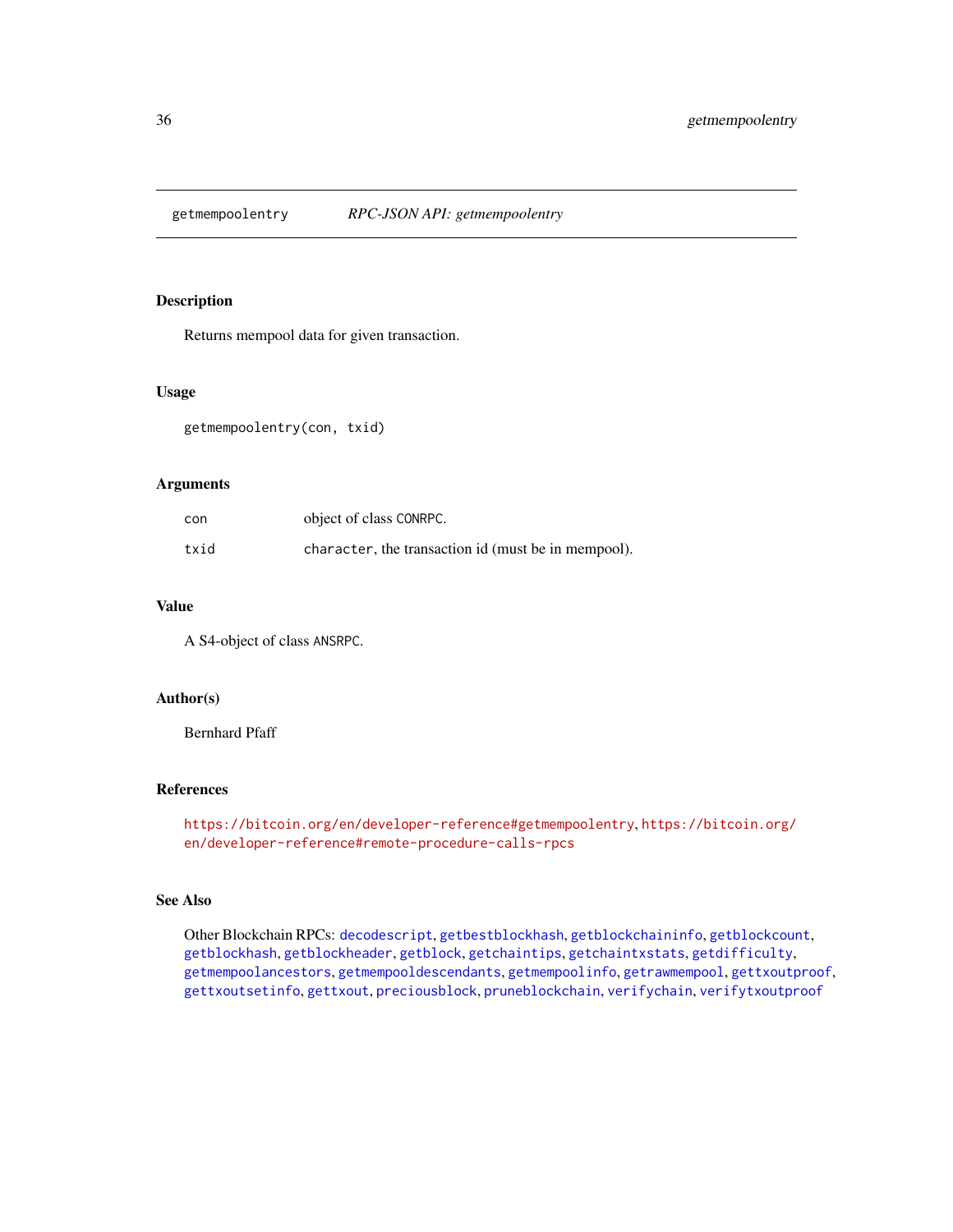<span id="page-36-2"></span><span id="page-36-1"></span>getmempoolinfo *RPC-JSON API: getmempoolinfo*

#### Description

Returns details on the active state of the TX memory pool.

# Usage

```
getmempoolinfo(con)
```
#### **Arguments**

con object of class CONRPC.

#### Value

A S4-object of class ANSRPC.

#### Author(s)

Bernhard Pfaff

# References

<https://bitcoin.org/en/developer-reference#getmempoolinfo>, [https://bitcoin.org/en](https://bitcoin.org/en/developer-reference#remote-procedure-calls-rpcs)/ [developer-reference#remote-procedure-calls-rpcs](https://bitcoin.org/en/developer-reference#remote-procedure-calls-rpcs)

# See Also

Other Blockchain RPCs: [decodescript](#page-16-0), [getbestblockhash](#page-23-0), [getblockchaininfo](#page-25-0), [getblockcount](#page-26-0), [getblockhash](#page-26-1), [getblockheader](#page-27-0), [getblock](#page-24-0), [getchaintips](#page-28-0), [getchaintxstats](#page-29-0), [getdifficulty](#page-30-0), [getmempoolancestors](#page-33-0), [getmempooldescendants](#page-34-0), [getmempoolentry](#page-35-0), [getrawmempool](#page-39-0), [gettxoutproof](#page-42-0), [gettxoutsetinfo](#page-43-0), [gettxout](#page-41-0), [preciousblock](#page-52-0), [pruneblockchain](#page-55-0), [verifychain](#page-66-0), [verifytxoutproof](#page-67-0)

<span id="page-36-0"></span>getnettotals *RPC-JSON API: getnettotals*

# Description

Returns information about network traffic, including bytes in, bytes out, and current time.

#### Usage

getnettotals(con)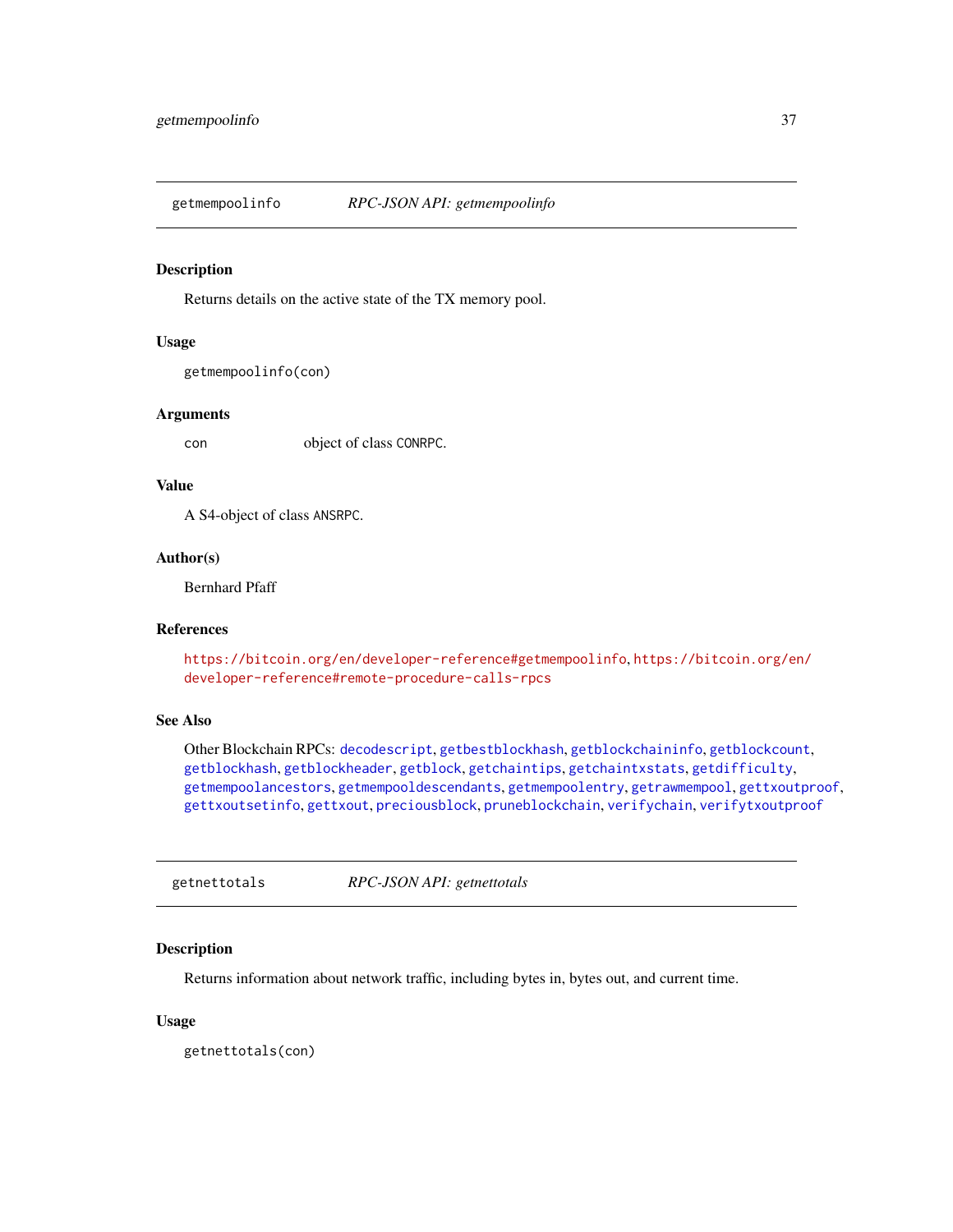#### Arguments

con object of class CONRPC.

#### Value

A S4-object of class ANSRPC.

# Author(s)

Bernhard Pfaff

# References

```
https://bitcoin.org/en/developer-reference#getnettotals, https://bitcoin.org/en/
developer-reference#remote-procedure-calls-rpcs
```
#### See Also

Other Network RPCs: [addnode](#page-2-0), [clearbanned](#page-8-0), [disconnectnode](#page-17-0), [getaddednodeinfo](#page-23-1), [getconnectioncount](#page-30-1), [getnetworkinfo](#page-37-0), [getpeerinfo](#page-38-0), [listbanned](#page-50-0), [ping](#page-52-1), [setnetworkactive](#page-58-0)

<span id="page-37-0"></span>getnetworkinfo *RPC-JSON API: getnetworkinfo*

# Description

Returns an object containing various state info regarding P2P networking.

# Usage

```
getnetworkinfo(con)
```
#### Arguments

con object of class CONRPC.

#### Value

A S4-object of class ANSRPC.

# Author(s)

Bernhard Pfaff

#### References

<https://bitcoin.org/en/developer-reference#getnetworkinfo>, [https://bitcoin.org/en](https://bitcoin.org/en/developer-reference#remote-procedure-calls-rpcs)/ [developer-reference#remote-procedure-calls-rpcs](https://bitcoin.org/en/developer-reference#remote-procedure-calls-rpcs)

<span id="page-37-1"></span>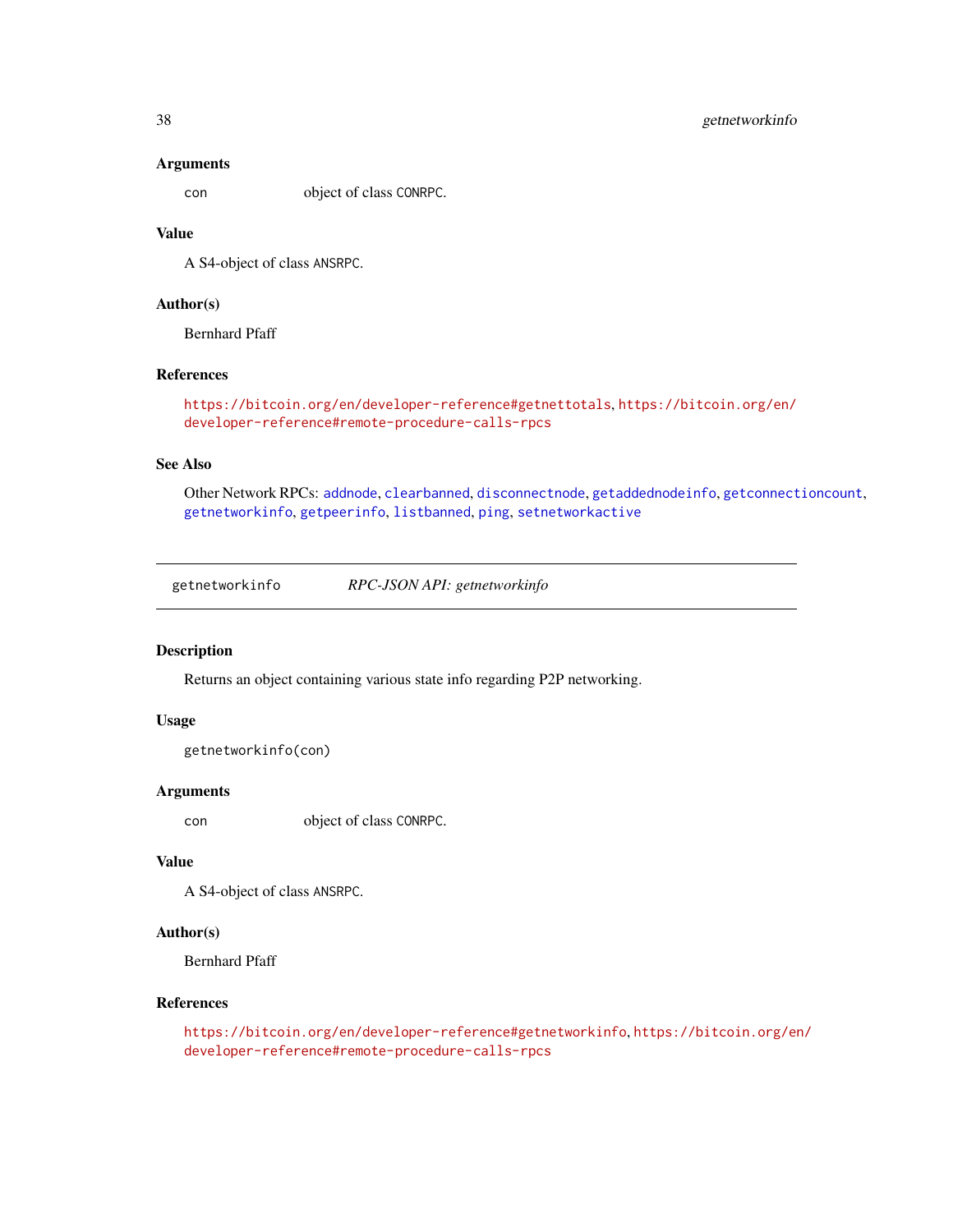# <span id="page-38-1"></span>getpeerinfo 39

# See Also

Other Network RPCs: [addnode](#page-2-0), [clearbanned](#page-8-0), [disconnectnode](#page-17-0), [getaddednodeinfo](#page-23-1), [getconnectioncount](#page-30-1), [getnettotals](#page-36-0), [getpeerinfo](#page-38-0), [listbanned](#page-50-0), [ping](#page-52-1), [setnetworkactive](#page-58-0)

<span id="page-38-0"></span>getpeerinfo *RPC-JSON API: getpeerinfo*

# Description

Returns data about each connected network node as a json array of objects.

#### Usage

getpeerinfo(con)

#### Arguments

con object of class CONRPC.

#### Value

A S4-object of class ANSRPC.

#### Author(s)

Bernhard Pfaff

#### References

<https://bitcoin.org/en/developer-reference#getpeerinfo>, [https://bitcoin.org/en/de](https://bitcoin.org/en/developer-reference#remote-procedure-calls-rpcs)veloper-reference# [remote-procedure-calls-rpcs](https://bitcoin.org/en/developer-reference#remote-procedure-calls-rpcs)

# See Also

Other Network RPCs: [addnode](#page-2-0), [clearbanned](#page-8-0), [disconnectnode](#page-17-0), [getaddednodeinfo](#page-23-1), [getconnectioncount](#page-30-1), [getnettotals](#page-36-0), [getnetworkinfo](#page-37-0), [listbanned](#page-50-0), [ping](#page-52-1), [setnetworkactive](#page-58-0)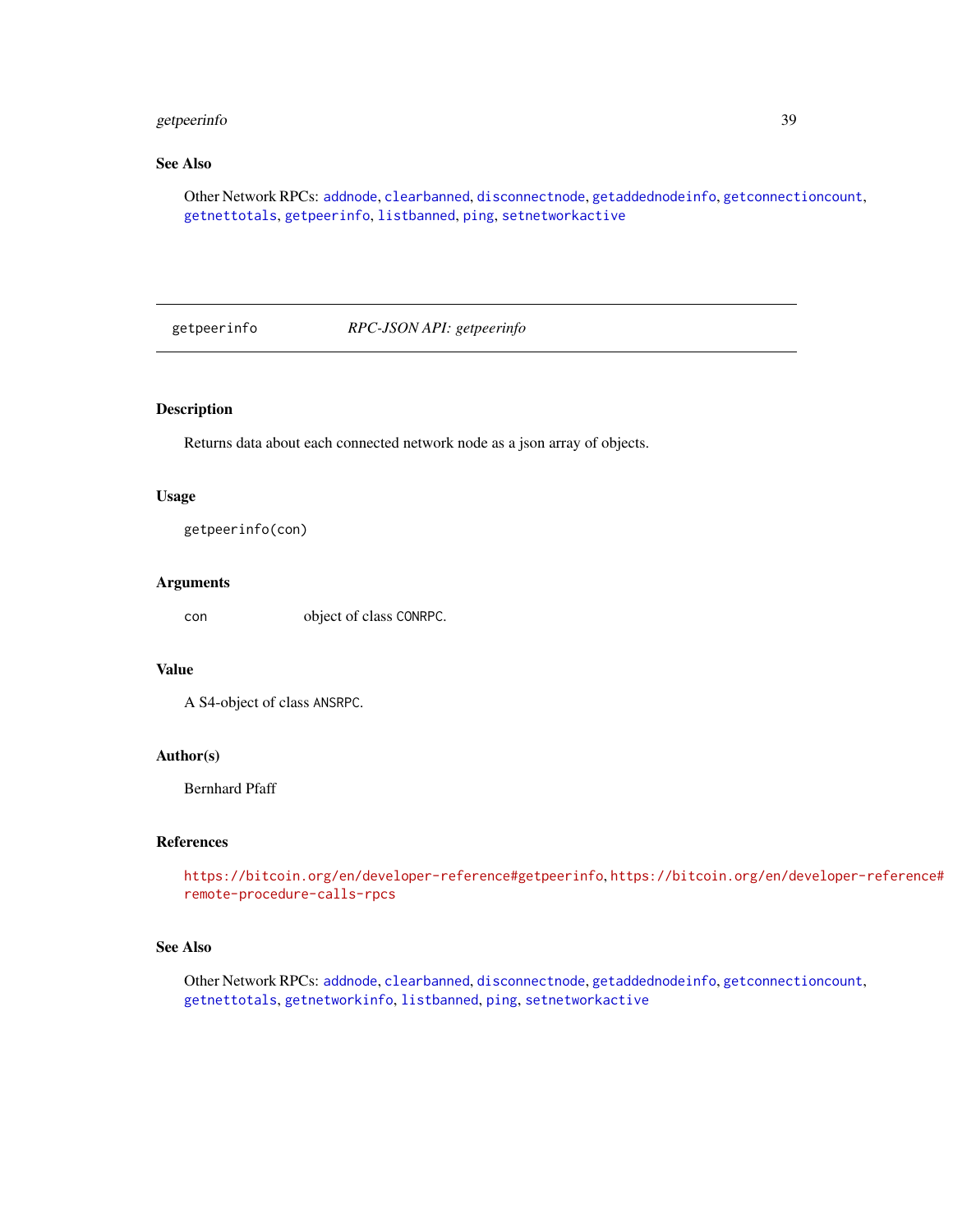<span id="page-39-1"></span><span id="page-39-0"></span>

Returns all transaction ids in memory pool as a json array of string transaction ids. Hint: use getmempoolentry to fetch a specific transaction from the mempool.

#### Usage

getrawmempool(con, verbose = TRUE)

# Arguments

| con     | object of class CONRPC.                                             |
|---------|---------------------------------------------------------------------|
| verbose | logical, TRUE for a json object, FALSE for array of transaction ids |

#### Value

A S4-object of class ANSRPC.

#### Author(s)

Bernhard Pfaff

# References

<https://bitcoin.org/en/developer-reference#getrawmempool>, [https://bitcoin.org/en/](https://bitcoin.org/en/developer-reference#remote-procedure-calls-rpcs) [developer-reference#remote-procedure-calls-rpcs](https://bitcoin.org/en/developer-reference#remote-procedure-calls-rpcs)

#### See Also

Other Blockchain RPCs: [decodescript](#page-16-0), [getbestblockhash](#page-23-0), [getblockchaininfo](#page-25-0), [getblockcount](#page-26-0), [getblockhash](#page-26-1), [getblockheader](#page-27-0), [getblock](#page-24-0), [getchaintips](#page-28-0), [getchaintxstats](#page-29-0), [getdifficulty](#page-30-0), [getmempoolancestors](#page-33-0), [getmempooldescendants](#page-34-0), [getmempoolentry](#page-35-0), [getmempoolinfo](#page-36-1), [gettxoutproof](#page-42-0), [gettxoutsetinfo](#page-43-0), [gettxout](#page-41-0), [preciousblock](#page-52-0), [pruneblockchain](#page-55-0), [verifychain](#page-66-0), [verifytxoutproof](#page-67-0)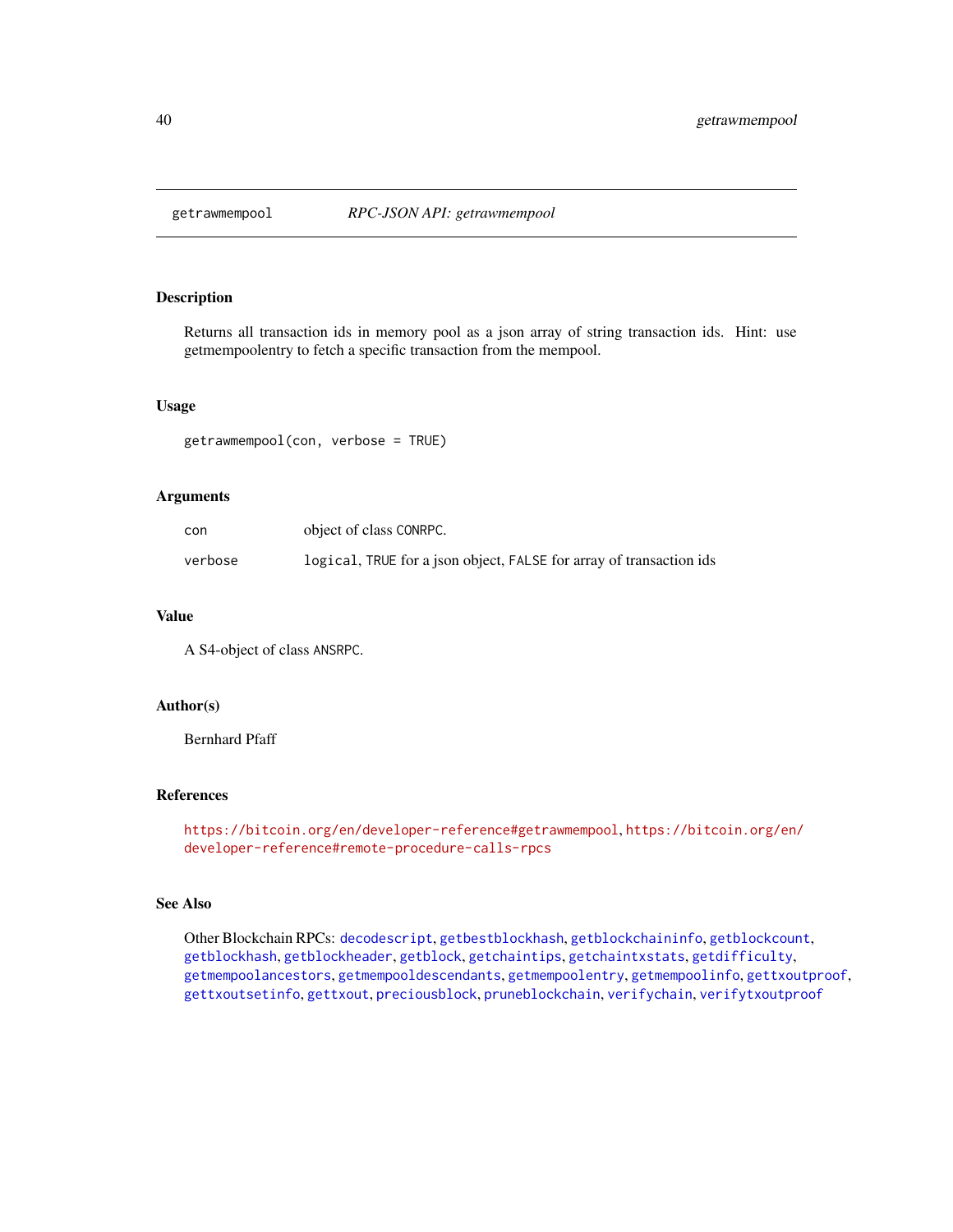<span id="page-40-0"></span>Returns the raw transaction data.

# Usage

getrawtransaction(con, txid, verbose = FALSE)

# Arguments

| con     | object of class CONRPC.        |
|---------|--------------------------------|
| txid    | character, the transaction id. |
| verbose | logical, type of output.       |

#### Value

A S4-object of class ANSRPC.

Details By default this function only works for mempool transactions. If the -txindex option is enabled, it also works for blockchain transactions. DEPRECATED: for now, it also works for transactions with unspent outputs. If verbose is 'true', returns an object with information about 'txid'. If verbose is 'false' or omitted, returns a string that is serialized, hex-encoded data for 'txid'.

#### Author(s)

Bernhard Pfaff

#### References

<https://bitcoin.org/en/developer-reference#getblock>, [https://bitcoin.org/en/devel](https://bitcoin.org/en/developer-reference#remote-procedure-calls-rpcs)oper-reference# [remote-procedure-calls-rpcs](https://bitcoin.org/en/developer-reference#remote-procedure-calls-rpcs)

# See Also

Other RawTransactions RPCs: [decoderawtransaction](#page-15-0)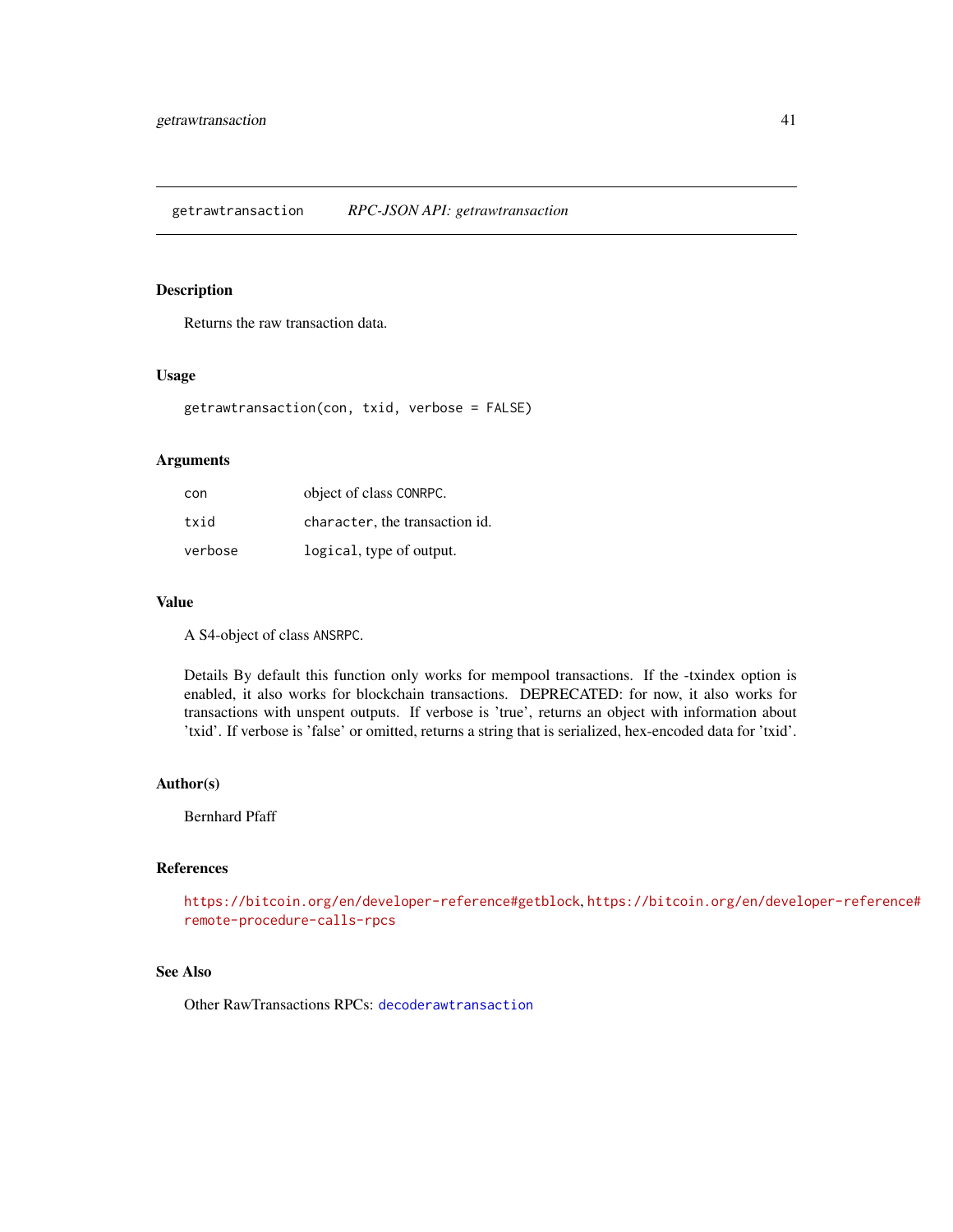<span id="page-41-1"></span><span id="page-41-0"></span>

Returns details about an unspent transaction output.

# Usage

gettxout(con, txid, n, incmempool = TRUE)

# Arguments

| con        | object of class CONRPC.                                |
|------------|--------------------------------------------------------|
| txid       | charcater the transaction id.                          |
| n          | integer vout number.                                   |
| incmempool | logical whether to include the mempool (default TRUE). |

#### Details

Note that an unspent output that is spent in the mempool won't appear.

#### Value

A S4-object of class ANSRPC.

# Author(s)

Bernhard Pfaff

# References

<https://bitcoin.org/en/developer-reference#gettxout>, [https://bitcoin.org/en/devel](https://bitcoin.org/en/developer-reference#remote-procedure-calls-rpcs)oper-reference# [remote-procedure-calls-rpcs](https://bitcoin.org/en/developer-reference#remote-procedure-calls-rpcs)

# See Also

Other Blockchain RPCs: [decodescript](#page-16-0), [getbestblockhash](#page-23-0), [getblockchaininfo](#page-25-0), [getblockcount](#page-26-0), [getblockhash](#page-26-1), [getblockheader](#page-27-0), [getblock](#page-24-0), [getchaintips](#page-28-0), [getchaintxstats](#page-29-0), [getdifficulty](#page-30-0), [getmempoolancestors](#page-33-0), [getmempooldescendants](#page-34-0), [getmempoolentry](#page-35-0), [getmempoolinfo](#page-36-1), [getrawmempool](#page-39-0), [gettxoutproof](#page-42-0), [gettxoutsetinfo](#page-43-0), [preciousblock](#page-52-0), [pruneblockchain](#page-55-0), [verifychain](#page-66-0), [verifytxoutproof](#page-67-0)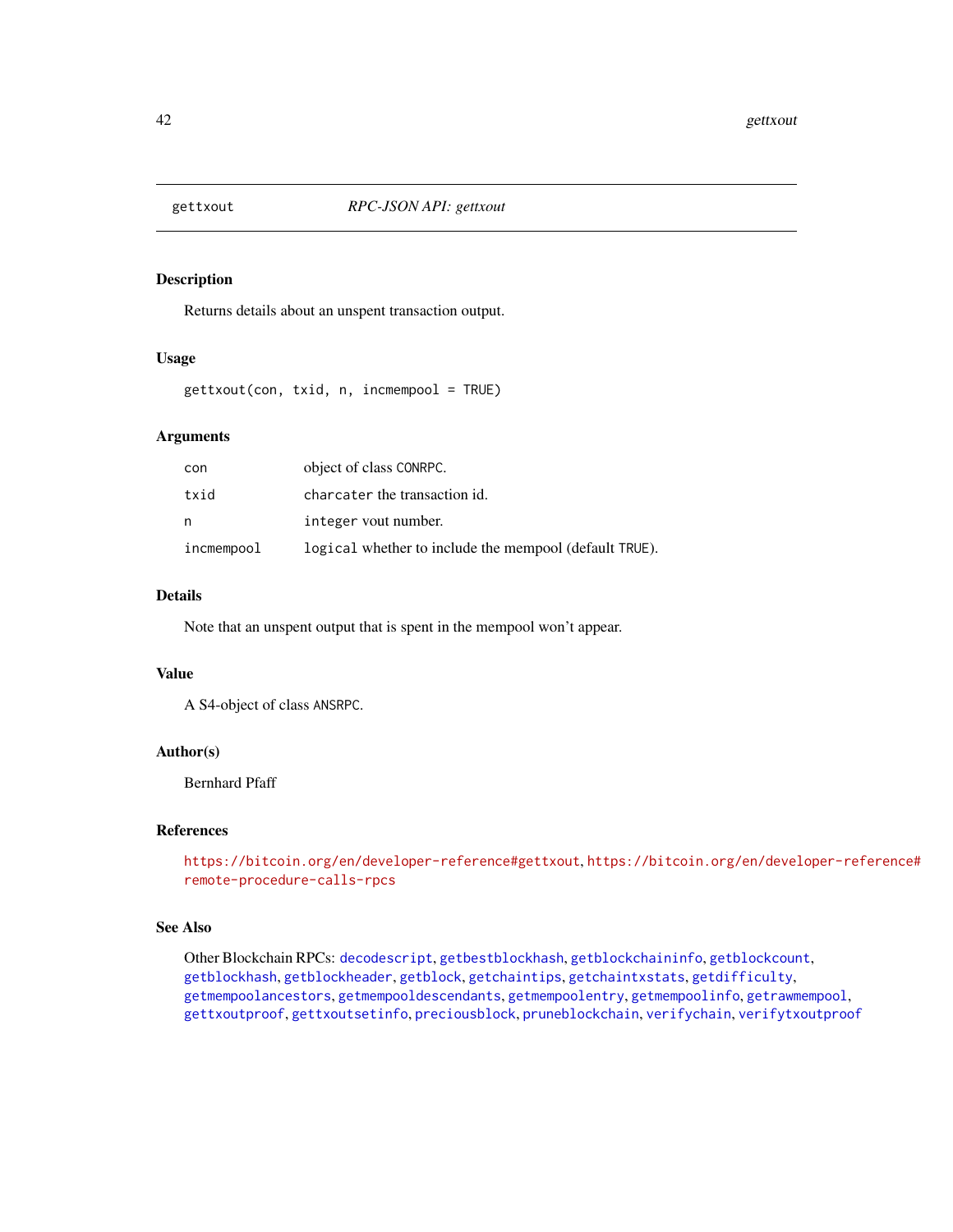<span id="page-42-1"></span><span id="page-42-0"></span>

Returns a hex-encoded proof that "txid" was included in a block.

#### Usage

gettxoutproof(con, txids, blockhash = NULL)

# Arguments

| con       | object of class CONRPC.                                                       |
|-----------|-------------------------------------------------------------------------------|
| txids     | charcater a json array of txids to filter.                                    |
| blockhash | integer looks for txid in the block with this hash, (optional, default NULL). |

# Details

NOTE: By default this function only works sometimes. This is when there is an unspent output in the utxo for this transaction. To make it always work, you need to maintain a transaction index, using the -txindex command line option or specify the block in which the transaction is included manually (by blockhash).

# Value

A S4-object of class ANSRPC.

#### Author(s)

Bernhard Pfaff

# References

<https://bitcoin.org/en/developer-reference#gettxoutproof>, [https://bitcoin.org/en/](https://bitcoin.org/en/developer-reference#remote-procedure-calls-rpcs) [developer-reference#remote-procedure-calls-rpcs](https://bitcoin.org/en/developer-reference#remote-procedure-calls-rpcs)

# See Also

Other Blockchain RPCs: [decodescript](#page-16-0), [getbestblockhash](#page-23-0), [getblockchaininfo](#page-25-0), [getblockcount](#page-26-0), [getblockhash](#page-26-1), [getblockheader](#page-27-0), [getblock](#page-24-0), [getchaintips](#page-28-0), [getchaintxstats](#page-29-0), [getdifficulty](#page-30-0), [getmempoolancestors](#page-33-0), [getmempooldescendants](#page-34-0), [getmempoolentry](#page-35-0), [getmempoolinfo](#page-36-1), [getrawmempool](#page-39-0), [gettxoutsetinfo](#page-43-0), [gettxout](#page-41-0), [preciousblock](#page-52-0), [pruneblockchain](#page-55-0), [verifychain](#page-66-0), [verifytxoutproof](#page-67-0)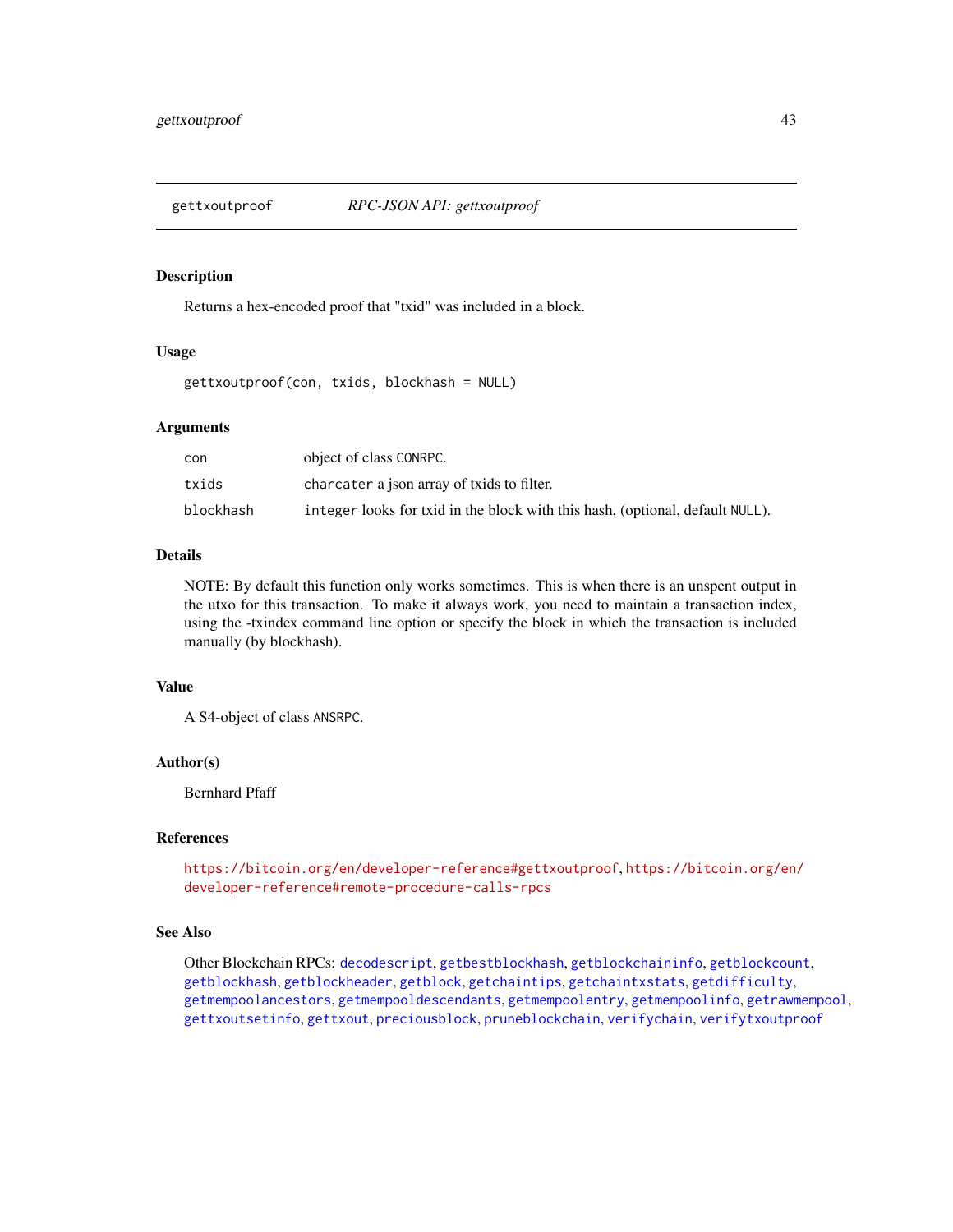<span id="page-43-1"></span><span id="page-43-0"></span>gettxoutsetinfo *RPC-JSON API: gettxoutsetinfo*

#### Description

Returns statistics about the unspent transaction output set. Note this call may take some time.

# Usage

```
gettxoutsetinfo(con)
```
#### Arguments

con object of class CONRPC.

#### Value

A S4-object of class ANSRPC.

#### Author(s)

Bernhard Pfaff

# References

<https://bitcoin.org/en/developer-reference#gettxoutsetinfo>, [https://bitcoin.org/](https://bitcoin.org/en/developer-reference#remote-procedure-calls-rpcs) [en/developer-reference#remote-procedure-calls-rpcs](https://bitcoin.org/en/developer-reference#remote-procedure-calls-rpcs)

# See Also

Other Blockchain RPCs: [decodescript](#page-16-0), [getbestblockhash](#page-23-0), [getblockchaininfo](#page-25-0), [getblockcount](#page-26-0), [getblockhash](#page-26-1), [getblockheader](#page-27-0), [getblock](#page-24-0), [getchaintips](#page-28-0), [getchaintxstats](#page-29-0), [getdifficulty](#page-30-0), [getmempoolancestors](#page-33-0), [getmempooldescendants](#page-34-0), [getmempoolentry](#page-35-0), [getmempoolinfo](#page-36-1), [getrawmempool](#page-39-0), [gettxoutproof](#page-42-0), [gettxout](#page-41-0), [preciousblock](#page-52-0), [pruneblockchain](#page-55-0), [verifychain](#page-66-0), [verifytxoutproof](#page-67-0)

getwalletinfo *RPC-JSON API: getwalletinfo*

# Description

Returning information about bitcoin wallet.

#### Usage

getwalletinfo(con)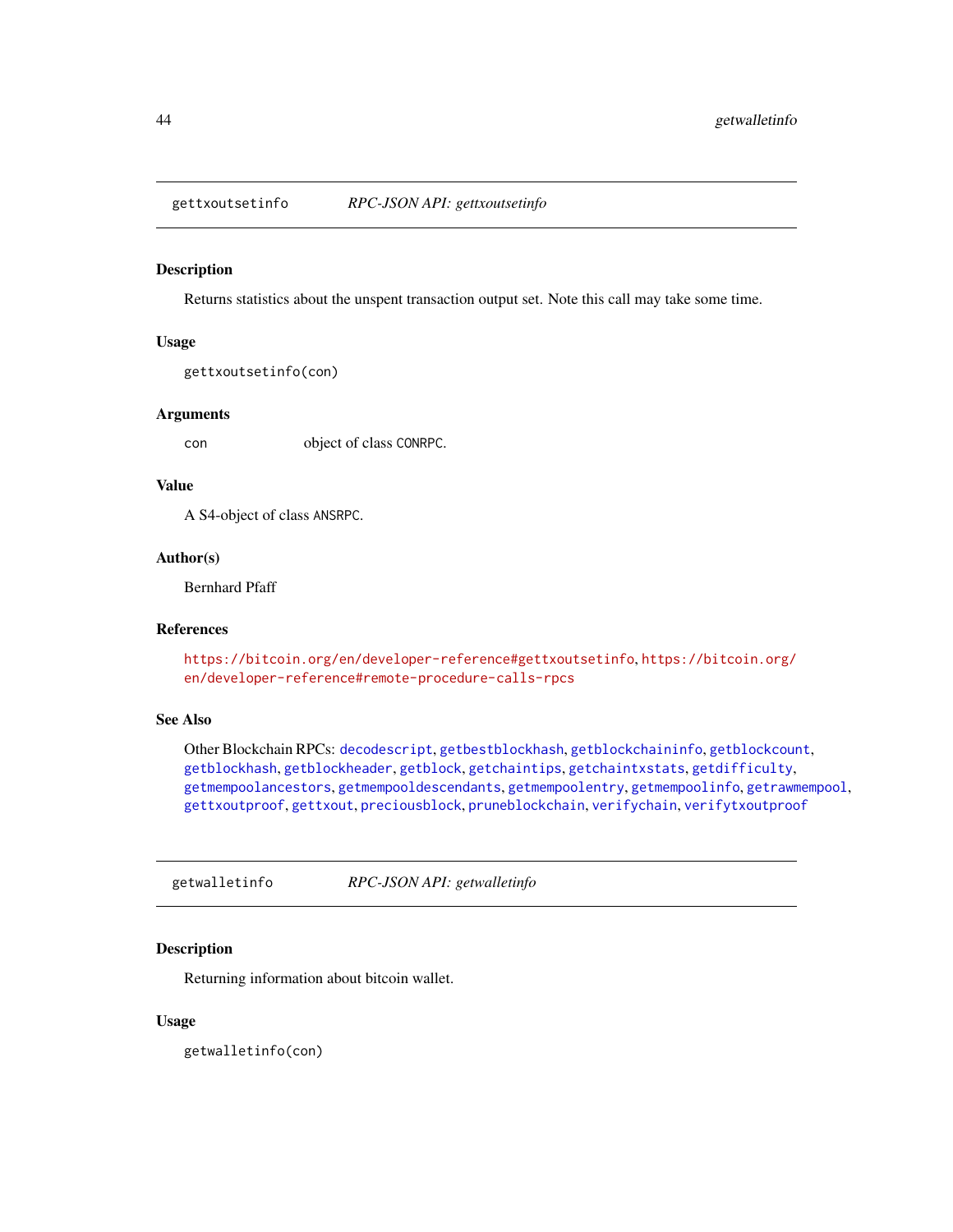#### <span id="page-44-1"></span> $\mu$ hash160 45

# Arguments

con object of class CONRPC.

# Value

A S4-object of class ANSRPC.

# Author(s)

Bernhard Pfaff

# References

```
https://bitcoin.org/en/developer-reference#getwalletinfo, https://bitcoin.org/en/
developer-reference#remote-procedure-calls-rpcs
```
# See Also

Other Control RPCs: [gethelp](#page-31-0), [getinfo](#page-32-0)

<span id="page-44-0"></span>hash160 *BTC hash160*

# Description

This function returns the hash by applying the sha256 hashing first and then to the resulting hash the ripemd160 algorithm.

# Usage

hash160(d)

# Arguments

d raw, vector.

# Value

character, the value of d hashed with sha256 and ripemd160.

# Author(s)

Bernhard Pfaff

# References

<https://en.bitcoin.it/wiki/Address>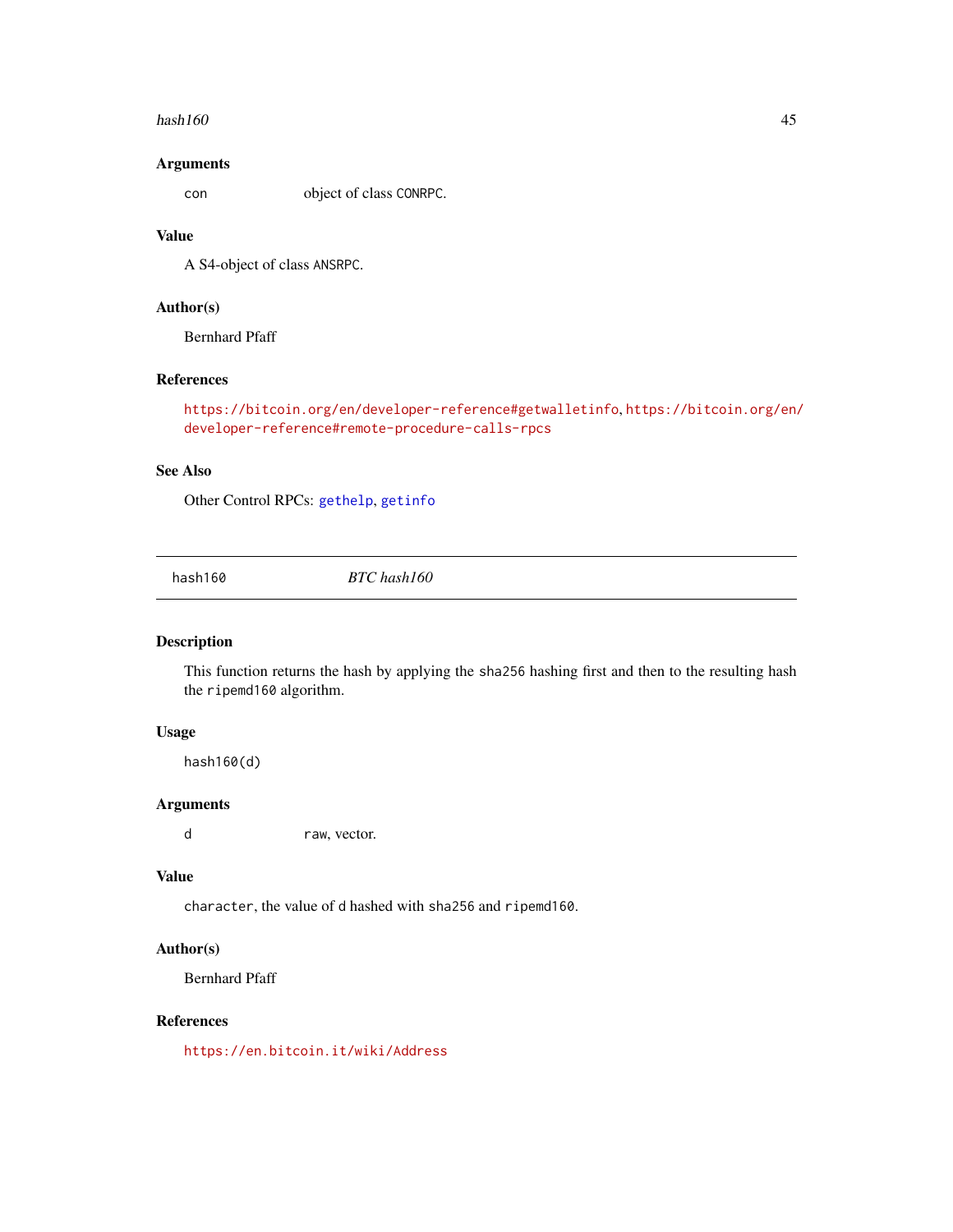# See Also

Other BtcAdresses: [BTCADR-class](#page-8-1), [PrivKey2PubKey](#page-53-0), [PrivKey2Wif](#page-54-0), [PubHash2BtcAdr](#page-56-0), [PubKey2PubHash](#page-56-1), [Wif2PrivKey](#page-68-0), [base58CheckDecode](#page-4-0), [base58CheckEncode](#page-5-0), [concatHex](#page-9-0), [createBtcAdr](#page-12-0), [createPrivateKey](#page-13-0), [decodeHex](#page-14-0), [hash256](#page-45-0), [validBtcAdr](#page-66-1)

<span id="page-45-0"></span>hash256 *BTC hash256*

# Description

This function returns the hash by applying the sha256 hashing algorithm twice to a raw object.

# Usage

hash256(d)

#### Arguments

d raw, vector.

#### Value

character, the value of d hashed twice.

# Author(s)

Bernhard Pfaff

# References

<https://en.bitcoin.it/wiki/Address>

#### See Also

Other BtcAdresses: [BTCADR-class](#page-8-1), [PrivKey2PubKey](#page-53-0), [PrivKey2Wif](#page-54-0), [PubHash2BtcAdr](#page-56-0), [PubKey2PubHash](#page-56-1), [Wif2PrivKey](#page-68-0), [base58CheckDecode](#page-4-0), [base58CheckEncode](#page-5-0), [concatHex](#page-9-0), [createBtcAdr](#page-12-0), [createPrivateKey](#page-13-0), [decodeHex](#page-14-0), [hash160](#page-44-0), [validBtcAdr](#page-66-1)

<span id="page-45-1"></span>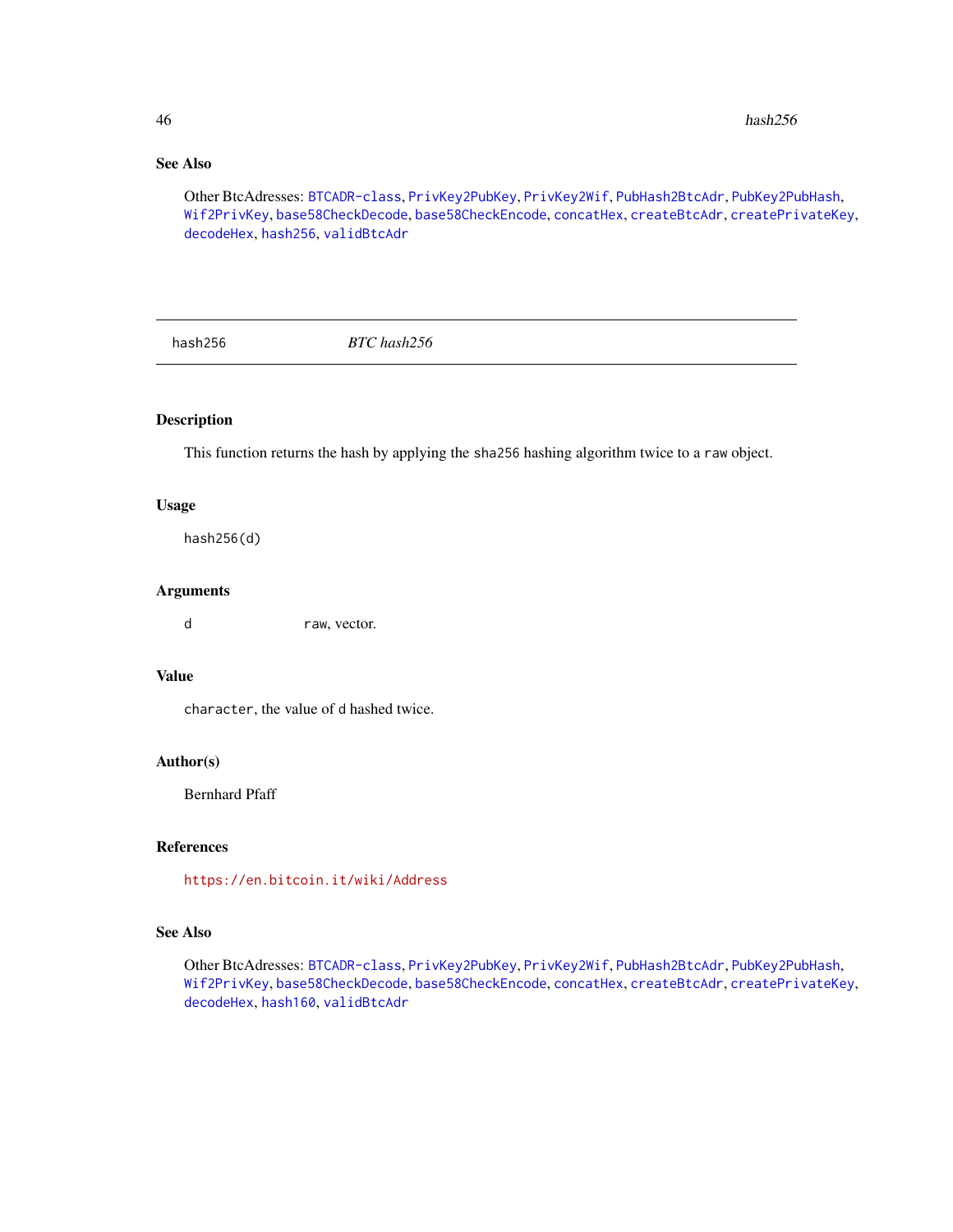<span id="page-46-1"></span><span id="page-46-0"></span>

This function returns the associated POSIXct time to the time stamp integer in a block header.

#### Usage

int2date(x)

#### Arguments

x integer, the block header time stamp

# Value

An object of class POSIXct, POSIXt

#### Author(s)

Bernhard Pfaff

# References

[https://en.bitcoin.it/wiki/Block\\_timestamp](https://en.bitcoin.it/wiki/Block_timestamp)

# See Also

Other UtilityFuncs: [bkfee](#page-6-0), [blockattime](#page-6-1), [blockstats](#page-7-0), [date2int](#page-14-1), [intMaxDay](#page-47-0), [intMinDay](#page-47-1), [intRangeDay](#page-48-0), [intRangePeriod](#page-49-0), [timeofblock](#page-60-0), [txfee](#page-61-0), [txids](#page-62-0), [txinids](#page-62-1), [txstats](#page-63-0), [utxoage](#page-64-0), [utxotype](#page-64-1), [utxovalue](#page-65-0)

# Examples

ts <- 1532954868 int2date(ts)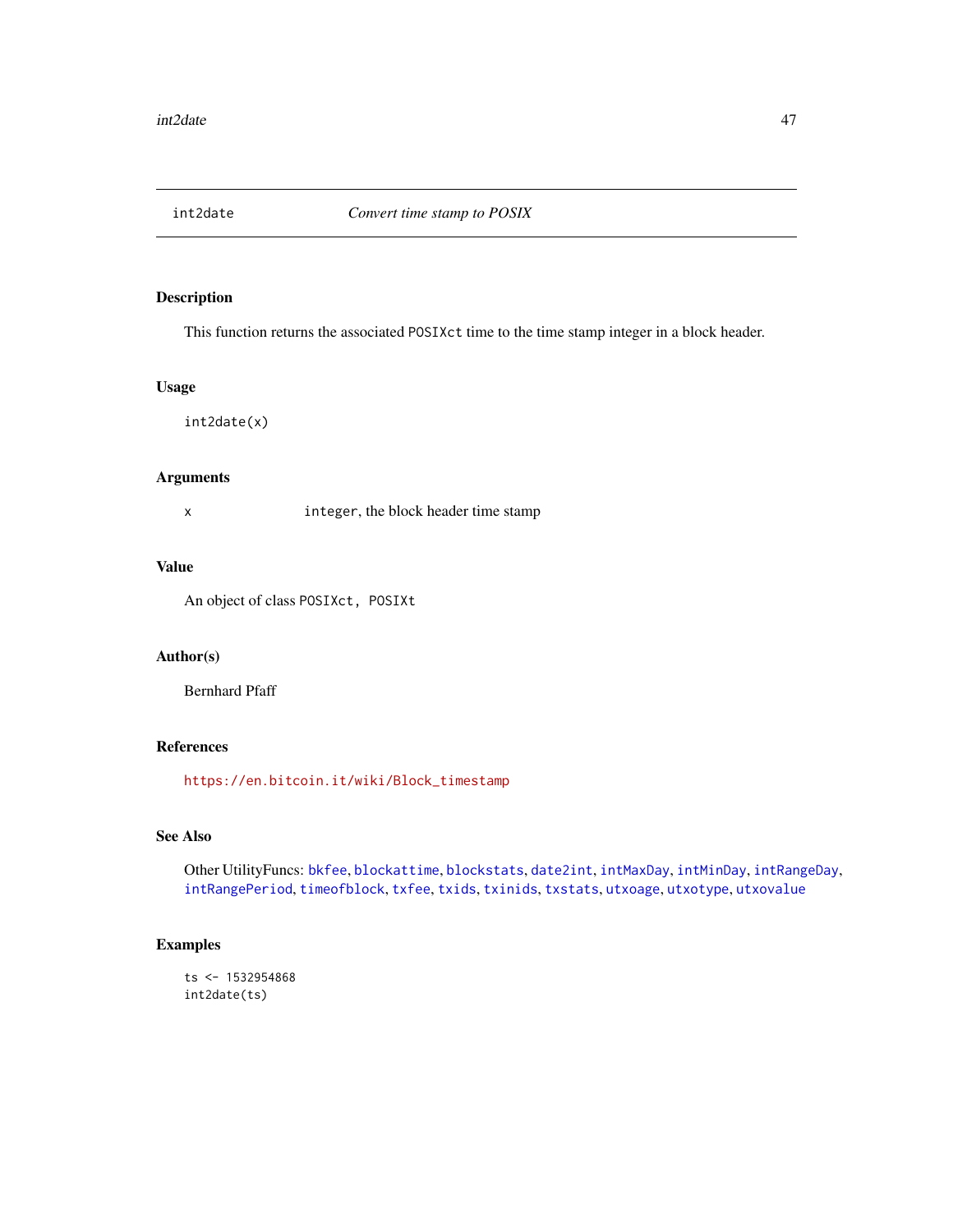<span id="page-47-2"></span><span id="page-47-0"></span>

This function returns the associated integer time for the end of a specific day (*i.e.*, 23:59:59 time).

#### Usage

intMaxDay(x)

#### Arguments

x POSIXct, date/time object.

#### Value

integer

# Author(s)

Bernhard Pfaff

#### See Also

Other UtilityFuncs: [bkfee](#page-6-0), [blockattime](#page-6-1), [blockstats](#page-7-0), [date2int](#page-14-1), [int2date](#page-46-0), [intMinDay](#page-47-1), [intRangeDay](#page-48-0), [intRangePeriod](#page-49-0), [timeofblock](#page-60-0), [txfee](#page-61-0), [txids](#page-62-0), [txinids](#page-62-1), [txstats](#page-63-0), [utxoage](#page-64-0), [utxotype](#page-64-1), [utxovalue](#page-65-0)

# Examples

```
d1 <- "2017-03-15"
d1 <- intMaxDay(d1)
d2 <- "2017-03-15 23:59:59"
d2 <- intMaxDay(d2)
identical(d1,d2)
```
<span id="page-47-1"></span>intMinDay *Integer representation of a day-begin*

# Description

This function returns the associated integer time for the start of a specific day (*i.e.*, 00:00:00 time).

#### Usage

intMinDay(x)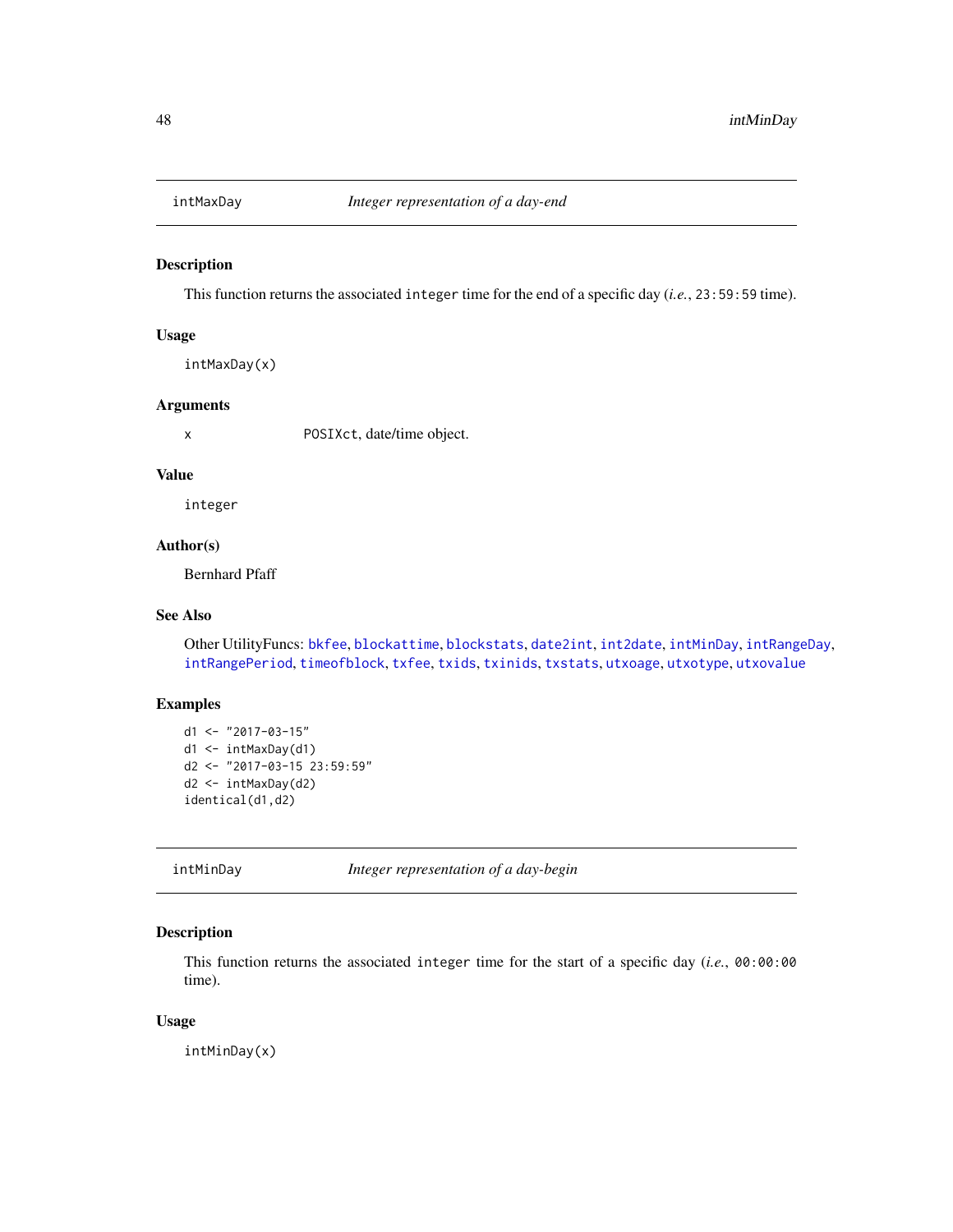# <span id="page-48-1"></span>intRangeDay 49

# Arguments

x POSIXct, date/time object.

#### Value

integer

# Author(s)

Bernhard Pfaff

# See Also

Other UtilityFuncs: [bkfee](#page-6-0), [blockattime](#page-6-1), [blockstats](#page-7-0), [date2int](#page-14-1), [int2date](#page-46-0), [intMaxDay](#page-47-0), [intRangeDay](#page-48-0), [intRangePeriod](#page-49-0), [timeofblock](#page-60-0), [txfee](#page-61-0), [txids](#page-62-0), [txinids](#page-62-1), [txstats](#page-63-0), [utxoage](#page-64-0), [utxotype](#page-64-1), [utxovalue](#page-65-0)

# Examples

```
d1 <- "2017-03-15"
d1 <- intMinDay(d1)
d2 <- "2017-03-15 00:00:00"
d2 <- intMinDay(d2)
identical(d1,d2)
```
<span id="page-48-0"></span>intRangeDay *Integer range within a day*

# Description

This function returns the associated integer times for the start and end of a specific day.

#### Usage

intRangeDay(x)

# Arguments

x POSIXct, date/time object.

# Value

integer

# Author(s)

Bernhard Pfaff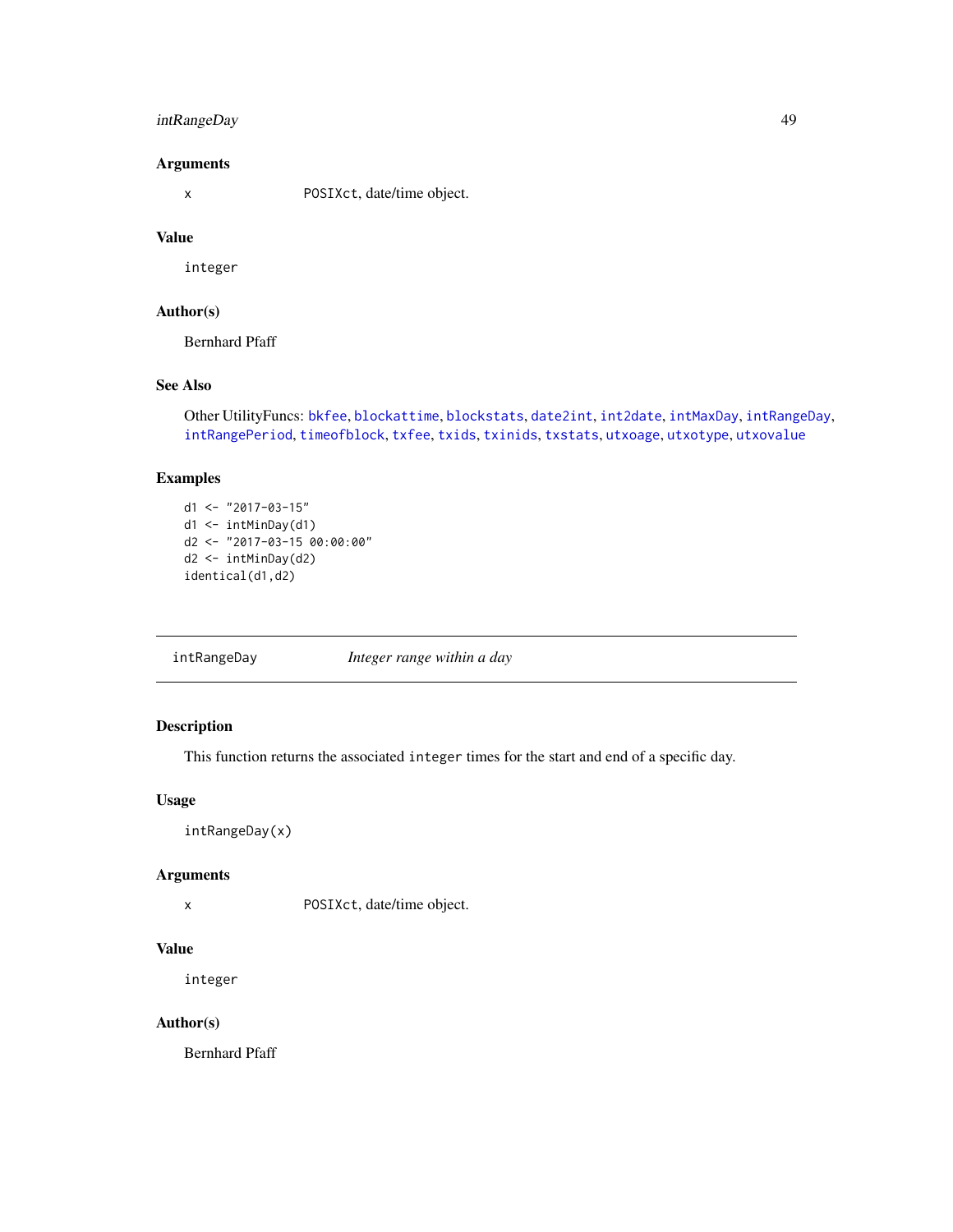# See Also

Other UtilityFuncs: [bkfee](#page-6-0), [blockattime](#page-6-1), [blockstats](#page-7-0), [date2int](#page-14-1), [int2date](#page-46-0), [intMaxDay](#page-47-0), [intMinDay](#page-47-1), [intRangePeriod](#page-49-0), [timeofblock](#page-60-0), [txfee](#page-61-0), [txids](#page-62-0), [txinids](#page-62-1), [txstats](#page-63-0), [utxoage](#page-64-0), [utxotype](#page-64-1), [utxovalue](#page-65-0)

#### Examples

```
d1 <- "2017-03-15"
intRangeDay(d1)
intMinDay(d1)
intMaxDay(d1)
```
<span id="page-49-0"></span>intRangePeriod *Integer range between two dates*

#### Description

This function returns the associated integer times for the start of date d1 and the end of date d2.

# Usage

```
intRangePeriod(d1, d2)
```
#### Arguments

| d1 | POSIXct, date/time object. |
|----|----------------------------|
| d2 | POSIXct, date/time object. |

# Value

integer

# Author(s)

Bernhard Pfaff

# See Also

Other UtilityFuncs: [bkfee](#page-6-0), [blockattime](#page-6-1), [blockstats](#page-7-0), [date2int](#page-14-1), [int2date](#page-46-0), [intMaxDay](#page-47-0), [intMinDay](#page-47-1), [intRangeDay](#page-48-0), [timeofblock](#page-60-0), [txfee](#page-61-0), [txids](#page-62-0), [txinids](#page-62-1), [txstats](#page-63-0), [utxoage](#page-64-0), [utxotype](#page-64-1), [utxovalue](#page-65-0)

# Examples

```
d1 <- "2017-03-15"
d2 <- "2017-04-15"
intRangePeriod(d1, d2)
intMinDay(d1)
intMaxDay(d2)
```
<span id="page-49-1"></span>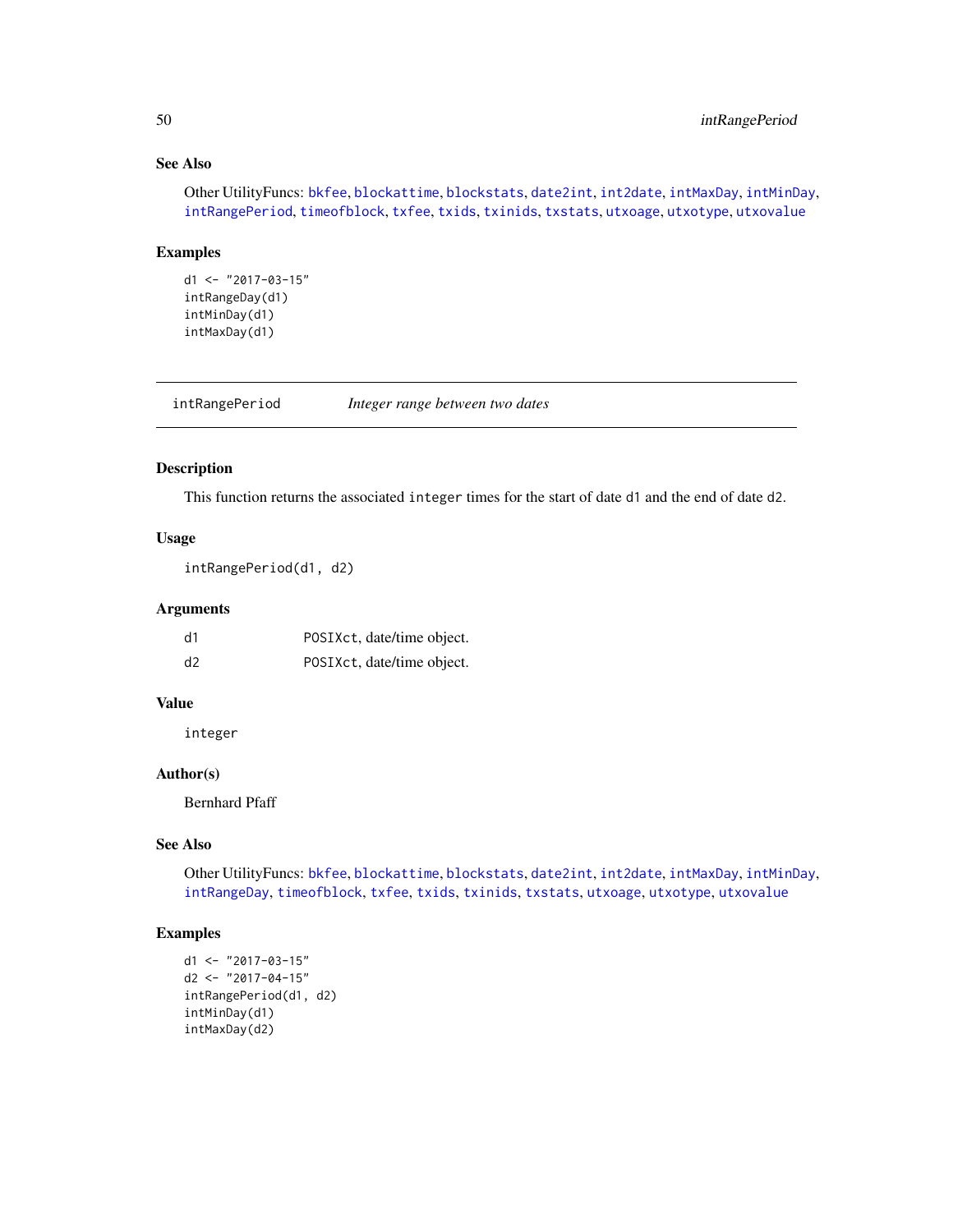<span id="page-50-1"></span>

Checks whether an EC point does exist.

# Usage

isNull(x)

## S4 method for signature 'ECPOINT' isNull(x)

# Arguments

x object

# Value

logical

# Author(s)

Bernhard Pfaff

# References

<https://en.bitcoin.it/wiki/Secp256k1>

# See Also

Other EllipticCurve: [ECPARAM-class](#page-20-0), [ECPOINT-class](#page-22-0), [EcparamOrNull-class](#page-20-1), [containsPoint](#page-11-0), [ecoperators](#page-18-0), [ecparam](#page-19-0), [ecpoint](#page-21-0)

<span id="page-50-0"></span>listbanned *RPC-JSON API: listbanned*

# Description

List all banned IPs/Subnets.

# Usage

listbanned(con)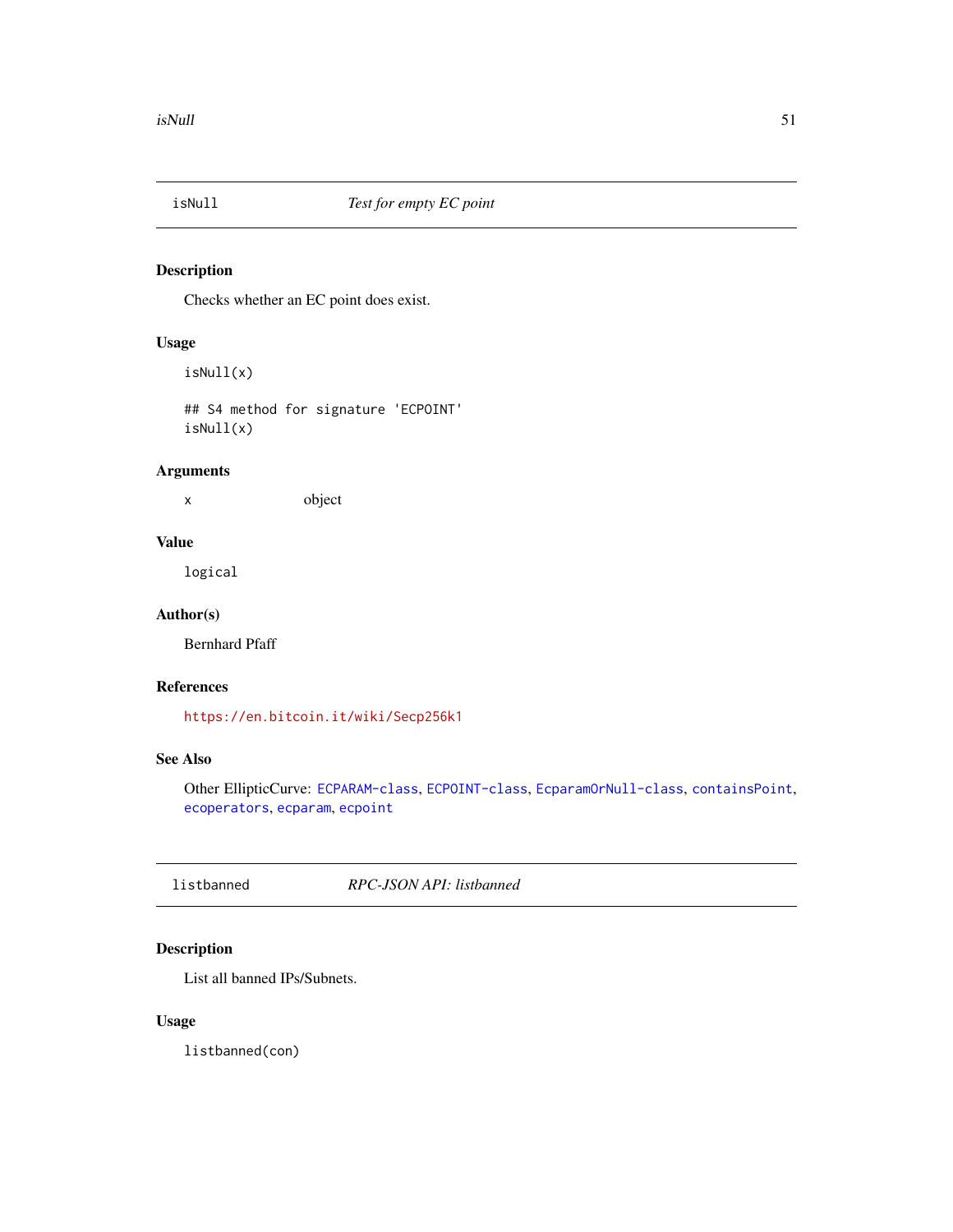#### **Arguments**

con object of class CONRPC.

#### Value

A S4-object of class ANSRPC.

# Author(s)

Bernhard Pfaff

# References

<https://bitcoin.org/en/developer-reference#listbanned>, [https://bitcoin.org/en/dev](https://bitcoin.org/en/developer-reference#remote-procedure-calls-rpcs)eloper-reference# [remote-procedure-calls-rpcs](https://bitcoin.org/en/developer-reference#remote-procedure-calls-rpcs)

# See Also

Other Network RPCs: [addnode](#page-2-0), [clearbanned](#page-8-0), [disconnectnode](#page-17-0), [getaddednodeinfo](#page-23-1), [getconnectioncount](#page-30-1), [getnettotals](#page-36-0), [getnetworkinfo](#page-37-0), [getpeerinfo](#page-38-0), [ping](#page-52-1), [setnetworkactive](#page-58-0)

<span id="page-51-1"></span>NullOrCharacter-class *S4 Class Union NULL or character*

# Description

S4-class union of NULL or character.

# See Also

Other bitcoind functions: [ANSRPC-class](#page-3-0), [CONRPC-class](#page-11-1), [NullOrInteger-class](#page-51-0), [conrpc](#page-10-0), [rpcpost](#page-57-0), [startbtc](#page-59-0), [stopbtc](#page-60-1)

<span id="page-51-0"></span>NullOrInteger-class *S4 Class Union NULL or integer*

# Description

S4-class union of NULL or integer.

#### See Also

Other bitcoind functions: [ANSRPC-class](#page-3-0), [CONRPC-class](#page-11-1), [NullOrCharacter-class](#page-51-1), [conrpc](#page-10-0), [rpcpost](#page-57-0), [startbtc](#page-59-0), [stopbtc](#page-60-1)

<span id="page-51-2"></span>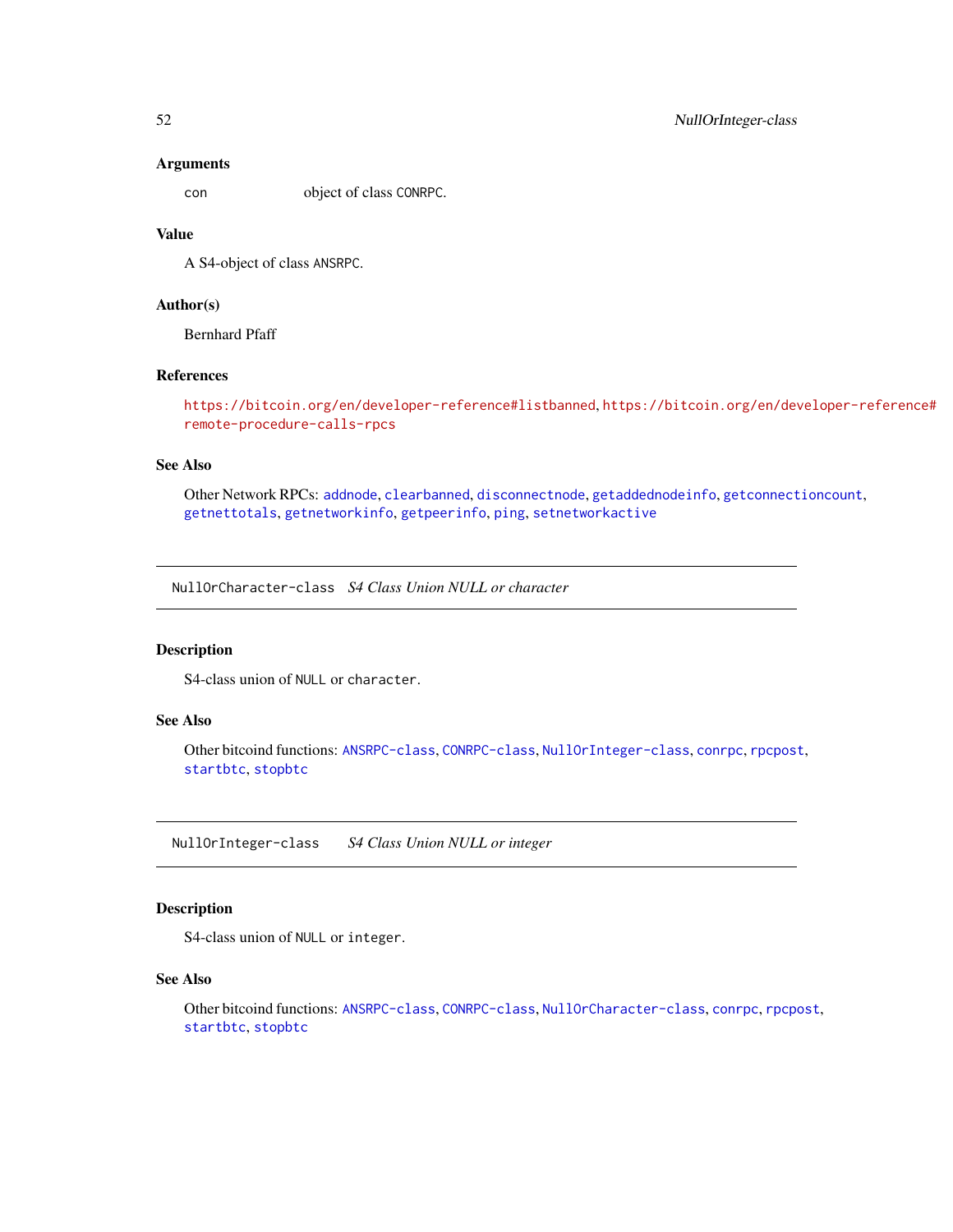<span id="page-52-2"></span><span id="page-52-1"></span>

Requests that a ping be sent to all other nodes, to measure ping time. Results provided in getpeerinfo, pingtime and pingwait fields are decimal seconds. Ping command is handled in queue with all other commands, so it measures processing backlog, not just network ping.

#### Usage

ping(con)

#### **Arguments**

con object of class CONRPC.

#### Value

A S4-object of class ANSRPC.

#### Author(s)

Bernhard Pfaff

#### References

<https://bitcoin.org/en/developer-reference#ping>, [https://bitcoin.org/en/developer](https://bitcoin.org/en/developer-reference#remote-procedure-calls-rpcs)-reference# [remote-procedure-calls-rpcs](https://bitcoin.org/en/developer-reference#remote-procedure-calls-rpcs)

# See Also

Other Network RPCs: [addnode](#page-2-0), [clearbanned](#page-8-0), [disconnectnode](#page-17-0), [getaddednodeinfo](#page-23-1), [getconnectioncount](#page-30-1), [getnettotals](#page-36-0), [getnetworkinfo](#page-37-0), [getpeerinfo](#page-38-0), [listbanned](#page-50-0), [setnetworkactive](#page-58-0)

<span id="page-52-0"></span>preciousblock *RPC-JSON API: preciousblock*

# Description

Treats a block as if it were received before others with the same work. A can override the effect of an earlier one. The effects of preciousblock are not retained across restarts.

#### Usage

preciousblock(con, blockhash)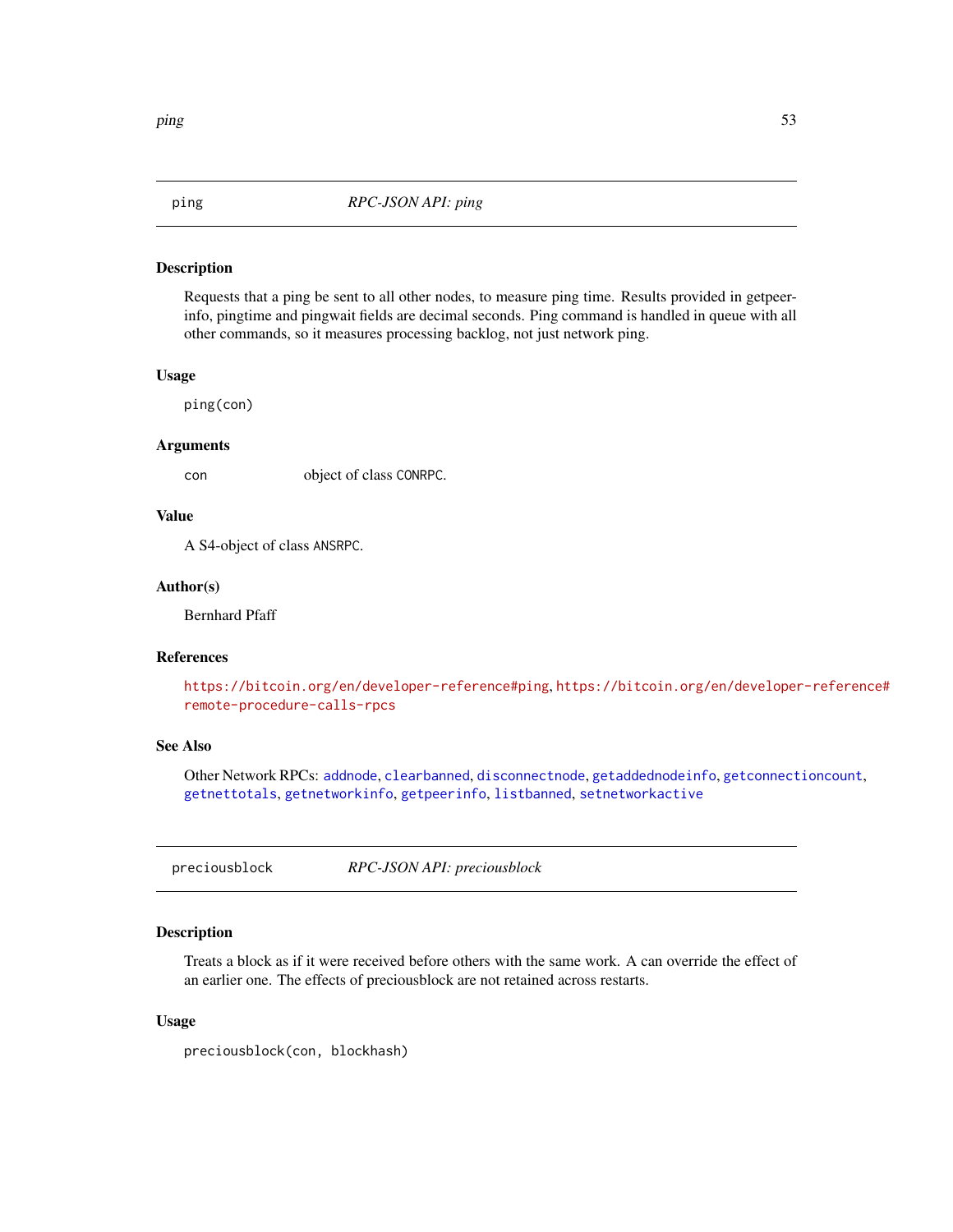#### <span id="page-53-1"></span>Arguments

| con       | object of class CONRPC.                               |
|-----------|-------------------------------------------------------|
| blockhash | character, the hash of the block to mark as precious. |

# Value

A S4-object of class ANSRPC.

#### Author(s)

Bernhard Pfaff

# References

<https://bitcoin.org/en/developer-reference#preciousblock>, [https://bitcoin.org/en/](https://bitcoin.org/en/developer-reference#remote-procedure-calls-rpcs) [developer-reference#remote-procedure-calls-rpcs](https://bitcoin.org/en/developer-reference#remote-procedure-calls-rpcs)

# See Also

Other Blockchain RPCs: [decodescript](#page-16-0), [getbestblockhash](#page-23-0), [getblockchaininfo](#page-25-0), [getblockcount](#page-26-0), [getblockhash](#page-26-1), [getblockheader](#page-27-0), [getblock](#page-24-0), [getchaintips](#page-28-0), [getchaintxstats](#page-29-0), [getdifficulty](#page-30-0), [getmempoolancestors](#page-33-0), [getmempooldescendants](#page-34-0), [getmempoolentry](#page-35-0), [getmempoolinfo](#page-36-1), [getrawmempool](#page-39-0), [gettxoutproof](#page-42-0), [gettxoutsetinfo](#page-43-0), [gettxout](#page-41-0), [pruneblockchain](#page-55-0), [verifychain](#page-66-0), [verifytxoutproof](#page-67-0)

<span id="page-53-0"></span>PrivKey2PubKey *Create public key from private key*

# Description

This function creates the 512-bit public key corresponding to a private key.

# Usage

```
PrivKey2PubKey(privkey, mainnet = TRUE)
```
# **Arguments**

| privkey | character, the private key.                                            |
|---------|------------------------------------------------------------------------|
| mainnet | logical, whether the WIF should correspond to the main et or test net. |

#### Value

character, the public key.

#### Author(s)

Bernhard Pfaff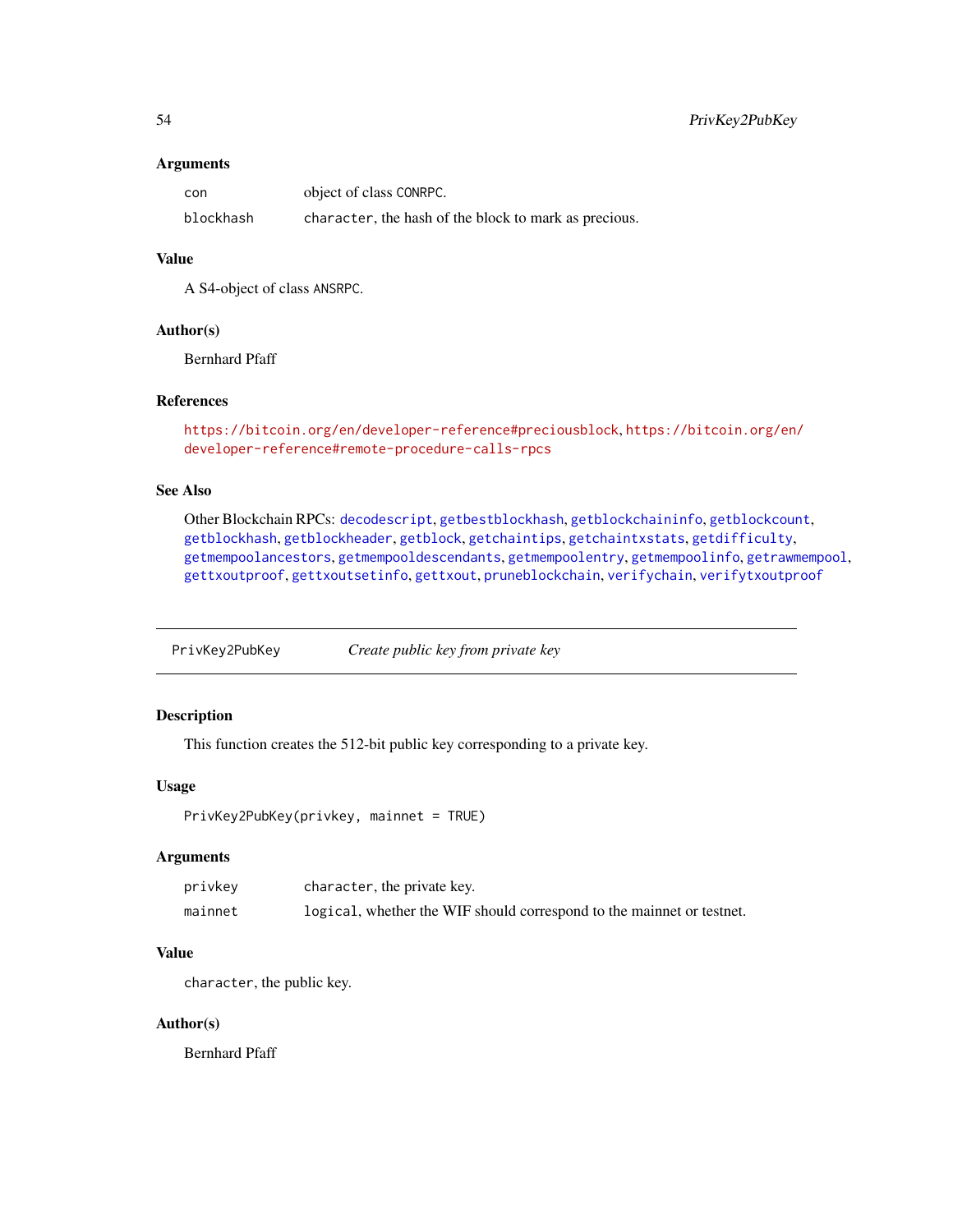#### <span id="page-54-1"></span>PrivKey2Wif 55

# References

<https://en.bitcoin.it/wiki/Address>

#### See Also

Other BtcAdresses: [BTCADR-class](#page-8-1), [PrivKey2Wif](#page-54-0), [PubHash2BtcAdr](#page-56-0), [PubKey2PubHash](#page-56-1), [Wif2PrivKey](#page-68-0), [base58CheckDecode](#page-4-0), [base58CheckEncode](#page-5-0), [concatHex](#page-9-0), [createBtcAdr](#page-12-0), [createPrivateKey](#page-13-0), [decodeHex](#page-14-0), [hash160](#page-44-0), [hash256](#page-45-0), [validBtcAdr](#page-66-1)

<span id="page-54-0"></span>PrivKey2Wif *Create WIF from a private key*

#### Description

Returns the corresponding WIF key from a private key

#### Usage

PrivKey2Wif(privkey, mainnet = TRUE)

# Arguments

| privkey | character, a private key.                                              |
|---------|------------------------------------------------------------------------|
| mainnet | logical, whether the WIF should correspond to the main et or test net. |

# Value

character, the WIF key

#### Author(s)

Bernhard Pfaff

#### References

```
https://en.bitcoin.it/wiki/Wallet_import_format,
https://en.bitcoin.it/wiki/Address
```
# See Also

Other BtcAdresses: [BTCADR-class](#page-8-1), [PrivKey2PubKey](#page-53-0), [PubHash2BtcAdr](#page-56-0), [PubKey2PubHash](#page-56-1), [Wif2PrivKey](#page-68-0), [base58CheckDecode](#page-4-0), [base58CheckEncode](#page-5-0), [concatHex](#page-9-0), [createBtcAdr](#page-12-0), [createPrivateKey](#page-13-0), [decodeHex](#page-14-0), [hash160](#page-44-0), [hash256](#page-45-0), [validBtcAdr](#page-66-1)

#### Examples

```
suppressWarnings(RNGversion("3.5.0"))
pk <- createPrivateKey()
PrivKey2Wif(pk)
```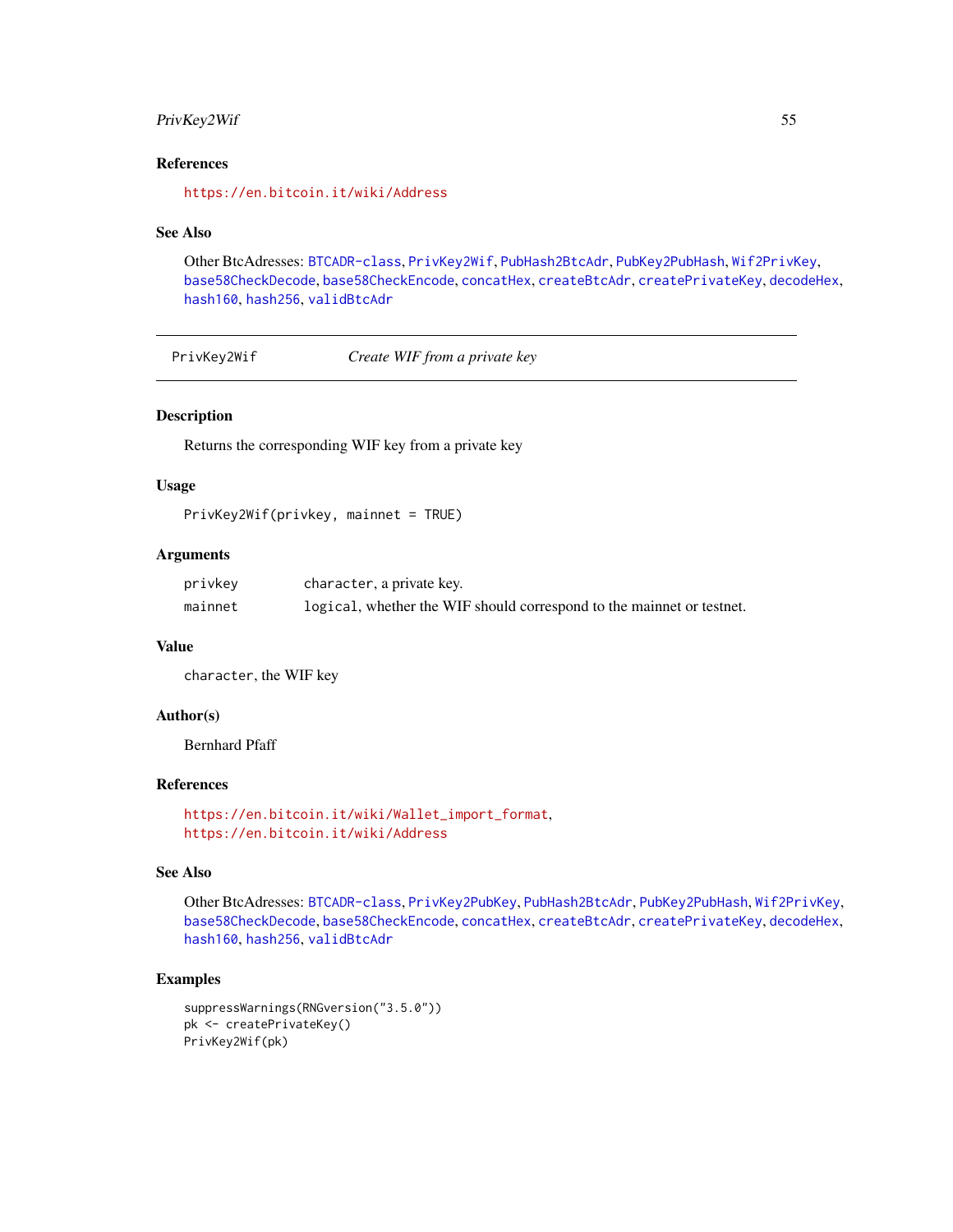<span id="page-55-1"></span><span id="page-55-0"></span>

Pruning of blockchain.

#### Usage

pruneblockchain(con, height)

#### Arguments

| con    | object of class CONRPC.                  |
|--------|------------------------------------------|
| height | integer The block height to prune up to. |

# Value

A S4-object of class ANSRPC.

#### Details

May be set to a discrete height, or a unix timestamp to prune blocks whose block time is at least 2 hours older than the provided timestamp.

#### Author(s)

Bernhard Pfaff

# References

<https://bitcoin.org/en/developer-reference#pruneblockchain>, [https://bitcoin.org/](https://bitcoin.org/en/developer-reference#remote-procedure-calls-rpcs) [en/developer-reference#remote-procedure-calls-rpcs](https://bitcoin.org/en/developer-reference#remote-procedure-calls-rpcs)

#### See Also

Other Blockchain RPCs: [decodescript](#page-16-0), [getbestblockhash](#page-23-0), [getblockchaininfo](#page-25-0), [getblockcount](#page-26-0), [getblockhash](#page-26-1), [getblockheader](#page-27-0), [getblock](#page-24-0), [getchaintips](#page-28-0), [getchaintxstats](#page-29-0), [getdifficulty](#page-30-0), [getmempoolancestors](#page-33-0), [getmempooldescendants](#page-34-0), [getmempoolentry](#page-35-0), [getmempoolinfo](#page-36-1), [getrawmempool](#page-39-0), [gettxoutproof](#page-42-0), [gettxoutsetinfo](#page-43-0), [gettxout](#page-41-0), [preciousblock](#page-52-0), [verifychain](#page-66-0), [verifytxoutproof](#page-67-0)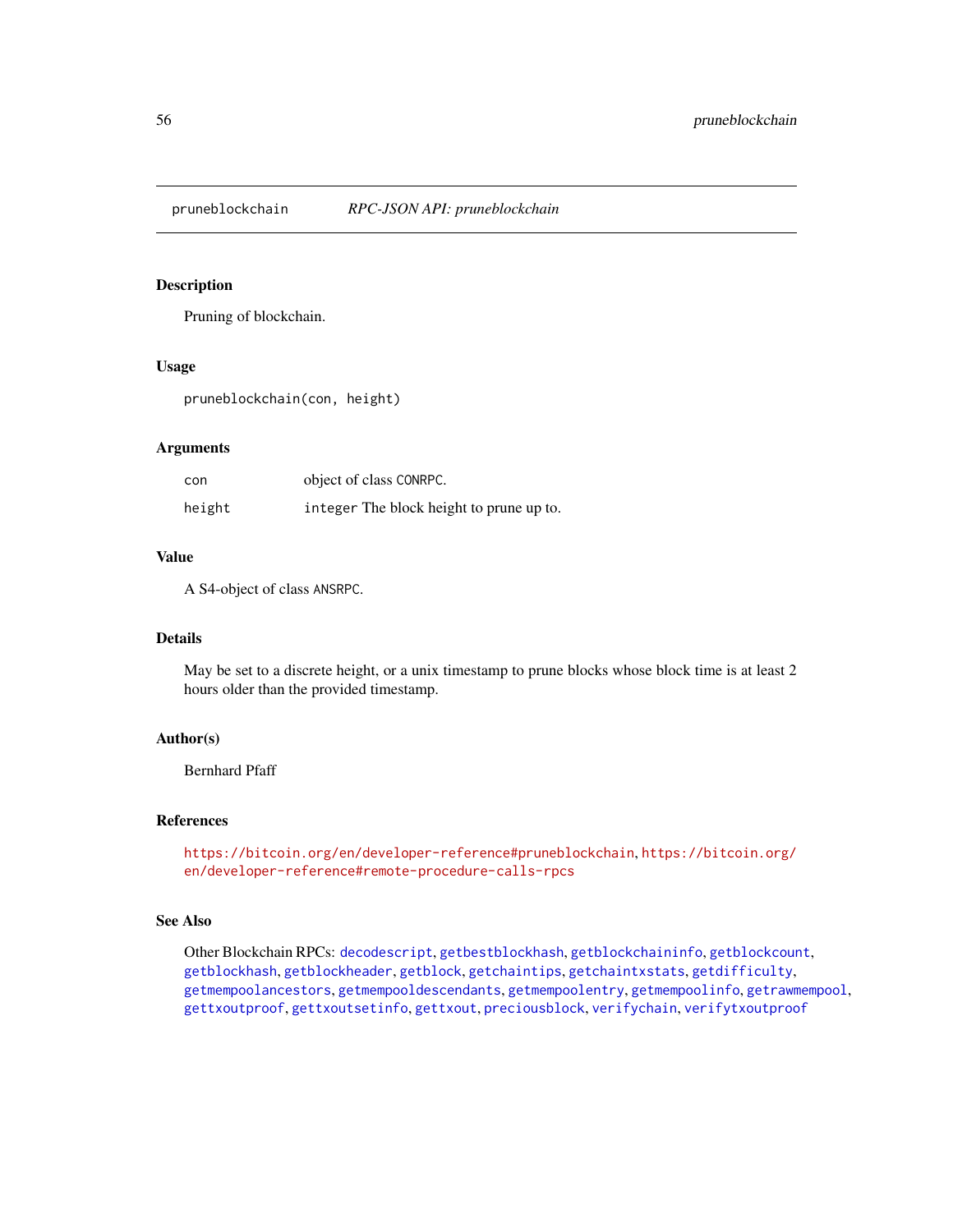<span id="page-56-2"></span><span id="page-56-0"></span>

This function returns the corresponding BTC address from a hashed public key.

# Usage

```
PubHash2BtcAdr(pubhash)
```
# Arguments

pubhash character, the public key hash.

#### Value

character, the BTC address

#### Author(s)

Bernhard Pfaff

# References

<https://en.bitcoin.it/wiki/Address>

# See Also

Other BtcAdresses: [BTCADR-class](#page-8-1), [PrivKey2PubKey](#page-53-0), [PrivKey2Wif](#page-54-0), [PubKey2PubHash](#page-56-1), [Wif2PrivKey](#page-68-0), [base58CheckDecode](#page-4-0), [base58CheckEncode](#page-5-0), [concatHex](#page-9-0), [createBtcAdr](#page-12-0), [createPrivateKey](#page-13-0), [decodeHex](#page-14-0), [hash160](#page-44-0), [hash256](#page-45-0), [validBtcAdr](#page-66-1)

<span id="page-56-1"></span>PubKey2PubHash *Create public key hash from 512-bit public key*

# Description

This function returns the associated public key hash from a 512-bit public key by using the hash160() function.

# Usage

PubKey2PubHash(pubkey, mainnet = TRUE)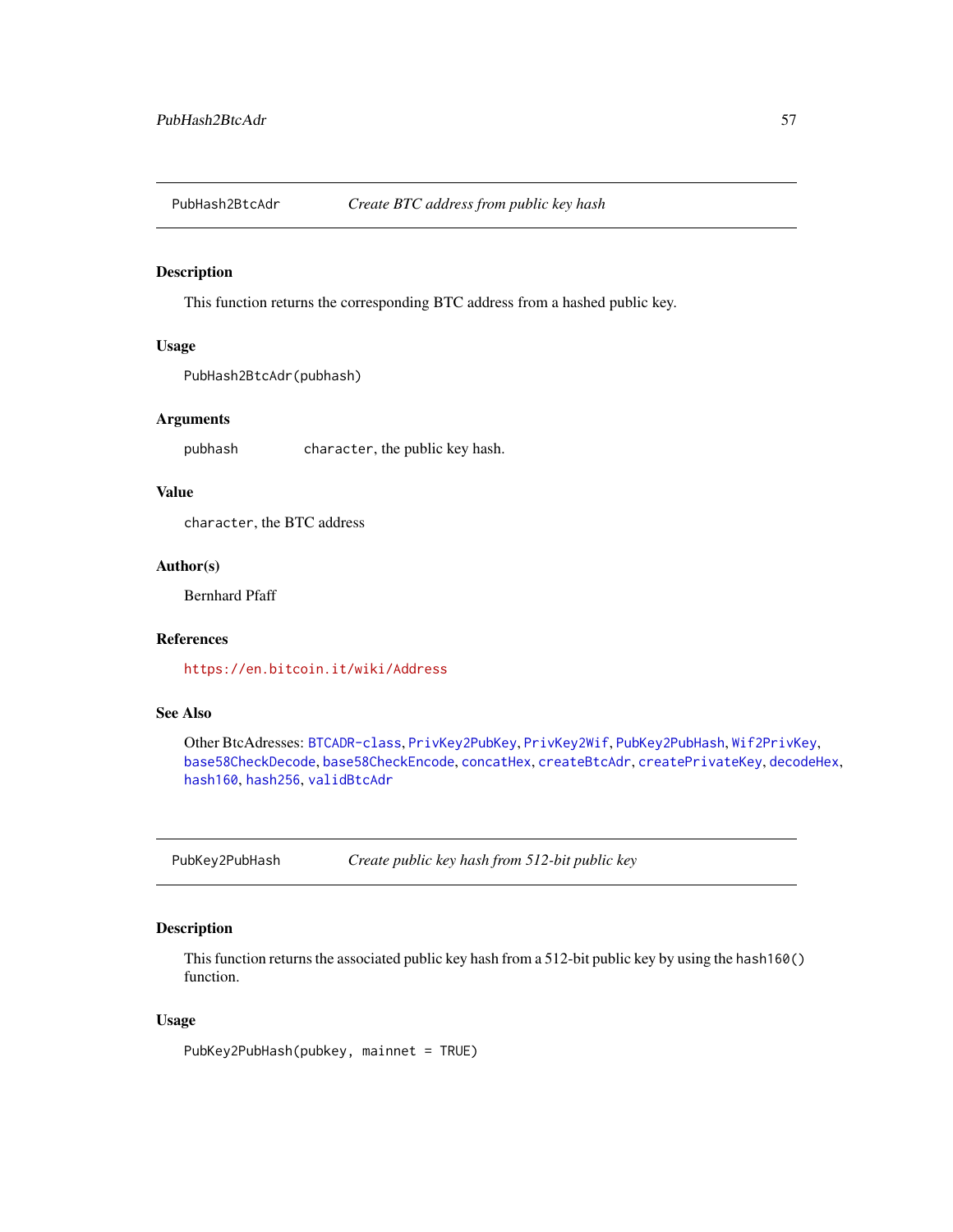<span id="page-57-1"></span>58 rpcpost and the contract of the contract of the contract of the contract of the contract of the contract of the contract of the contract of the contract of the contract of the contract of the contract of the contract of

# Arguments

| pubkey  | character, the public key.                                             |
|---------|------------------------------------------------------------------------|
| mainnet | logical, whether the WIF should correspond to the mainer or test test. |

# Value

character, the hash of a public key

#### Author(s)

Bernhard Pfaff

# References

<https://en.bitcoin.it/wiki/Address>

# See Also

Other BtcAdresses: [BTCADR-class](#page-8-1), [PrivKey2PubKey](#page-53-0), [PrivKey2Wif](#page-54-0), [PubHash2BtcAdr](#page-56-0), [Wif2PrivKey](#page-68-0), [base58CheckDecode](#page-4-0), [base58CheckEncode](#page-5-0), [concatHex](#page-9-0), [createBtcAdr](#page-12-0), [createPrivateKey](#page-13-0), [decodeHex](#page-14-0), [hash160](#page-44-0), [hash256](#page-45-0), [validBtcAdr](#page-66-1)

<span id="page-57-0"></span>rpcpost *HTTP post of RPC-JSON*

# Description

This function executes an RPC-JSON post.

# Usage

rpcpost(con, api, plist = list())

# Arguments

| con   | CONRPC object, returned from conrpc().             |
|-------|----------------------------------------------------|
| api   | character the name of the RPC function.            |
| plist | list a named list object of the parameters for api |

# Value

A list object, coerced JSON answer from RPC.

# Author(s)

Bernhard Pfaff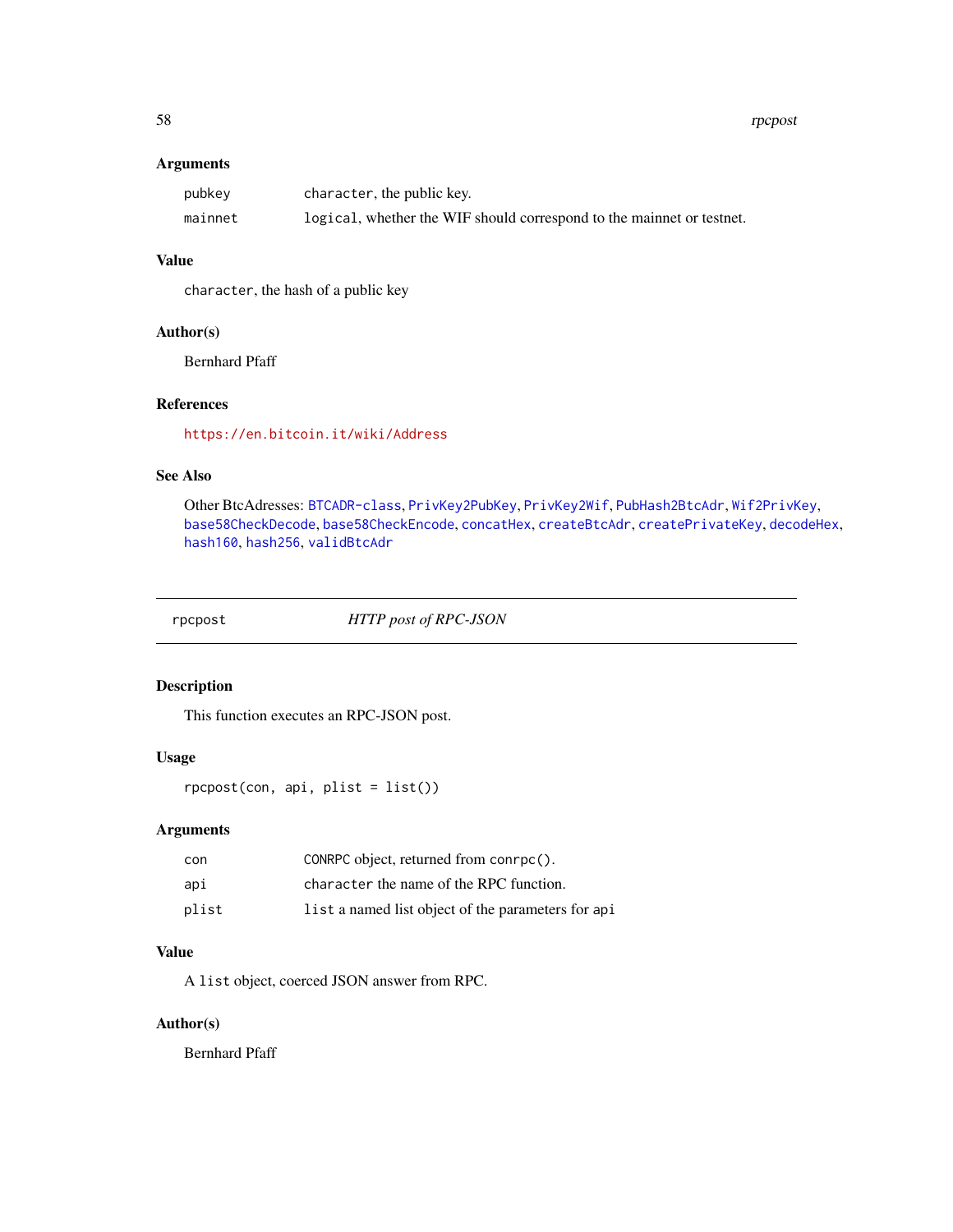# <span id="page-58-1"></span>setnetworkactive 59

# See Also

Other bitcoind functions: [ANSRPC-class](#page-3-0), [CONRPC-class](#page-11-1), [NullOrCharacter-class](#page-51-1), [NullOrInteger-class](#page-51-0), [conrpc](#page-10-0), [startbtc](#page-59-0), [stopbtc](#page-60-1)

<span id="page-58-0"></span>setnetworkactive *RPC-JSON API: setnetworkactive*

#### Description

Disable/enable all p2p network activity.

# Usage

```
setnetworkactive(con, state = TRUE)
```
# Arguments

| con   | object of class CONRPC.    |
|-------|----------------------------|
| state | logical the network state. |

# Value

A S4-object of class ANSRPC.

# Author(s)

Bernhard Pfaff

# References

<https://bitcoin.org/en/developer-reference#setnetworkactive>, [https://bitcoin.org/](https://bitcoin.org/en/developer-reference#remote-procedure-calls-rpcs) [en/developer-reference#remote-procedure-calls-rpcs](https://bitcoin.org/en/developer-reference#remote-procedure-calls-rpcs)

# See Also

Other Network RPCs: [addnode](#page-2-0), [clearbanned](#page-8-0), [disconnectnode](#page-17-0), [getaddednodeinfo](#page-23-1), [getconnectioncount](#page-30-1), [getnettotals](#page-36-0), [getnetworkinfo](#page-37-0), [getpeerinfo](#page-38-0), [listbanned](#page-50-0), [ping](#page-52-1)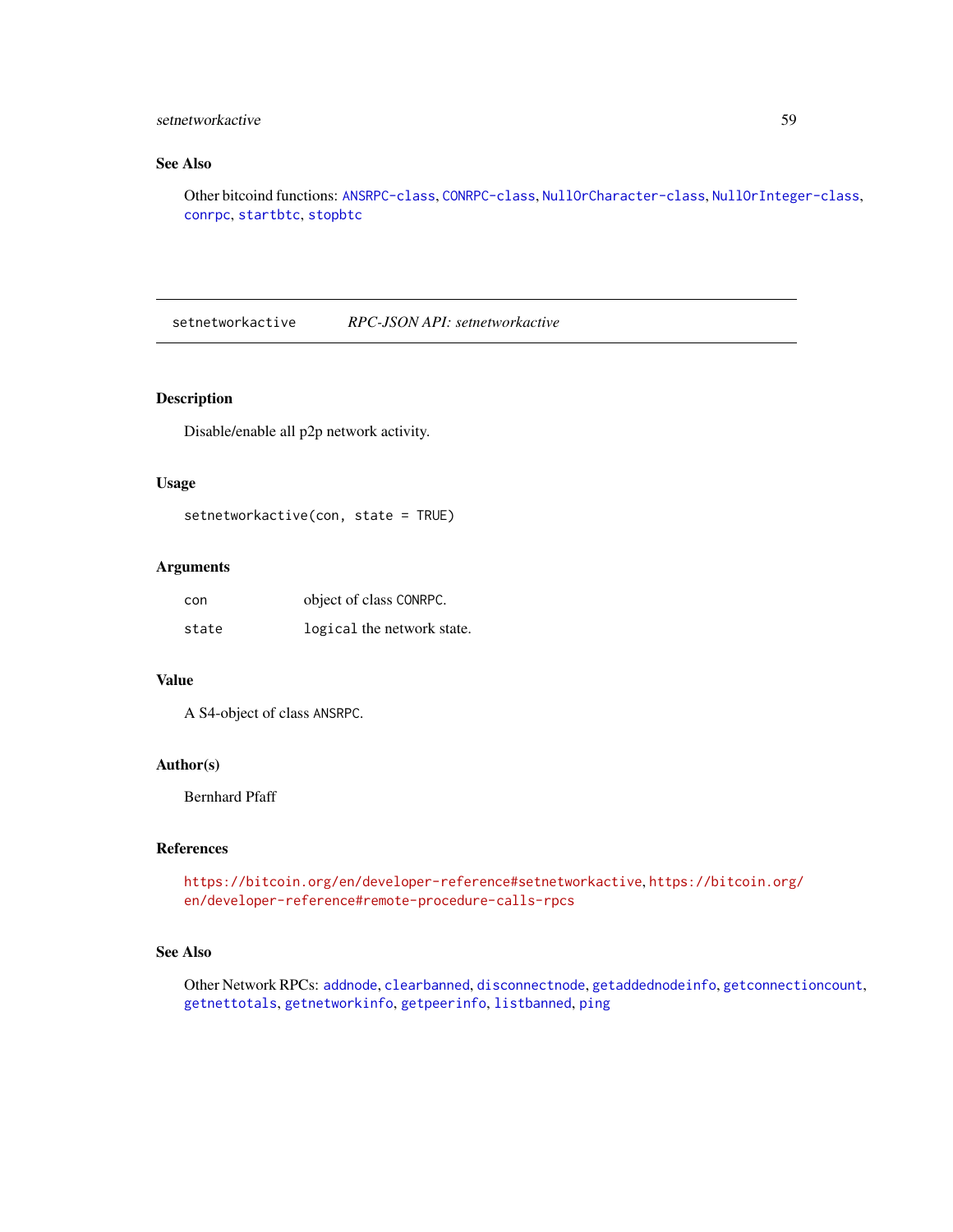<span id="page-59-1"></span>

Defined show-methods for S4-classes.

#### Usage

```
## S4 method for signature 'ANSRPC'
show(object)
## S4 method for signature 'BTCADR'
show(object)
```
## S4 method for signature 'ECPARAM' show(object)

# Arguments

object a S4-class object.

<span id="page-59-0"></span>startbtc *Start bitcoind server process*

# Description

This function does start the bitcoind-server process. It should only be called when no suitable RPC-JSON process is running

# Usage

```
startbtc(confbtc)
```
# Arguments

confbtc CONRPC object, returned from conrpc().

# Details

The process is started by calling system(). Hereby, the options: rpcuser, rpcpassword and conf are used in the call to bitcoind.

#### Value

NULL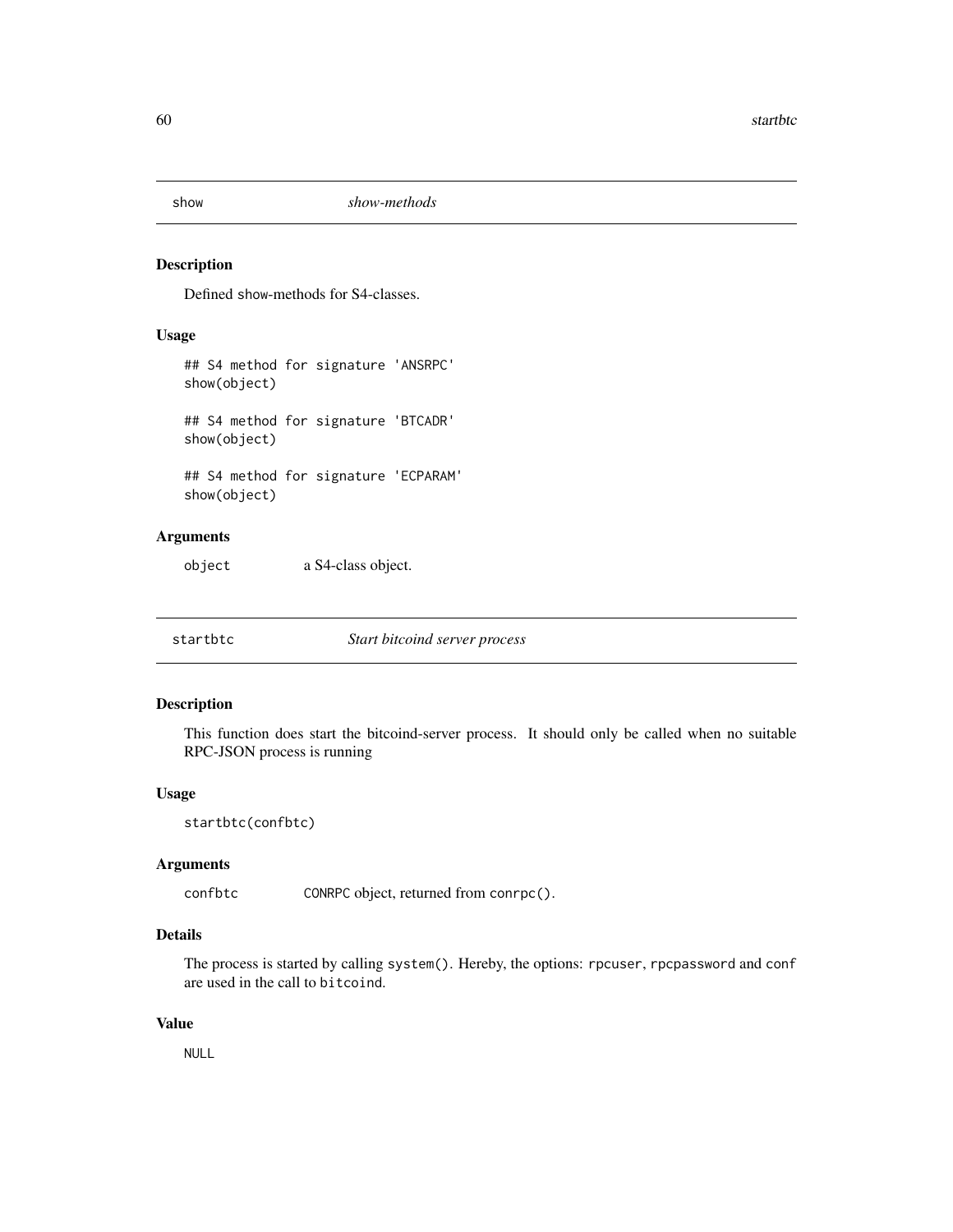#### <span id="page-60-2"></span>stopbtc 61

# Author(s)

Bernhard Pfaff

# See Also

Other bitcoind functions: [ANSRPC-class](#page-3-0), [CONRPC-class](#page-11-1), [NullOrCharacter-class](#page-51-1), [NullOrInteger-class](#page-51-0), [conrpc](#page-10-0), [rpcpost](#page-57-0), [stopbtc](#page-60-1)

<span id="page-60-1"></span>stopbtc *Stop bitcoind server process*

# Description

This function stops a running bitcoind process. It calls bitcoin-cli stop *via* the R function system().

#### Usage

stopbtc(confbtc)

# Arguments

confbtc CONRPC object, returned from conrpc().

# Author(s)

Bernhard Pfaff

# See Also

Other bitcoind functions: [ANSRPC-class](#page-3-0), [CONRPC-class](#page-11-1), [NullOrCharacter-class](#page-51-1), [NullOrInteger-class](#page-51-0), [conrpc](#page-10-0), [rpcpost](#page-57-0), [startbtc](#page-59-0)

<span id="page-60-0"></span>timeofblock *Time of a block*

# Description

This function returns the time of a block in GMT.

# Usage

timeofblock(con, height)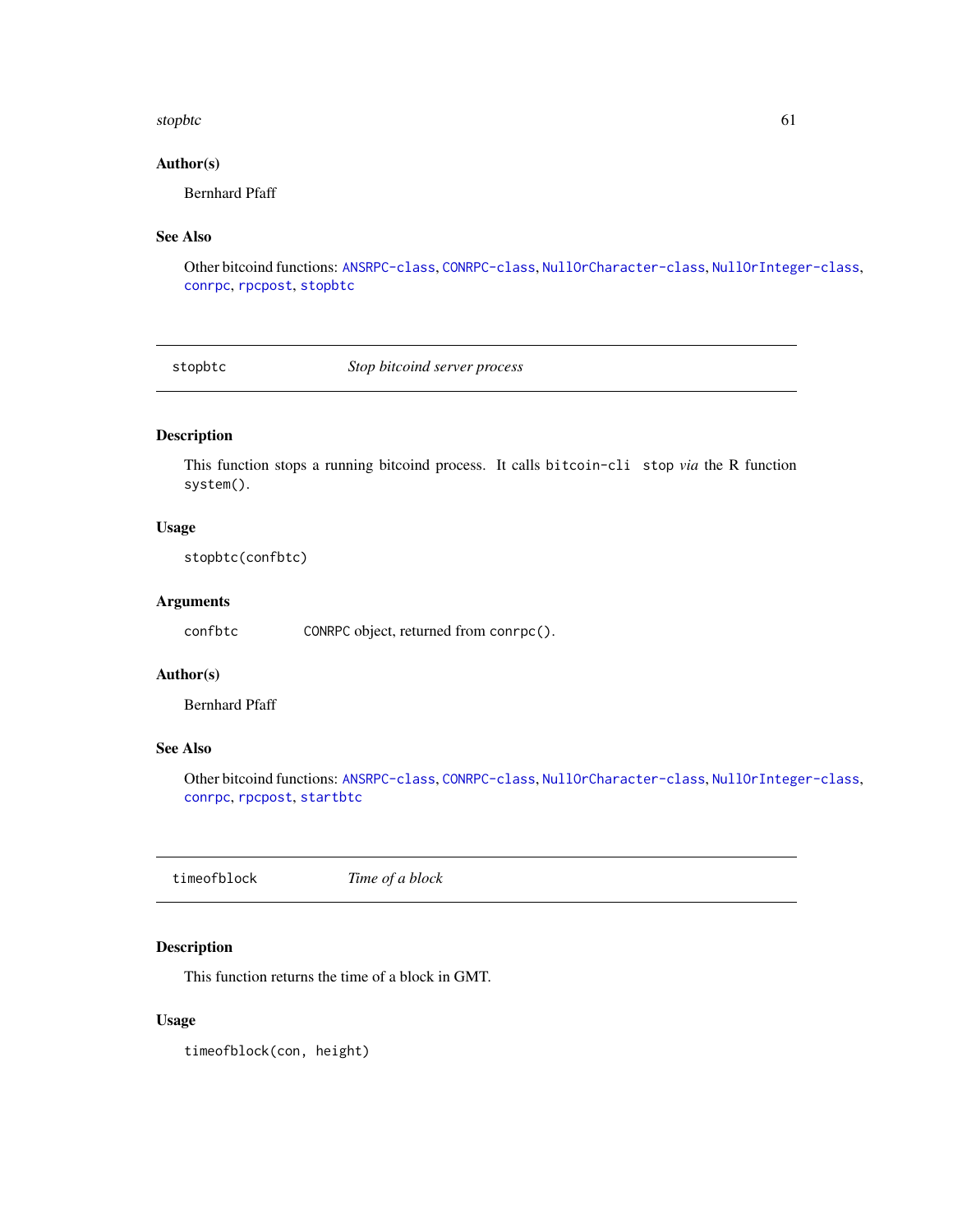# Arguments

| con    | CONRPC, configuration object.     |
|--------|-----------------------------------|
| height | integer, the height of the block. |

# Value

POSIXct

# Author(s)

Bernhard Pfaff

# See Also

Other UtilityFuncs: [bkfee](#page-6-0), [blockattime](#page-6-1), [blockstats](#page-7-0), [date2int](#page-14-1), [int2date](#page-46-0), [intMaxDay](#page-47-0), [intMinDay](#page-47-1), [intRangeDay](#page-48-0), [intRangePeriod](#page-49-0), [txfee](#page-61-0), [txids](#page-62-0), [txinids](#page-62-1), [txstats](#page-63-0), [utxoage](#page-64-0), [utxotype](#page-64-1), [utxovalue](#page-65-0)

<span id="page-61-0"></span>

txfee *Compute fee of a transaction*

#### Description

This function returns the implicit fee of a transaction, by computing the difference between the sum of its inputs and the sum of its outputs.

# Usage

txfee(con, txid)

# Arguments

| con  | CONRPC, configuration object.         |
|------|---------------------------------------|
| txid | character, the id of the transaction. |

# Value

numeric

#### Author(s)

Bernhard Pfaff

# See Also

Other UtilityFuncs: [bkfee](#page-6-0), [blockattime](#page-6-1), [blockstats](#page-7-0), [date2int](#page-14-1), [int2date](#page-46-0), [intMaxDay](#page-47-0), [intMinDay](#page-47-1), [intRangeDay](#page-48-0), [intRangePeriod](#page-49-0), [timeofblock](#page-60-0), [txids](#page-62-0), [txinids](#page-62-1), [txstats](#page-63-0), [utxoage](#page-64-0), [utxotype](#page-64-1), [utxovalue](#page-65-0)

<span id="page-61-1"></span> $62$  txfee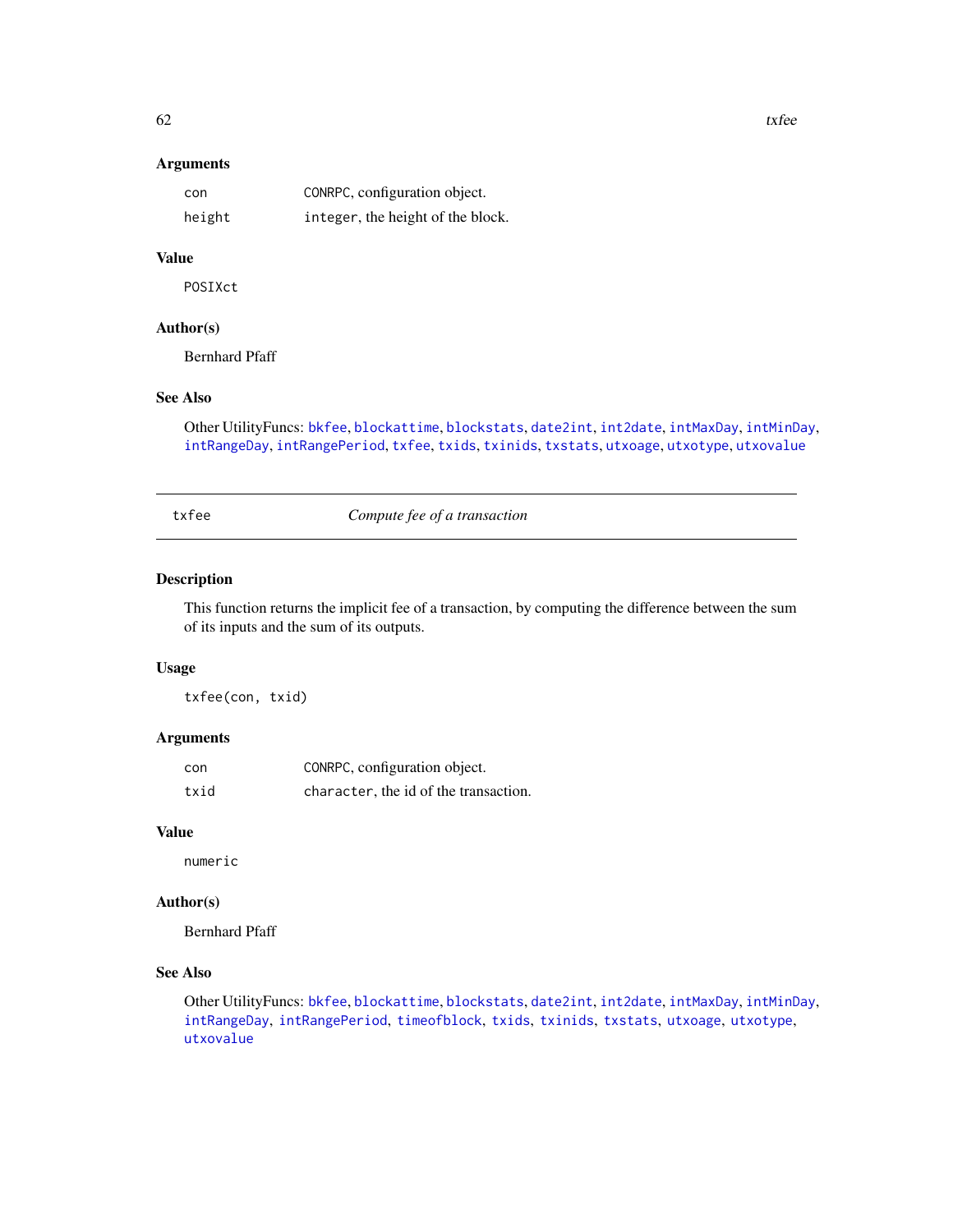<span id="page-62-2"></span><span id="page-62-0"></span>

This function retrieves the transaction IDs in a block.

#### Usage

```
txids(con, height, excoinbase = TRUE)
```
# Arguments

| con        | CONRPC, configuration object.                                               |
|------------|-----------------------------------------------------------------------------|
| height     | integer, the block's height.                                                |
| excoinbase | logical, whether coinbase transaction should be excluded (default is TRUE). |

# Value

character

# Author(s)

Bernhard Pfaff

# See Also

Other UtilityFuncs: [bkfee](#page-6-0), [blockattime](#page-6-1), [blockstats](#page-7-0), [date2int](#page-14-1), [int2date](#page-46-0), [intMaxDay](#page-47-0), [intMinDay](#page-47-1), [intRangeDay](#page-48-0), [intRangePeriod](#page-49-0), [timeofblock](#page-60-0), [txfee](#page-61-0), [txinids](#page-62-1), [txstats](#page-63-0), [utxoage](#page-64-0), [utxotype](#page-64-1), [utxovalue](#page-65-0)

<span id="page-62-1"></span>txinids *Retrieving the input transaction IDs*

# Description

This function returns the transaction IDs of the inputs for a given transaction.

### Usage

txinids(con, txid)

# Arguments

| con  | CONRPC, configuration object.         |
|------|---------------------------------------|
| txid | character, the id of the transaction. |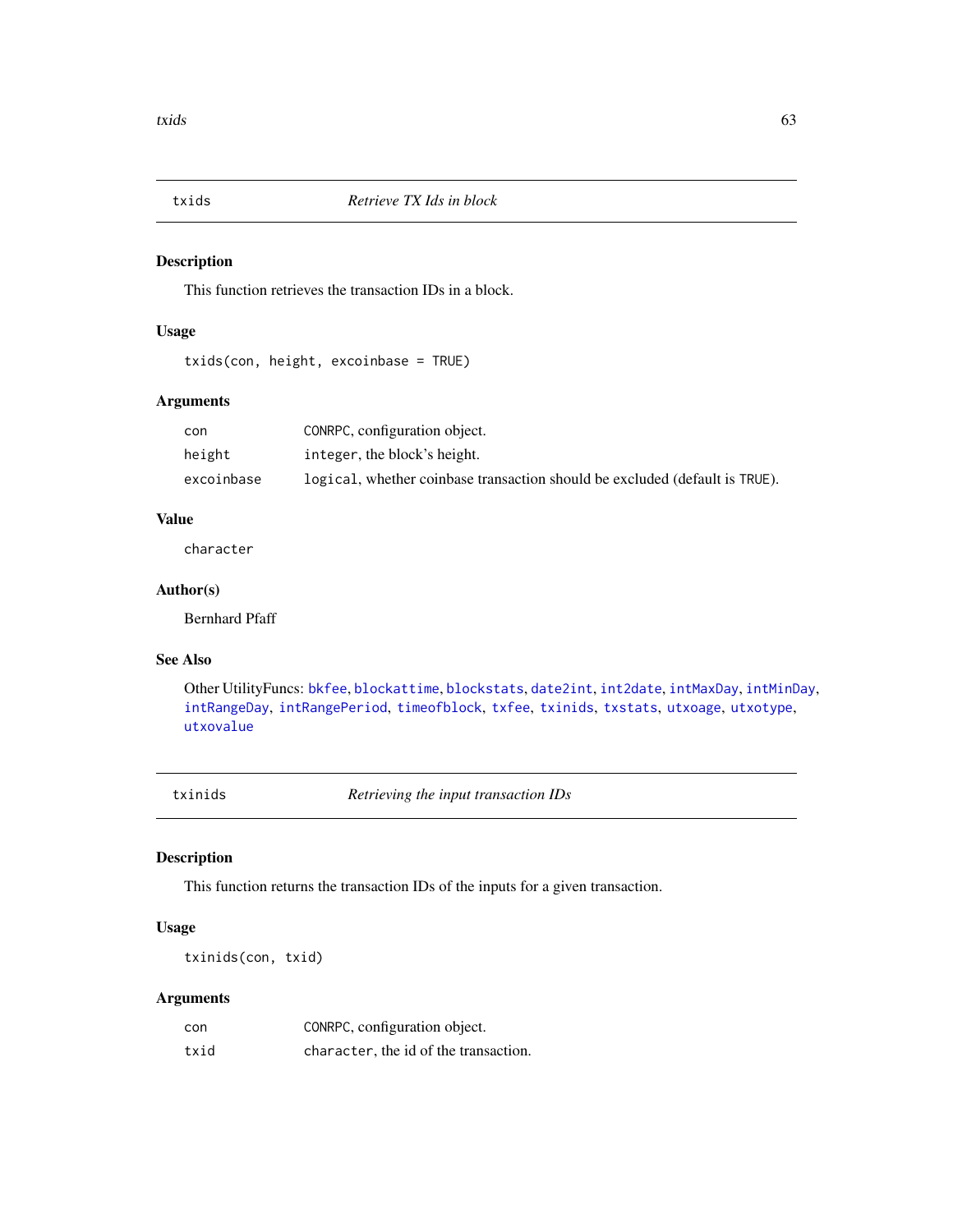# <span id="page-63-1"></span>Value

data. frame, the transaction ID(s) and the position(s) of the previous UTXO(s).

#### Author(s)

Bernhard Pfaff

#### See Also

Other UtilityFuncs: [bkfee](#page-6-0), [blockattime](#page-6-1), [blockstats](#page-7-0), [date2int](#page-14-1), [int2date](#page-46-0), [intMaxDay](#page-47-0), [intMinDay](#page-47-1), [intRangeDay](#page-48-0), [intRangePeriod](#page-49-0), [timeofblock](#page-60-0), [txfee](#page-61-0), [txids](#page-62-0), [txstats](#page-63-0), [utxoage](#page-64-0), [utxotype](#page-64-1), [utxovalue](#page-65-0)

<span id="page-63-0"></span>

| txstats | Statistics of a transaction |  |
|---------|-----------------------------|--|
|         |                             |  |

# Description

This function returns key statistics/characteristics of a transaction.

#### Usage

txstats(con, txid)

#### Arguments

| con  | CONRPC, configuration object.         |
|------|---------------------------------------|
| txid | character, the id of the transaction. |

#### Value

data.frame

#### Author(s)

Bernhard Pfaff

# See Also

Other UtilityFuncs: [bkfee](#page-6-0), [blockattime](#page-6-1), [blockstats](#page-7-0), [date2int](#page-14-1), [int2date](#page-46-0), [intMaxDay](#page-47-0), [intMinDay](#page-47-1), [intRangeDay](#page-48-0), [intRangePeriod](#page-49-0), [timeofblock](#page-60-0), [txfee](#page-61-0), [txids](#page-62-0), [txinids](#page-62-1), [utxoage](#page-64-0), [utxotype](#page-64-1), [utxovalue](#page-65-0)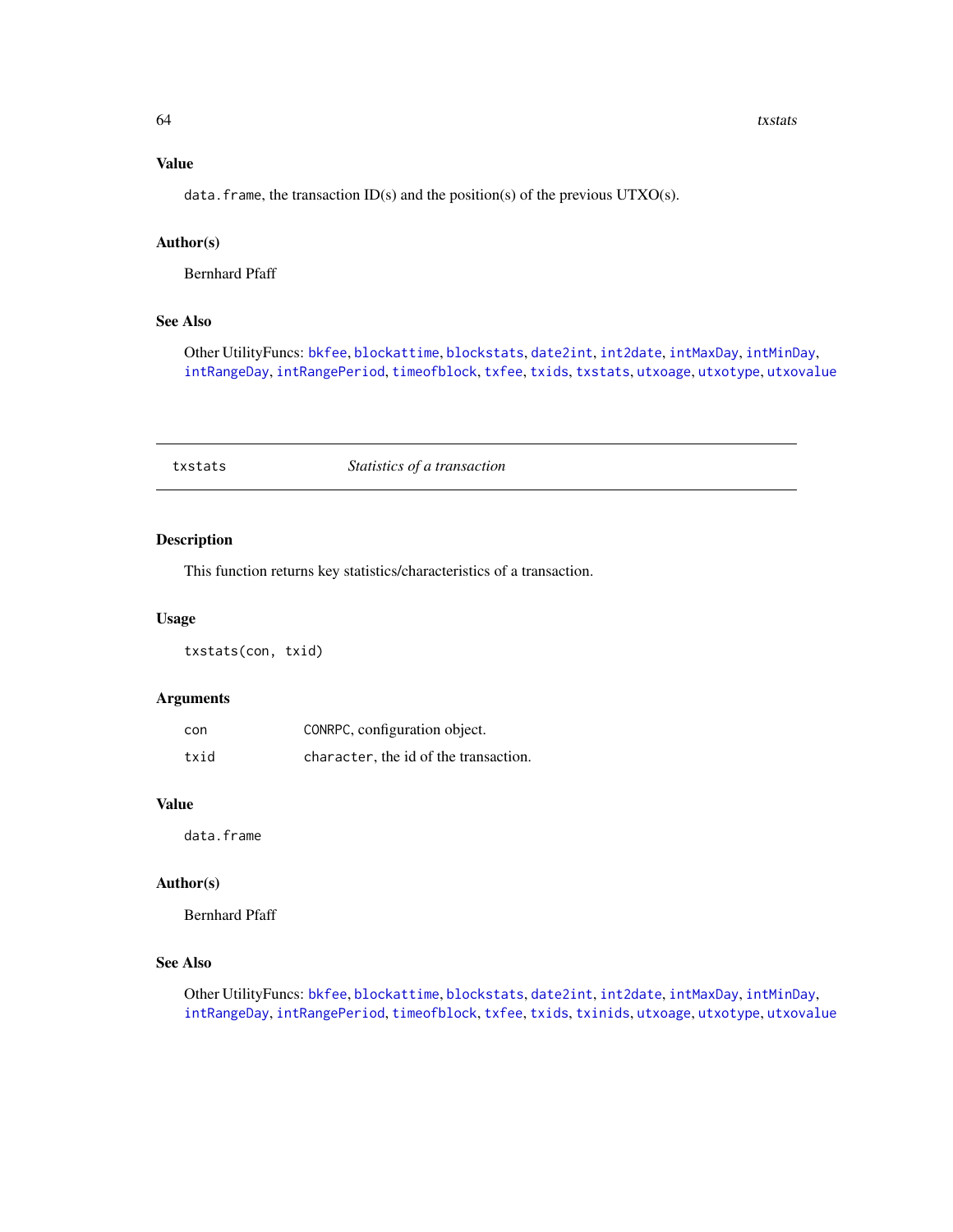<span id="page-64-2"></span><span id="page-64-0"></span>

This function returns a difftime object measuring the elapsed time(s) between the UTXO(s) in a transaction and its input(s) (previous UTXO(s)).

# Usage

```
utxoage(con, txid, units = c("auto", "secs", "mins", "hours", "days",
  "weeks"))
```
# Arguments

| con   | CONRPC, configuration object.                               |
|-------|-------------------------------------------------------------|
| txid  | character, the id of the transaction.                       |
| units | character, the time difference units; passed to difftime(). |

# Value

difftime

# Author(s)

Bernhard Pfaff

# See Also

Other UtilityFuncs: [bkfee](#page-6-0), [blockattime](#page-6-1), [blockstats](#page-7-0), [date2int](#page-14-1), [int2date](#page-46-0), [intMaxDay](#page-47-0), [intMinDay](#page-47-1), [intRangeDay](#page-48-0), [intRangePeriod](#page-49-0), [timeofblock](#page-60-0), [txfee](#page-61-0), [txids](#page-62-0), [txinids](#page-62-1), [txstats](#page-63-0), [utxotype](#page-64-1), [utxovalue](#page-65-0)

<span id="page-64-1"></span>utxotype *Retrieving types of UTXOs*

#### Description

This function returns the types of the UTXO(s) in a transaction.

# Usage

utxotype(con, txid)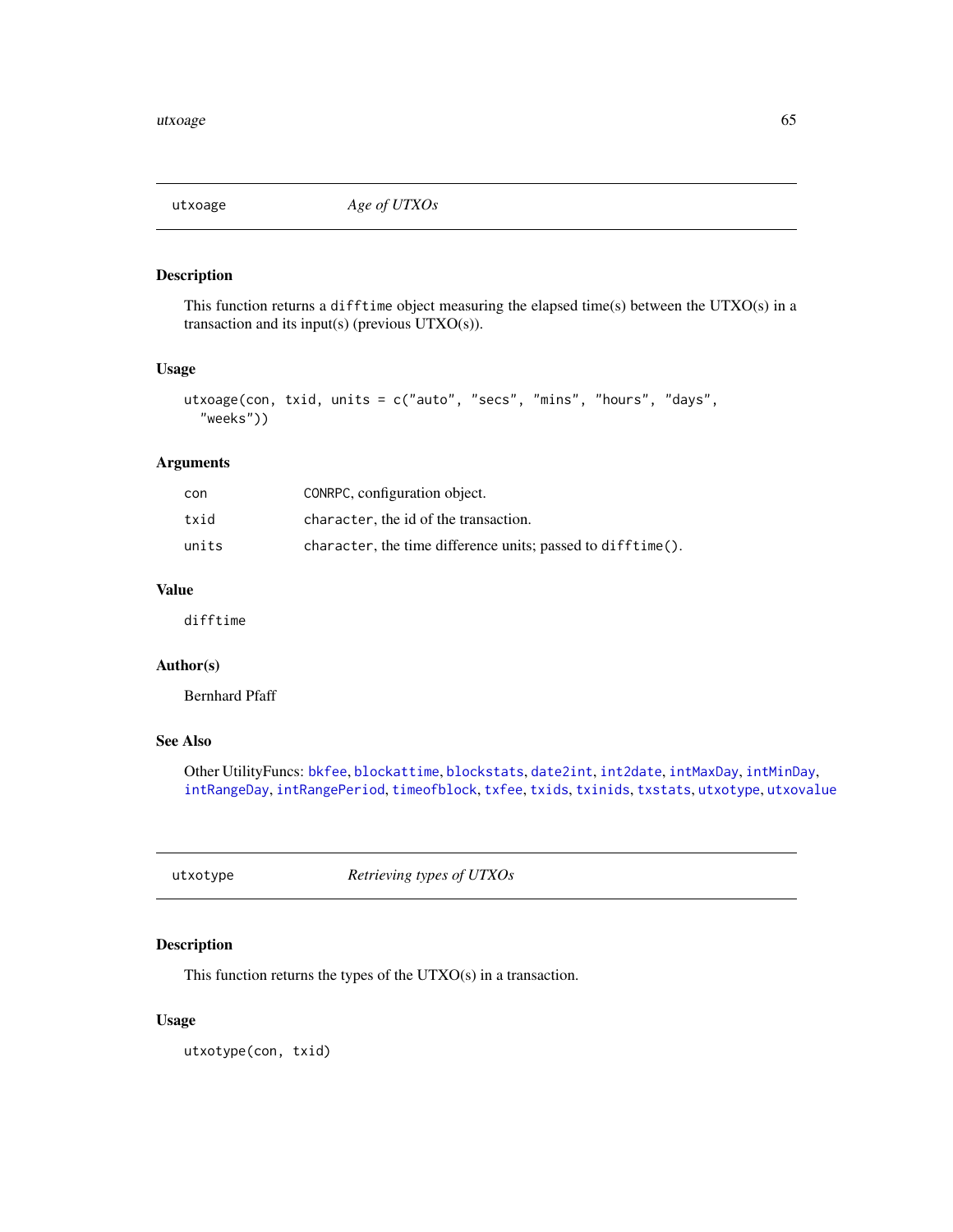#### <span id="page-65-1"></span>66 utxovalue

# Arguments

| con  | CONRPC, configuration object.         |
|------|---------------------------------------|
| txid | character, the id of the transaction. |

# Value

character

# Author(s)

Bernhard Pfaff

# See Also

Other UtilityFuncs: [bkfee](#page-6-0), [blockattime](#page-6-1), [blockstats](#page-7-0), [date2int](#page-14-1), [int2date](#page-46-0), [intMaxDay](#page-47-0), [intMinDay](#page-47-1), [intRangeDay](#page-48-0), [intRangePeriod](#page-49-0), [timeofblock](#page-60-0), [txfee](#page-61-0), [txids](#page-62-0), [txinids](#page-62-1), [txstats](#page-63-0), [utxoage](#page-64-0), [utxovalue](#page-65-0)

<span id="page-65-0"></span>utxovalue *Retrieving values of UTXOs*

#### Description

This function returns the values of UTXO(s) in a transaction.

# Usage

utxovalue(con, txid)

# Arguments

| con  | CONRPC, configuration object.         |
|------|---------------------------------------|
| txid | character, the id of the transaction. |

#### Value

numeric

# Author(s)

Bernhard Pfaff

# See Also

Other UtilityFuncs: [bkfee](#page-6-0), [blockattime](#page-6-1), [blockstats](#page-7-0), [date2int](#page-14-1), [int2date](#page-46-0), [intMaxDay](#page-47-0), [intMinDay](#page-47-1), [intRangeDay](#page-48-0), [intRangePeriod](#page-49-0), [timeofblock](#page-60-0), [txfee](#page-61-0), [txids](#page-62-0), [txinids](#page-62-1), [txstats](#page-63-0), [utxoage](#page-64-0), [utxotype](#page-64-1)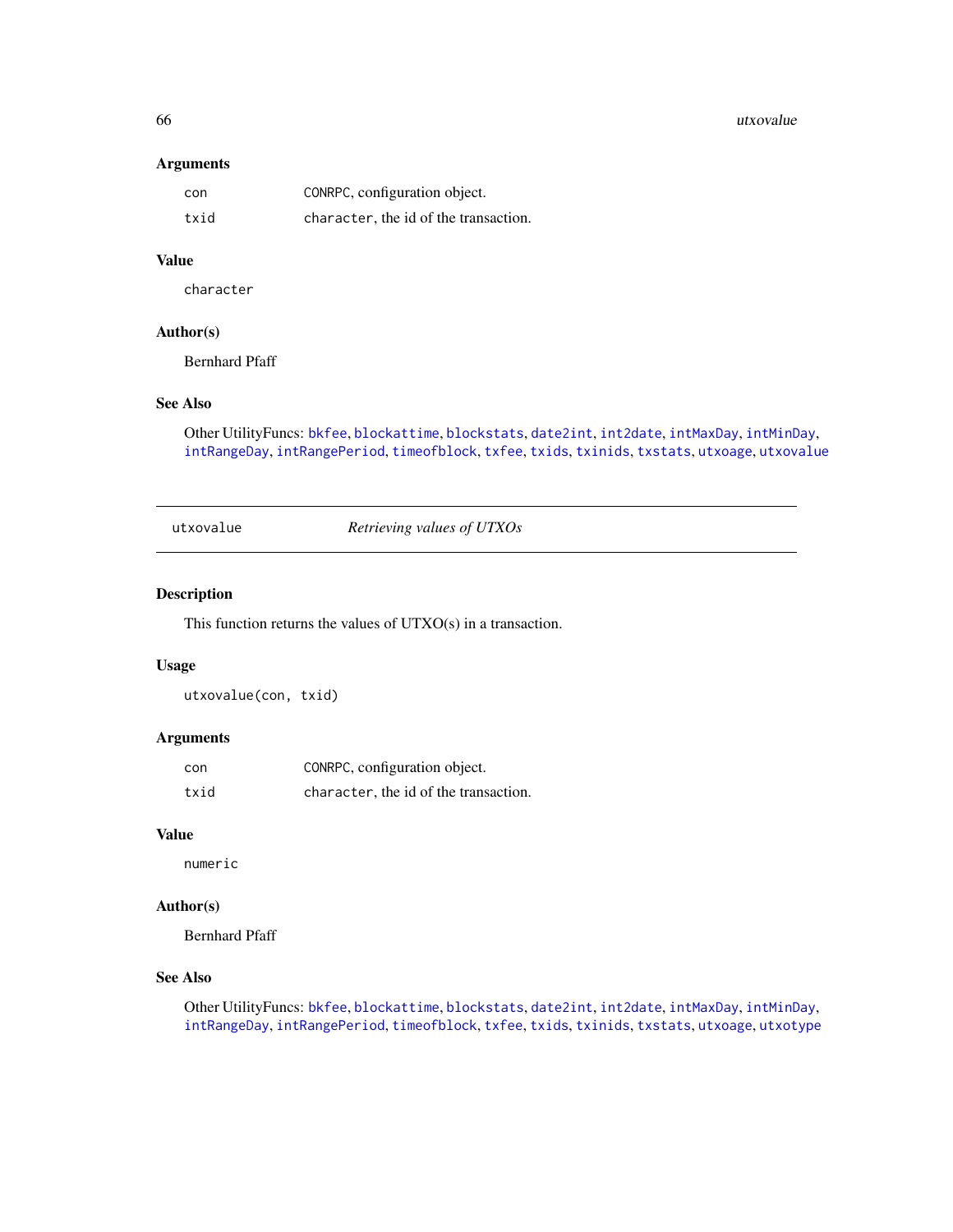<span id="page-66-2"></span><span id="page-66-1"></span>

This function validates objects of S4-class BTCADR. Hereby, checks are conducted with respect to the first character of the addresses; their consistency with the net version and the correspondence of the checksums.

# Usage

validBtcAdr(object)

# Arguments

object BTCADR object

# Author(s)

Bernhard Pfaff

#### References

<https://en.bitcoin.it/wiki/Address>

#### See Also

Other BtcAdresses: [BTCADR-class](#page-8-1), [PrivKey2PubKey](#page-53-0), [PrivKey2Wif](#page-54-0), [PubHash2BtcAdr](#page-56-0), [PubKey2PubHash](#page-56-1), [Wif2PrivKey](#page-68-0), [base58CheckDecode](#page-4-0), [base58CheckEncode](#page-5-0), [concatHex](#page-9-0), [createBtcAdr](#page-12-0), [createPrivateKey](#page-13-0), [decodeHex](#page-14-0), [hash160](#page-44-0), [hash256](#page-45-0)

<span id="page-66-0"></span>verifychain *RPC-JSON API: verifychain*

# Description

Verifies blockchain database.

# Usage

```
verifychain(con, checklevel = NULL, nblocks = NULL)
```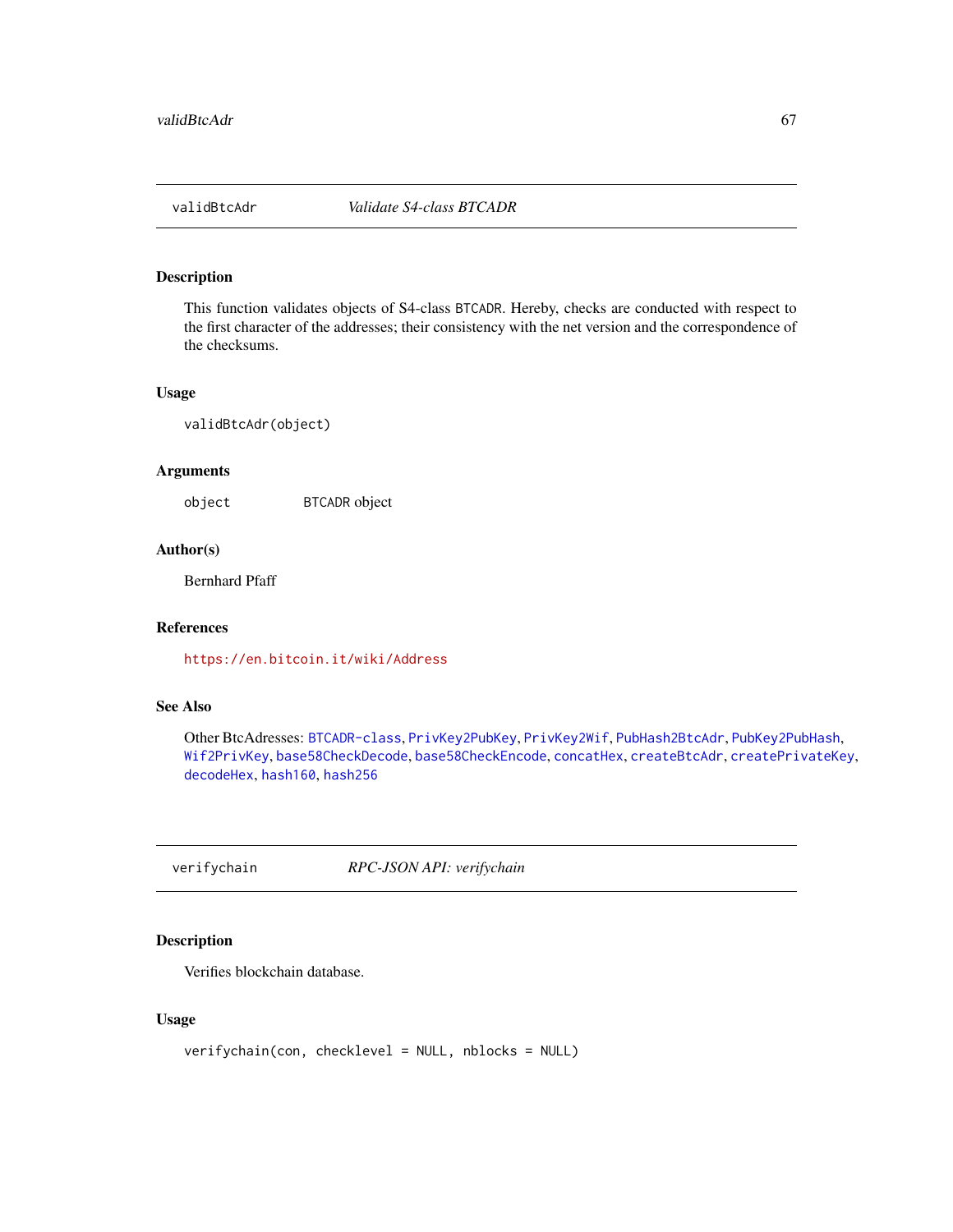#### Arguments

| con        | object of class CONRPC.                                                                                           |
|------------|-------------------------------------------------------------------------------------------------------------------|
| checklevel | integer (optional, $0-4$ , default=3), how thorough the block verification is a json<br>array of txids to filter. |
| nblocks    | integer (optional, default=6, $0=$ all), the number of blocks to check.                                           |

# Value

A S4-object of class ANSRPC.

# Author(s)

Bernhard Pfaff

# References

<https://bitcoin.org/en/developer-reference#verifychain>, [https://bitcoin.org/en/de](https://bitcoin.org/en/developer-reference#remote-procedure-calls-rpcs)veloper-reference# [remote-procedure-calls-rpcs](https://bitcoin.org/en/developer-reference#remote-procedure-calls-rpcs)

# See Also

Other Blockchain RPCs: [decodescript](#page-16-0), [getbestblockhash](#page-23-0), [getblockchaininfo](#page-25-0), [getblockcount](#page-26-0), [getblockhash](#page-26-1), [getblockheader](#page-27-0), [getblock](#page-24-0), [getchaintips](#page-28-0), [getchaintxstats](#page-29-0), [getdifficulty](#page-30-0), [getmempoolancestors](#page-33-0), [getmempooldescendants](#page-34-0), [getmempoolentry](#page-35-0), [getmempoolinfo](#page-36-1), [getrawmempool](#page-39-0), [gettxoutproof](#page-42-0), [gettxoutsetinfo](#page-43-0), [gettxout](#page-41-0), [preciousblock](#page-52-0), [pruneblockchain](#page-55-0), [verifytxoutproof](#page-67-0)

<span id="page-67-0"></span>verifytxoutproof *RPC-JSON API: verifytxoutproof*

# **Description**

Verifies that a proof points to a transaction in a block, returning the transaction it commits to and throwing an RPC error if the block is not in our best chain.

#### Usage

```
verifytxoutproof(con, proof)
```
# Arguments

| con   | object of class CONRPC.                                      |
|-------|--------------------------------------------------------------|
| proof | character the hex-encoded proof generated by gett xoutproof. |

# Value

A S4-object of class ANSRPC.

<span id="page-67-1"></span>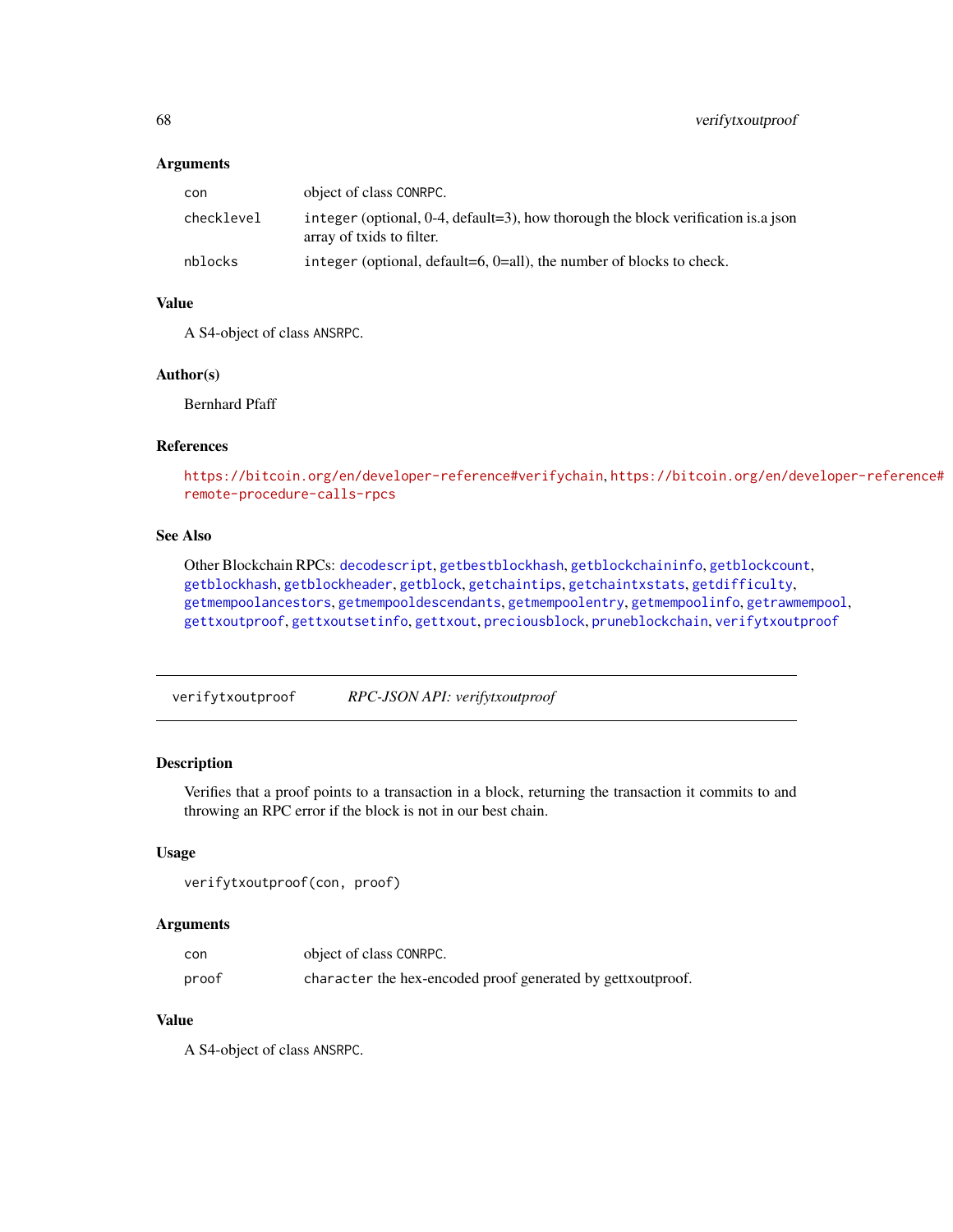#### <span id="page-68-1"></span>Wif2PrivKey 69

#### Author(s)

Bernhard Pfaff

#### References

```
https://bitcoin.org/en/developer-reference#verifytxoutproof, https://bitcoin.org/
en/developer-reference#remote-procedure-calls-rpcs
```
#### See Also

Other Blockchain RPCs: [decodescript](#page-16-0), [getbestblockhash](#page-23-0), [getblockchaininfo](#page-25-0), [getblockcount](#page-26-0), [getblockhash](#page-26-1), [getblockheader](#page-27-0), [getblock](#page-24-0), [getchaintips](#page-28-0), [getchaintxstats](#page-29-0), [getdifficulty](#page-30-0), [getmempoolancestors](#page-33-0), [getmempooldescendants](#page-34-0), [getmempoolentry](#page-35-0), [getmempoolinfo](#page-36-1), [getrawmempool](#page-39-0), [gettxoutproof](#page-42-0), [gettxoutsetinfo](#page-43-0), [gettxout](#page-41-0), [preciousblock](#page-52-0), [pruneblockchain](#page-55-0), [verifychain](#page-66-0)

<span id="page-68-0"></span>Wif2PrivKey *Create private key from WIF*

#### Description

Returns the corresponding private key from a WIF key.

#### Usage

Wif2PrivKey(wif)

#### Arguments

wif character, a WIF key.

#### Value

character, the corresponding private key.

#### Author(s)

Bernhard Pfaff

#### References

[https://en.bitcoin.it/wiki/Wallet\\_import\\_format](https://en.bitcoin.it/wiki/Wallet_import_format), <https://en.bitcoin.it/wiki/Address>

# See Also

Other BtcAdresses: [BTCADR-class](#page-8-1), [PrivKey2PubKey](#page-53-0), [PrivKey2Wif](#page-54-0), [PubHash2BtcAdr](#page-56-0), [PubKey2PubHash](#page-56-1), [base58CheckDecode](#page-4-0), [base58CheckEncode](#page-5-0), [concatHex](#page-9-0), [createBtcAdr](#page-12-0), [createPrivateKey](#page-13-0), [decodeHex](#page-14-0), [hash160](#page-44-0), [hash256](#page-45-0), [validBtcAdr](#page-66-1)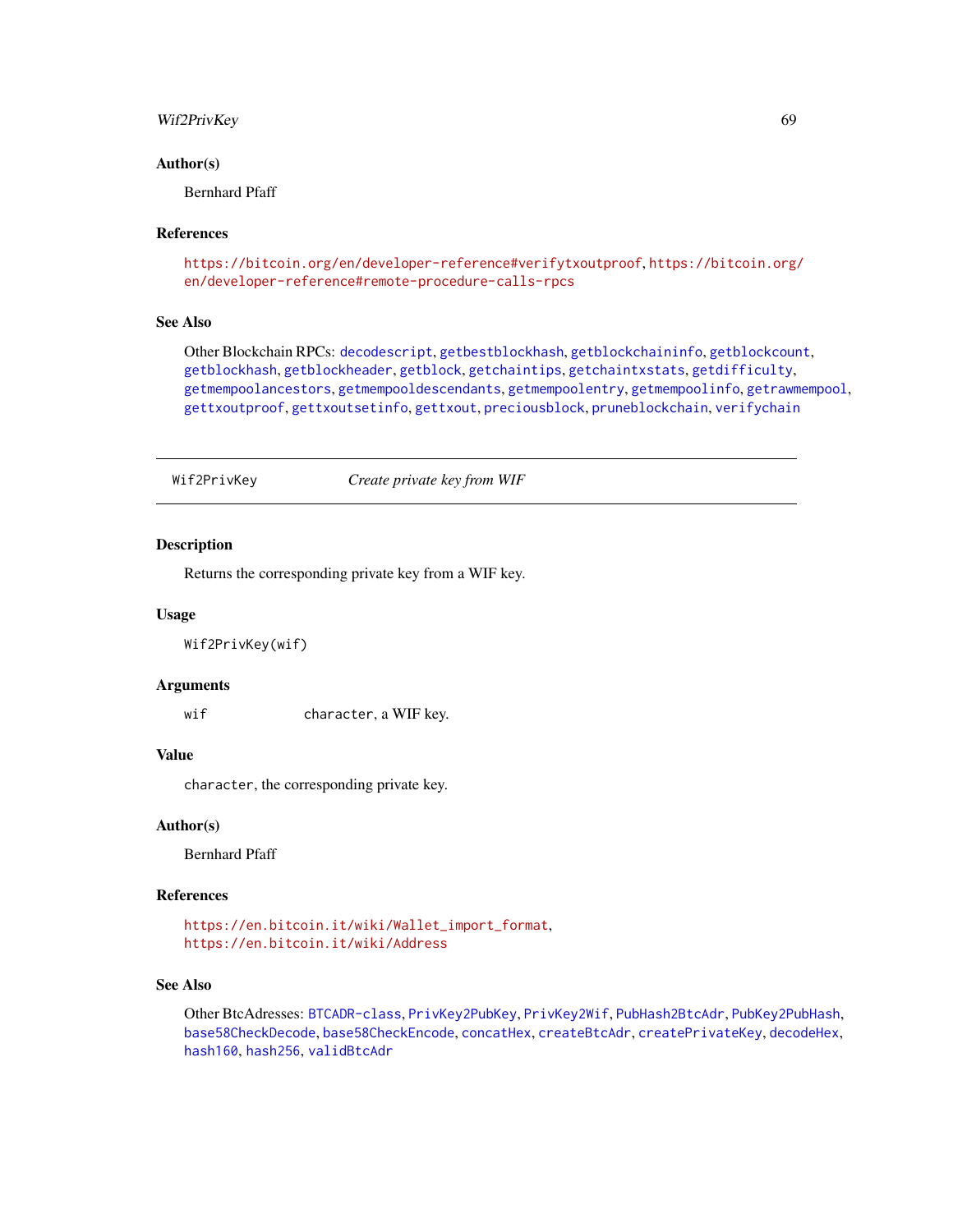70 Wif2PrivKey

# Examples

```
suppressWarnings(RNGversion("3.5.0"))
pk1 <- createPrivateKey()
wif <- PrivKey2Wif(pk1)
pk2 <- Wif2PrivKey(wif)
identical(pk1, pk2)
```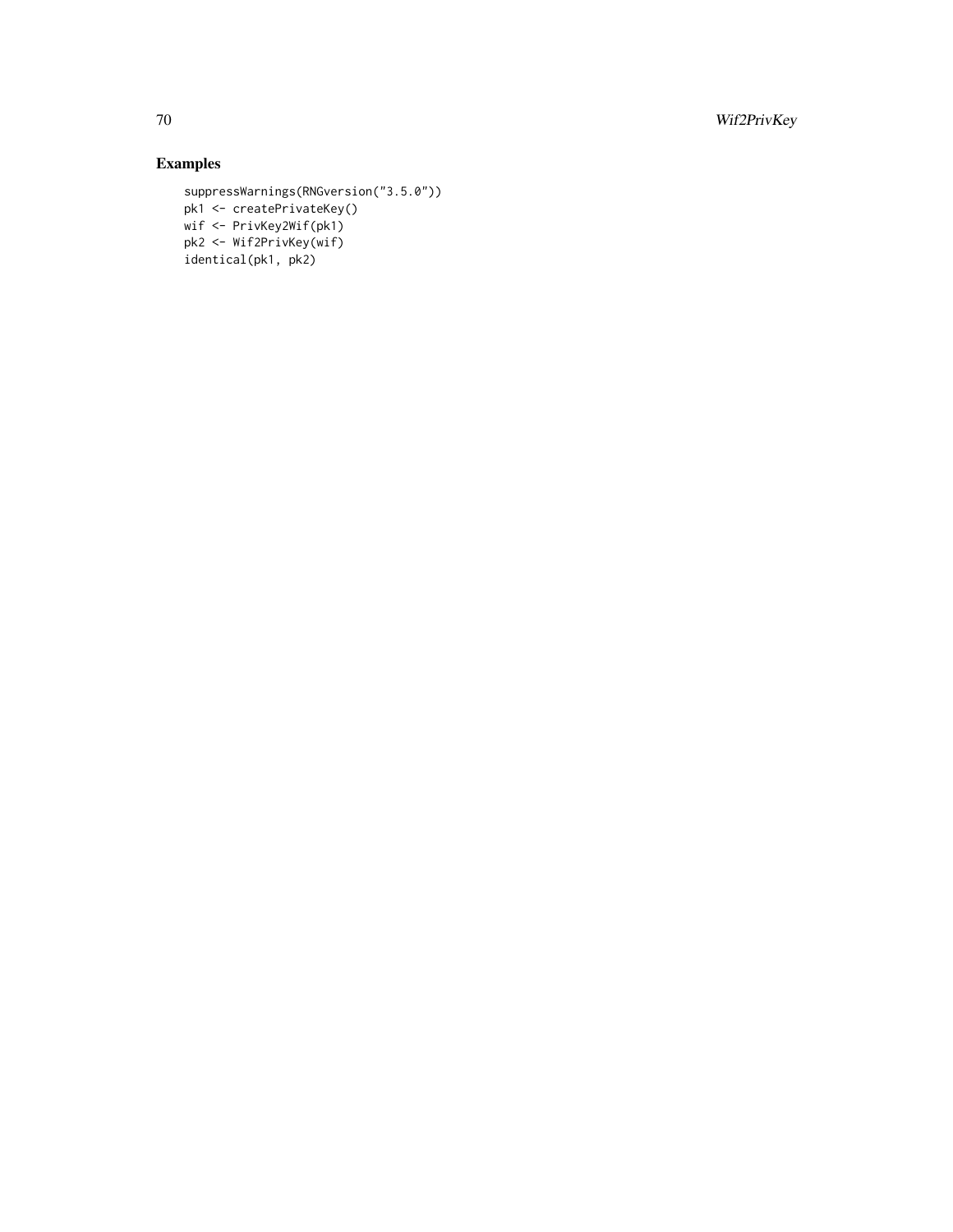# **Index**

\*,ECPOINT,bigz-method *(*ecoperators*)*, [19](#page-18-1) \*,bigz,ECPOINT-method *(*ecoperators*)*, [19](#page-18-1) +,ECPOINT,ECPOINT-method *(*ecoperators*)*, [19](#page-18-1) addnode, [3,](#page-2-1) *[10](#page-9-1)*, *[18](#page-17-1)*, *[24](#page-23-2)*, *[31](#page-30-2)*, *[38,](#page-37-1) [39](#page-38-1)*, *[52,](#page-51-2) [53](#page-52-2)*, *[59](#page-58-1)* AND *(*ecoperators*)*, [19](#page-18-1) AND,bigz,bigz-method *(*ecoperators*)*, [19](#page-18-1) ANSRPC-class, [4](#page-3-1) base58CheckDecode, [5,](#page-4-1) *[6](#page-5-1)*, *[9](#page-8-2)*, *[11](#page-10-1)*, *[14](#page-13-1)*, *[16](#page-15-1)*, *[46](#page-45-1)*, *[55](#page-54-1)*, *[57,](#page-56-2) [58](#page-57-1)*, *[67](#page-66-2)*, *[69](#page-68-1)* base58CheckEncode, *[5](#page-4-1)*, [6,](#page-5-1) *[9](#page-8-2)*, *[11](#page-10-1)*, *[14](#page-13-1)*, *[16](#page-15-1)*, *[46](#page-45-1)*, *[55](#page-54-1)*, *[57,](#page-56-2) [58](#page-57-1)*, *[67](#page-66-2)*, *[69](#page-68-1)* bkfee, [7,](#page-6-2) *[8](#page-7-1)*, *[15](#page-14-2)*, *[47](#page-46-1)[–50](#page-49-1)*, *[62–](#page-61-1)[66](#page-65-1)* blockattime, *[7](#page-6-2)*, [7,](#page-6-2) *[8](#page-7-1)*, *[15](#page-14-2)*, *[47–](#page-46-1)[50](#page-49-1)*, *[62–](#page-61-1)[66](#page-65-1)* blockstats, *[7,](#page-6-2) [8](#page-7-1)*, [8,](#page-7-1) *[15](#page-14-2)*, *[47–](#page-46-1)[50](#page-49-1)*, *[62–](#page-61-1)[66](#page-65-1)* BTCADR-class, [9](#page-8-2) clearbanned, *[4](#page-3-1)*, [9,](#page-8-2) *[18](#page-17-1)*, *[24](#page-23-2)*, *[31](#page-30-2)*, *[38,](#page-37-1) [39](#page-38-1)*, *[52,](#page-51-2) [53](#page-52-2)*, *[59](#page-58-1)* concatHex, *[5,](#page-4-1) [6](#page-5-1)*, *[9](#page-8-2)*, [10,](#page-9-1) *[14](#page-13-1)*, *[16](#page-15-1)*, *[46](#page-45-1)*, *[55](#page-54-1)*, *[57,](#page-56-2) [58](#page-57-1)*, *[67](#page-66-2)*, *[69](#page-68-1)* conrpc, *[4](#page-3-1)*, [11,](#page-10-1) *[12](#page-11-2)*, *[52](#page-51-2)*, *[59](#page-58-1)*, *[61](#page-60-2)* CONRPC-class, [12](#page-11-2) containsPoint, [12,](#page-11-2) *[20–](#page-19-1)[23](#page-22-1)*, *[51](#page-50-1)* containsPoint,ECPARAM,bigz,bigz-method *(*containsPoint*)*, [12](#page-11-2) containsPoint, ECPARAM, character, character-metgetblockheader, [17](#page-16-1), [25](#page-24-1)-[28,](#page-27-1) 28, [30](#page-29-1), [32](#page-31-1), *(*containsPoint*)*, [12](#page-11-2) containsPoint,ECPARAM,integer,integer-method getchaintips, *[17](#page-16-1)*, *[25](#page-24-1)[–29](#page-28-1)*, [29,](#page-28-1) *[30](#page-29-1)*, *[32](#page-31-1)*, *[34](#page-33-1)[–37](#page-36-2)*, *(*containsPoint*)*, [12](#page-11-2) createBtcAdr, *[5,](#page-4-1) [6](#page-5-1)*, *[9](#page-8-2)*, *[11](#page-10-1)*, [13,](#page-12-1) *[14](#page-13-1)*, *[16](#page-15-1)*, *[46](#page-45-1)*, *[55](#page-54-1)*, *[57,](#page-56-2) [58](#page-57-1)*, *[67](#page-66-2)*, *[69](#page-68-1)* createPrivateKey, *[5,](#page-4-1) [6](#page-5-1)*, *[9](#page-8-2)*, *[11](#page-10-1)*, *[14](#page-13-1)*, [14,](#page-13-1) *[16](#page-15-1)*, *[46](#page-45-1)*, *[55](#page-54-1)*, *[57,](#page-56-2) [58](#page-57-1)*, *[67](#page-66-2)*, *[69](#page-68-1)* date2int, *[7,](#page-6-2) [8](#page-7-1)*, [15,](#page-14-2) *[47](#page-46-1)[–50](#page-49-1)*, *[62–](#page-61-1)[66](#page-65-1)*

decodeHex, *[5,](#page-4-1) [6](#page-5-1)*, *[9](#page-8-2)*, *[11](#page-10-1)*, *[14](#page-13-1)*, [15,](#page-14-2) *[46](#page-45-1)*, *[55](#page-54-1)*, *[57,](#page-56-2) [58](#page-57-1)*, *[67](#page-66-2)*, *[69](#page-68-1)*

decoderawtransaction, [16,](#page-15-1) *[41](#page-40-0)* decodescript, [17,](#page-16-1) *[25](#page-24-1)[–30](#page-29-1)*, *[32](#page-31-1)*, *[34](#page-33-1)[–37](#page-36-2)*, *[40](#page-39-1)*, *[42](#page-41-1)[–44](#page-43-1)*, *[54](#page-53-1)*, *[56](#page-55-1)*, *[68,](#page-67-1) [69](#page-68-1)* disconnectnode, *[4](#page-3-1)*, *[10](#page-9-1)*, [18,](#page-17-1) *[24](#page-23-2)*, *[31](#page-30-2)*, *[38,](#page-37-1) [39](#page-38-1)*, *[52,](#page-51-2) [53](#page-52-2)*, *[59](#page-58-1)* doubleUp *(*ecoperators*)*, [19](#page-18-1) doubleUp,ECPOINT-method *(*ecoperators*)*, [19](#page-18-1) ecoperators, *[13](#page-12-1)*, [19,](#page-18-1) *[20](#page-19-1)[–23](#page-22-1)*, *[51](#page-50-1)* ecparam, *[13](#page-12-1)*, *[20](#page-19-1)*, [20,](#page-19-1) *[21](#page-20-2)[–23](#page-22-1)*, *[51](#page-50-1)* ECPARAM-class, [21](#page-20-2) EcparamOrNull-class, [21](#page-20-2) ecpoint, *[13](#page-12-1)*, *[20](#page-19-1)[–22](#page-21-1)*, [22,](#page-21-1) *[23](#page-22-1)*, *[51](#page-50-1)* ECPOINT-class, [23](#page-22-1) getaddednodeinfo, *[4](#page-3-1)*, *[10](#page-9-1)*, *[18](#page-17-1)*, [24,](#page-23-2) *[31](#page-30-2)*, *[38,](#page-37-1) [39](#page-38-1)*, *[52,](#page-51-2) [53](#page-52-2)*, *[59](#page-58-1)* getbestblockhash, *[17](#page-16-1)*, [24,](#page-23-2) *[26](#page-25-1)[–30](#page-29-1)*, *[32](#page-31-1)*, *[34](#page-33-1)[–37](#page-36-2)*, *[40](#page-39-1)*, *[42](#page-41-1)[–44](#page-43-1)*, *[54](#page-53-1)*, *[56](#page-55-1)*, *[68,](#page-67-1) [69](#page-68-1)* getblock, *[17](#page-16-1)*, *[25](#page-24-1)*, [25,](#page-24-1) *[26](#page-25-1)[–30](#page-29-1)*, *[32](#page-31-1)*, *[34](#page-33-1)[–37](#page-36-2)*, *[40](#page-39-1)*, *[42](#page-41-1)[–44](#page-43-1)*, *[54](#page-53-1)*, *[56](#page-55-1)*, *[68,](#page-67-1) [69](#page-68-1)* getblockchaininfo, *[17](#page-16-1)*, *[25,](#page-24-1) [26](#page-25-1)*, [26,](#page-25-1) *[27](#page-26-2)[–30](#page-29-1)*, *[32](#page-31-1)*, *[34](#page-33-1)[–37](#page-36-2)*, *[40](#page-39-1)*, *[42](#page-41-1)[–44](#page-43-1)*, *[54](#page-53-1)*, *[56](#page-55-1)*, *[68,](#page-67-1) [69](#page-68-1)* getblockcount, *[17](#page-16-1)*, *[25,](#page-24-1) [26](#page-25-1)*, [27,](#page-26-2) *[28](#page-27-1)[–30](#page-29-1)*, *[32](#page-31-1)*, *[34](#page-33-1)[–37](#page-36-2)*, *[40](#page-39-1)*, *[42](#page-41-1)[–44](#page-43-1)*, *[54](#page-53-1)*, *[56](#page-55-1)*, *[68,](#page-67-1) [69](#page-68-1)* getblockhash, *[17](#page-16-1)*, *[25](#page-24-1)[–27](#page-26-2)*, [27,](#page-26-2) *[29,](#page-28-1) [30](#page-29-1)*, *[32](#page-31-1)*, *[34](#page-33-1)[–37](#page-36-2)*, *[40](#page-39-1)*, *[42](#page-41-1)[–44](#page-43-1)*, *[54](#page-53-1)*, *[56](#page-55-1)*, *[68,](#page-67-1) [69](#page-68-1) [34](#page-33-1)[–37](#page-36-2)*, *[40](#page-39-1)*, *[42](#page-41-1)[–44](#page-43-1)*, *[54](#page-53-1)*, *[56](#page-55-1)*, *[68,](#page-67-1) [69](#page-68-1) [40](#page-39-1)*, *[42](#page-41-1)[–44](#page-43-1)*, *[54](#page-53-1)*, *[56](#page-55-1)*, *[68,](#page-67-1) [69](#page-68-1)* getchaintxstats, *[17](#page-16-1)*, *[25](#page-24-1)[–30](#page-29-1)*, [30,](#page-29-1) *[32](#page-31-1)*, *[34](#page-33-1)[–37](#page-36-2)*, *[40](#page-39-1)*, *[42](#page-41-1)[–44](#page-43-1)*, *[54](#page-53-1)*, *[56](#page-55-1)*, *[68,](#page-67-1) [69](#page-68-1)* getconnectioncount, *[4](#page-3-1)*, *[10](#page-9-1)*, *[18](#page-17-1)*, *[24](#page-23-2)*, [31,](#page-30-2) *[38,](#page-37-1) [39](#page-38-1)*, *[52,](#page-51-2) [53](#page-52-2)*, *[59](#page-58-1)* getdifficulty, *[17](#page-16-1)*, *[25](#page-24-1)[–30](#page-29-1)*, [31,](#page-30-2) *[34](#page-33-1)[–37](#page-36-2)*, *[40](#page-39-1)*, *[42](#page-41-1)[–44](#page-43-1)*, *[54](#page-53-1)*, *[56](#page-55-1)*, *[68,](#page-67-1) [69](#page-68-1)* gethelp, [32,](#page-31-1) *[33](#page-32-1)*, *[45](#page-44-1)* getinfo, *[33](#page-32-1)*, [33,](#page-32-1) *[45](#page-44-1)*